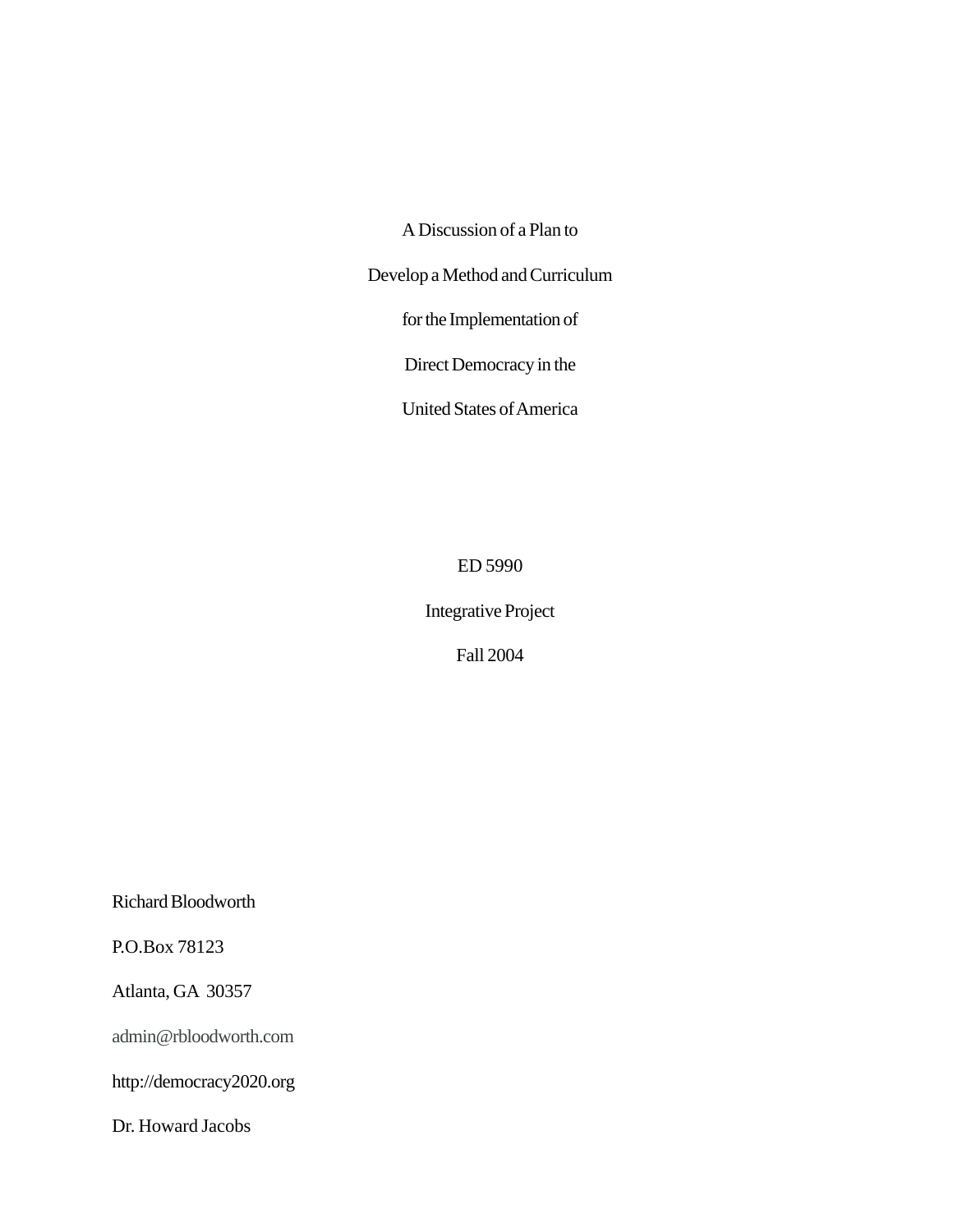"Every nation has a right to govern itself internally under what forms it pleases, and to change these

forms at its own will." —Thomas Jefferson to Thomas Pinckney, 1792.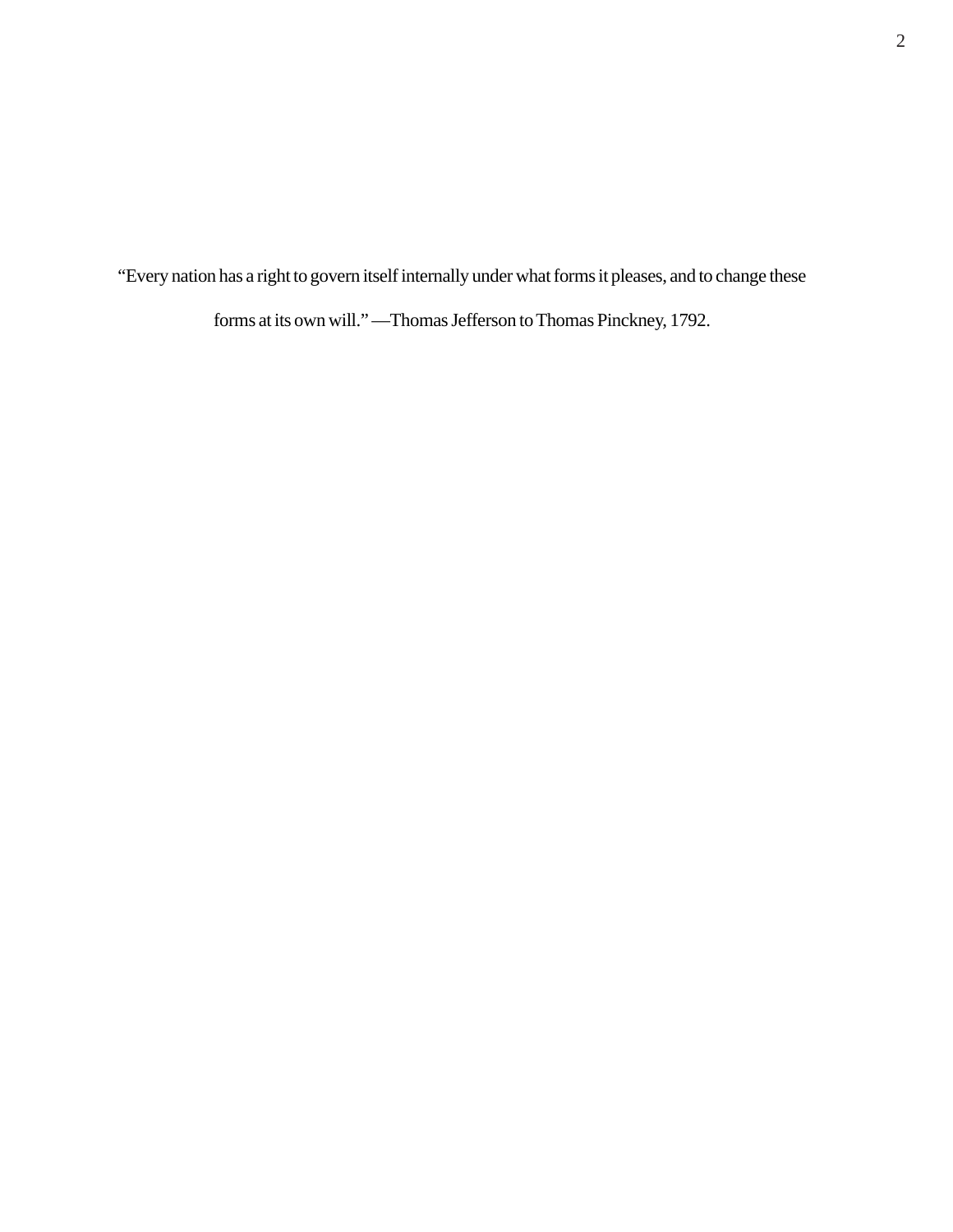# Contents 3

| Abstract                                             | $\overline{4}$ |
|------------------------------------------------------|----------------|
| Quotations                                           | 5              |
| Introduction                                         | 7              |
| Rationale                                            | 8              |
| Discussion of Democracy                              | 9              |
| The Issue of Voter Competence                        | 12             |
| Table 1: The Voting Categories                       | 14             |
| Direct Legislation Issues                            | 15             |
| Table 2: Arguments Against and For Direct Democracy  | 18             |
| Review of Direct Democracy Literature                | 19             |
| <b>Direct Democracy Survey</b>                       | 41             |
| Curriculum for Implementation                        | 44             |
| Implementation                                       | 47             |
| The Future of Direct Democracy                       | 50             |
| Conclusion                                           | 54             |
| Appendix I: Educational Curriculum                   | 55             |
| Appendix II: Online Tutorials                        | 57             |
| <b>Appendix III: University Courses</b>              | 58             |
| Appendix IV: Adult Reading List                      | 59             |
| Appendix V: Implementation in Phases                 | 61             |
| Appendix VI: Survey for Direct Democracy             | 64             |
| Appendix VII: Open-Ended Questions                   | 69             |
| Appendix VIII: Bibliography                          | 71             |
| Appendix IX: Websites Pertaining to Direct Democracy | 74             |
| Appendix X: Confucius Quotes                         | 76             |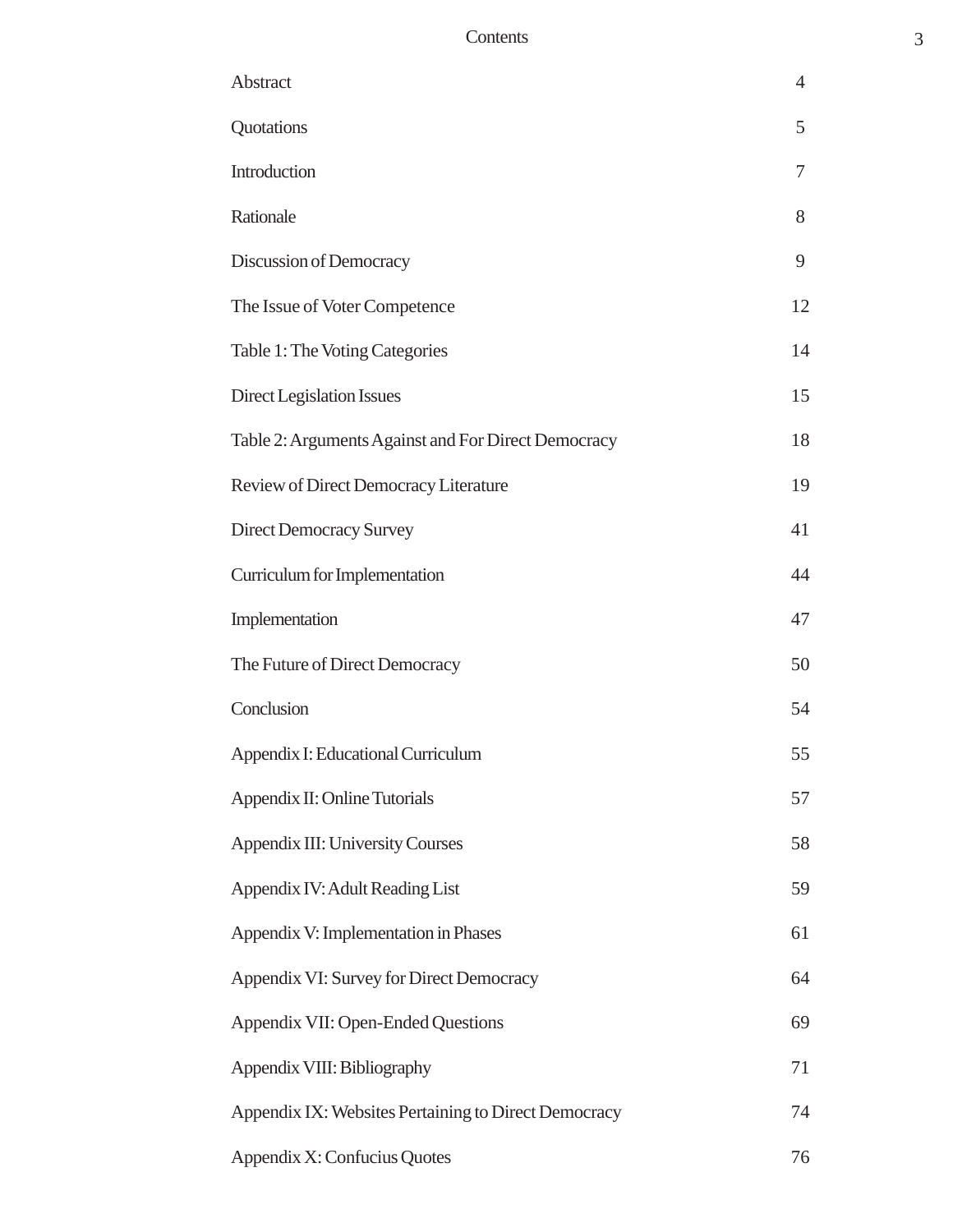#### **Abstract**

This paper is a discussion of the evolution of the direct democracy movement in the world and particularly in the United States of America. This paper explores future uses of the accelerating growth of technology for democratic voting purposes and the uses educational system for the implementation of direct democracy in the United States of America and in the world. With the advent of the Internet, modern technology can be utilized to allow the public to vote directly via the Internet, thus creating a government closer to the principles of a pure democracy. The implementation of this concept would unfold, develop, and occur in an evolutionary rather than a revolutionary way creating the third House of the United States Congress, the Public Assembly, a concept which could be partially accomplished by an amendment to the United States Constitution. The real possibility of a direct democracy, through direct voting, on the local, state, and national level now exists with these new technologies. This proposal includes a plan for a governmental structure supporting direct democracy. It also suggest methods for teaching procedures and concepts related to direct democracy through Social Studies and Political Science courses in educational, public, and online institutions beginning with the early years of kindergarten up through adult education with higher educational institutions supplying training for certified voters of the Public Assembly.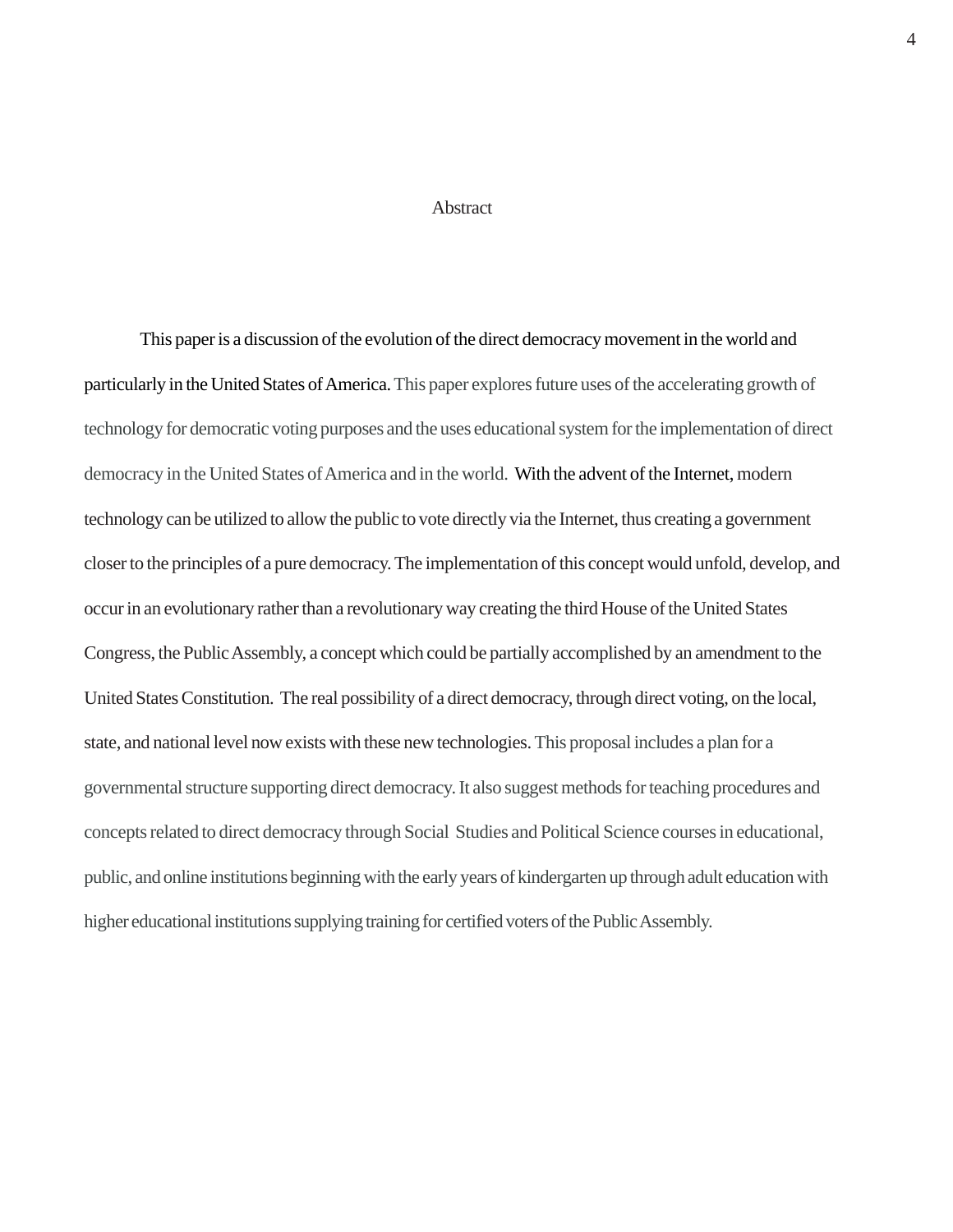- "All truth passes through three stages. First, it is ridiculed. Second, it is violently opposed. Third, it is accepted as being self-evident." Arthur Schopenhauer (1788-1860)
- "We hold these truths to be self-evident, that all men are created equal, that they are endowed by their Creator with certain unalienable [inalienable] Rights, that among these are Life, Liberty , and the Pursuit of Happiness. That to secure these Rights, Governments are instituted among Men, deriving their just powers from the consent of the governed..." Thomas Jefferson (1743 - 1826).
- "Democracy: "government by the people; especially : rule of the majority", the first definition of "democracy" in the Merriam-Webster dictionary.
- "Democracy arises out of the notion that those who are equal in any respect are equal in all respects; because men are equally free, they claim to be absolutely equal.
	- In a democracy the poor will have more power than the rich, because there are more of them, and the will of the majority is supreme." Aristotle
- "We are a people capable of self-government, and worthy of it." —Thomas Jefferson to Isaac Weaver, Jr., 1807.
- "No man has greater confidence than I have in the spirit of the people, to a rational extent. Whatever they can, they will."—Thomas Jefferson to James Monroe, 1814.
- "My most earnest wish is to see the republican element of popular control pushed to the maximum of its practicable exercise. I shall then believe that our government may be pure and perpetual." — Thomas Jefferson to Isaac H. Tiffany, 1816.
- "The will of the people... is the only legitimate foundation of any government, and to protect its free expression should be our first object." —Thomas Jefferson to Benjamin Waring, 1801.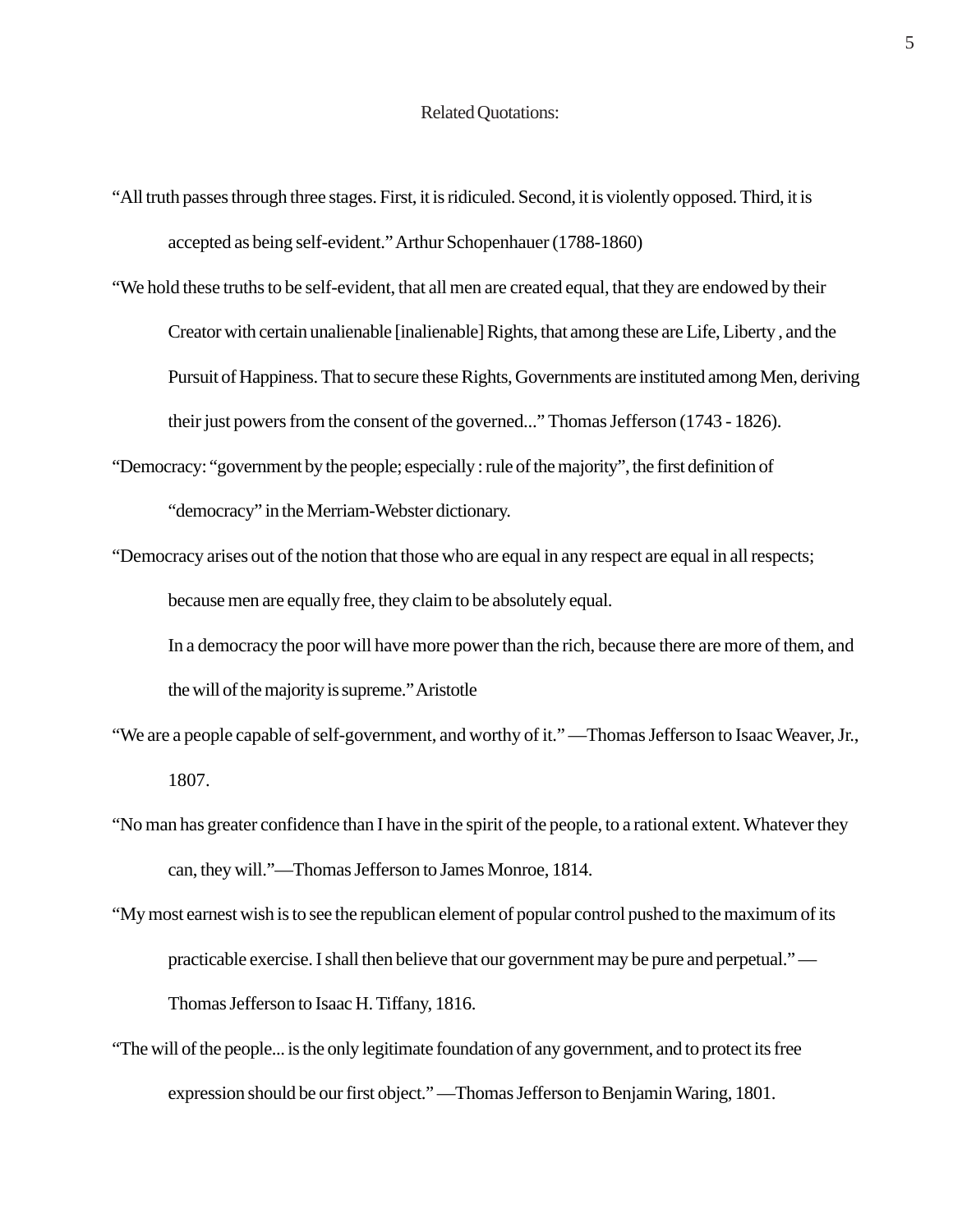"The measures of the fair majority... ought always to be respected." —Thomas Jefferson to George Washington, 1792.

"I subscribe to the principle, that the will of the majority honestly expressed should give law." — Thomas Jefferson: The Anas, 1793.

"Silence is the virtue of fools" Francis Bacon

"What is now proved was once only imagined." William Blake

"The best way to escape from a problem is to solve it." Alan Saporta

"That's one small step for man, one giant leap for mankind" Neil Armstrong

"In unity there is strength" from Aesop's Fables, The Bundle of Sticks.

"I hear and I forget. I see and I remember. I do and I understand." Confucius

"No one can make you feel inferior without your consent." Eleanor Roosevelt

"The only thing we have to fear is fear itself." Franklin D. Roosevelt

"Everything has been figured out, except how to live." Jean-Paul Sartre (1905-1980)

"To err is human — and to blame it on a computer is even more so." Orben's Current Comedy

"I think there is a world market for maybe five computers." Thomas Watson (1874-1956), Chairman of

IBM, 1943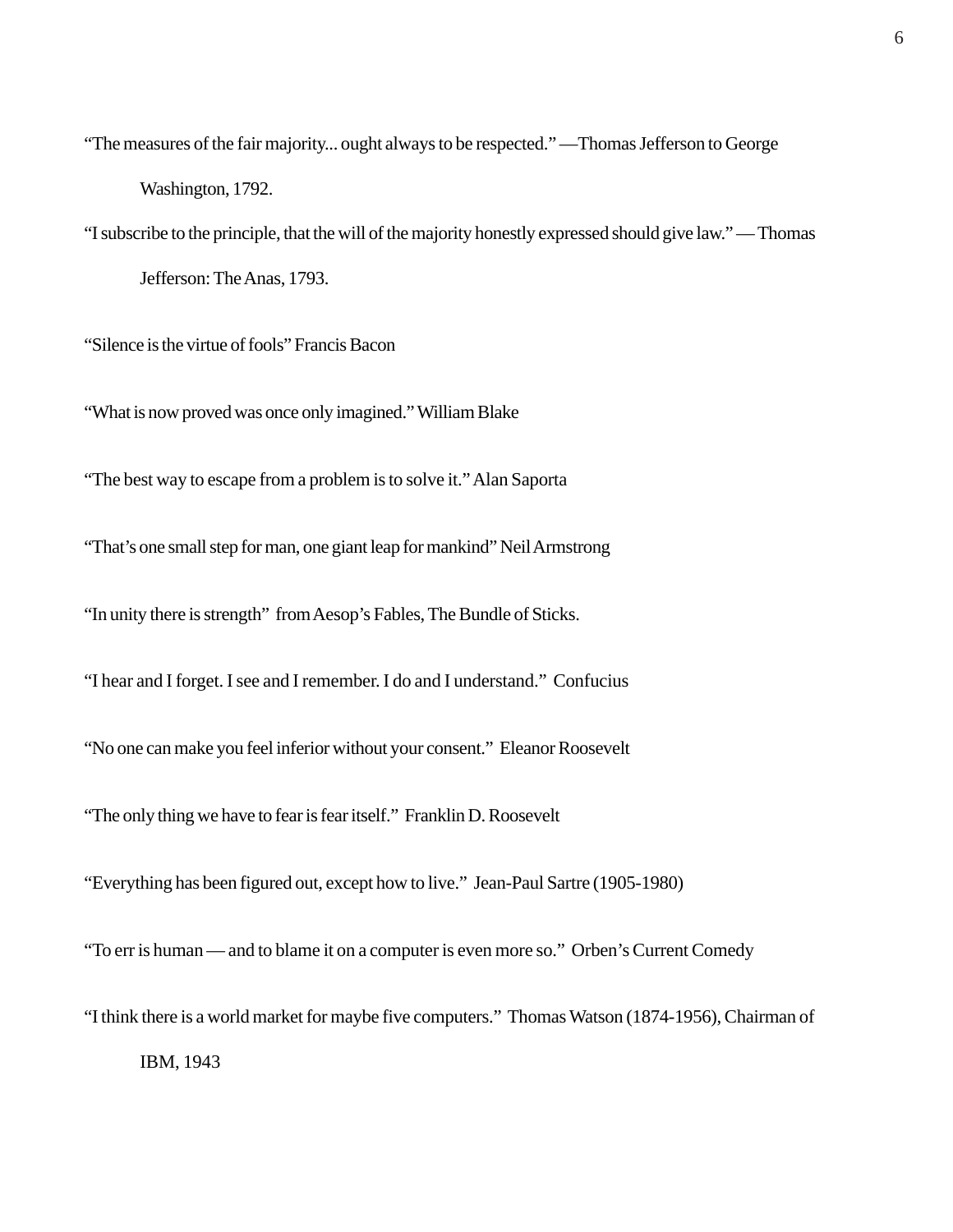#### **Introduction**

Direct democracy is a concept which began in ancient Athens , Greece where all citizens voted directly on legislative issues. In the modern world, direct democracy was previously considered impractical or impossible to implement on a large scale but it is now possible with the advent of computer and Internet technologies. I think some version of what I am proposing will happen in the future since people should determine their own future and methods of government which is, after all, the meaning of democracy even though there is always resistance and skepticism to new ideas — though beginning 2500 years ago, democracy can hardly be considered a new idea. The same people who are concerned about Internet fraud in voting are probably unconcerned about online banking transactions, which is how practically all funds are transferred nowadays, and the same type of technology can be used in Internet voting. Also, perhaps some legislators feel that their jobs and roles are threatened but this idea involves adding direct democracy to the representative legislatures and not replacing them.

Technology and social movements are changing the world educationally, socially, politically, environmentally, economically, and culturally at a rapid pace. Now is the time to utilize modern technology to allow the public to vote directly via the Internet, thus creating a government closer to a pure democracy. This could be accomplished by an amendment to the United States Constitution, if necessary. The implementation of this plan would unfold, develop, and occur in an evolutionary rather than a revolutionary way creating the 3rd House of the United States Congress, the Public Assembly.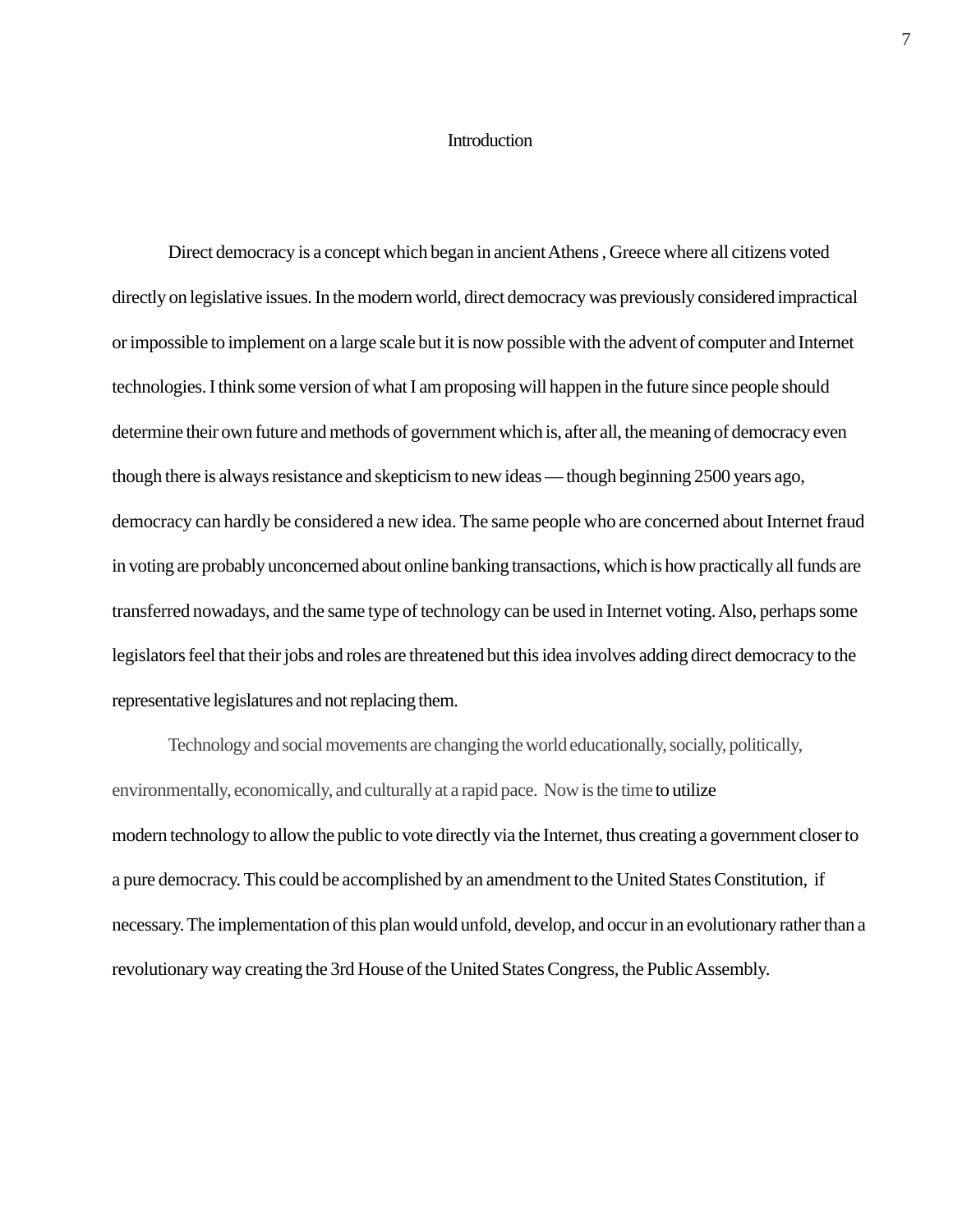When the United States Constitution was written, the forefathers wrote an all-encompassing and a sweeping document that is still relevant, has stood the test of time, and has withstood the difficulties, controversies, and amendments that have occurred during its existence. But this document was written around 1776 and the society at the time was very different from the society of today. The forefathers, even with all of their foresight and all-inclusiveness were not able to factor in dramatic future changes in technology and, resultingly, in society. They could not have foreseen a future with telephones, radios, televisions, cars, airplanes, jet engines, rockets, computers, the Internet, etc. Now that the new technologies are here and will continue to grow, advance, and be perfected, we need to examine how this affects society, the government, and the Constitution.

In its military campaigns the government of the United States says it wants to promote and protect democracy. But is the United States a democracy? The U.S. is a republic or a representative democracy. An example of a democracy within the United States federal government is the U.S. Congress where the members debate and vote usually for a simple majority to win a case or a referendum or to pass a bill. When a presidential election is held today well over 100 million people can vote. The United States Constitution created the electoral college for, I have heard, several reasons and one of them is to prevent mob rule or for a government run by the uneducated (though now, most people are receiving high levels of education in comparison with the past of the forefathers). Another possible reason that the electoral college was institutionalized was because, at the time the Constitution was written, if a national election were to be held, tallying the votes would be an almost impossible task. Then, a sack of votes, or the results of local voting, would have to be sent by a messenger riding horseback. Just carrying the votes from California (or Georgia , during the time of the 13 colonies) to Washington , D.C. could take weeks, that is, if they ever got to their destination. Today, we live in a very different world where messages are transmitted instantaneously worldwide via telephones, computers, or the Internet.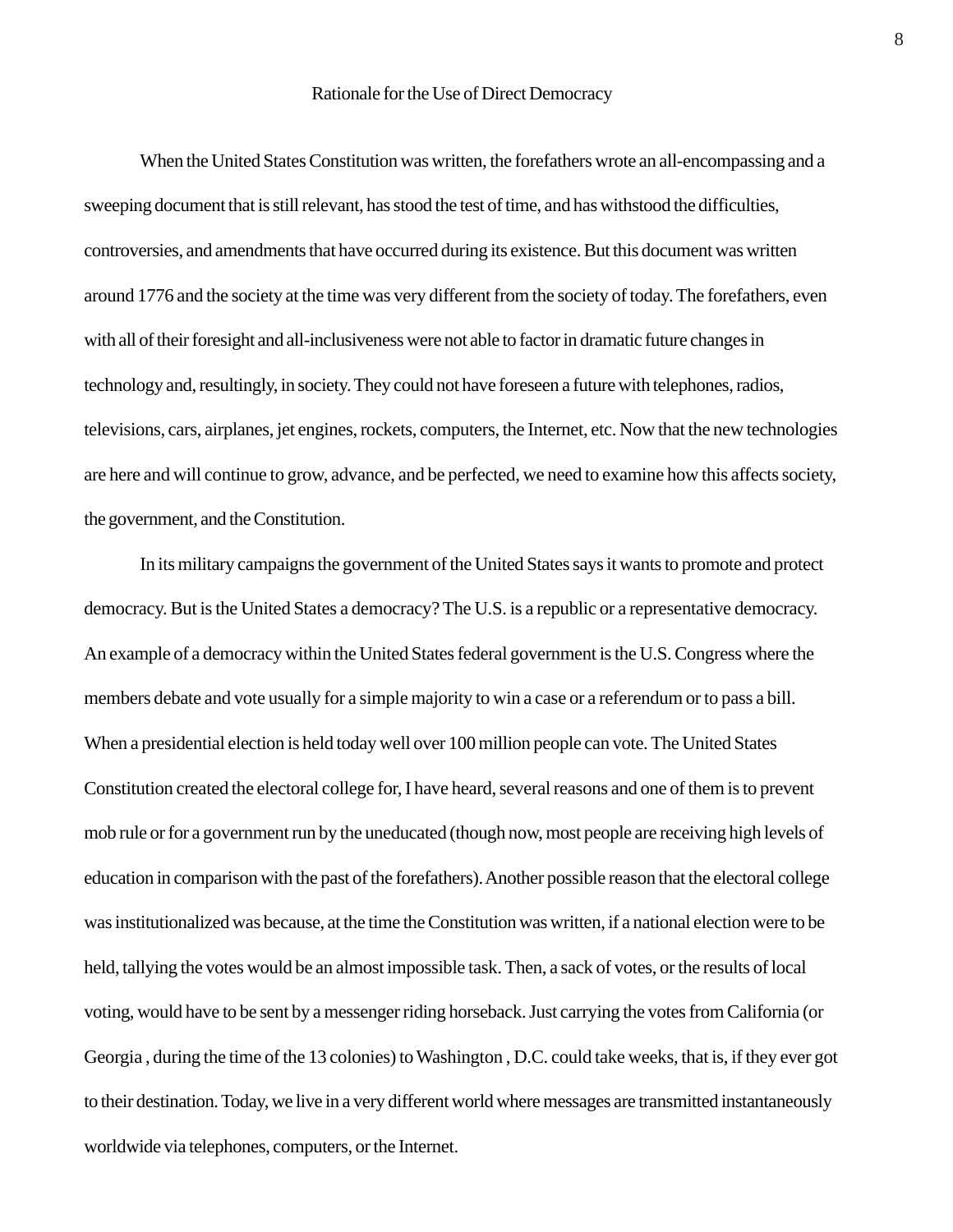Few would share Dr. Pangloss and Candide's view (in *Candide* by Voltaire) of the philosophy of optimism that this is the best of all possible worlds concerning how we are governed. But how could we improve it? What is what Aristotle refers to as the best form of democracy? This paper explores some possibilities.

It is said that the United States has a democracy in the form of a representative democracy so that the voting public can elect their political leaders. However, democratically electing political leaders does not solve all social problems: "Hitler, it will be recalled, was democratically elected." (Coe, 1985, p. 15). Joseph Schumpeter, the author of *Capitalism, Socialism, and Democracy* stated that "democratic politics was a struggle for control of the political process in order to use the state to further one's own interest." (Coe, 1985, p. 38). "Schumpeter rejected the classical theory of democracy (which he recognized as bourgeois in origin), with its emphasis on the common good and the popular will, and proposed a theory of competition for political leadership." (Samuels, 1985, p. 105) Some may consider this view cynical and others might view it as accurate, but the fact remains that the people who are the ones that are supposed to be represented are left on the sidelines of the governmental decision making processes. John Naisbitt says in his book *Megatrends* that society is moving from representative democracy toward participatory democracy and that "the new leader is a facilitator and not an order giver." (Naisbitt, 1982, p.188). One way around, or rather to confront, the problem of having only political leaders determine governmental policy is to have the general will represented and the only way this can be determined is through more democratically direct procedures.

Concerning democratic practices, it can be said that a free market economy is a type of direct democracy where each consumer votes for particular products or services with his dollars or whatever currency is used in his country. Of course, in a capitalistic free market not everyone has an equal amount of monetary votes whereas in a democratically political election every voter is theoretically equal in voting power.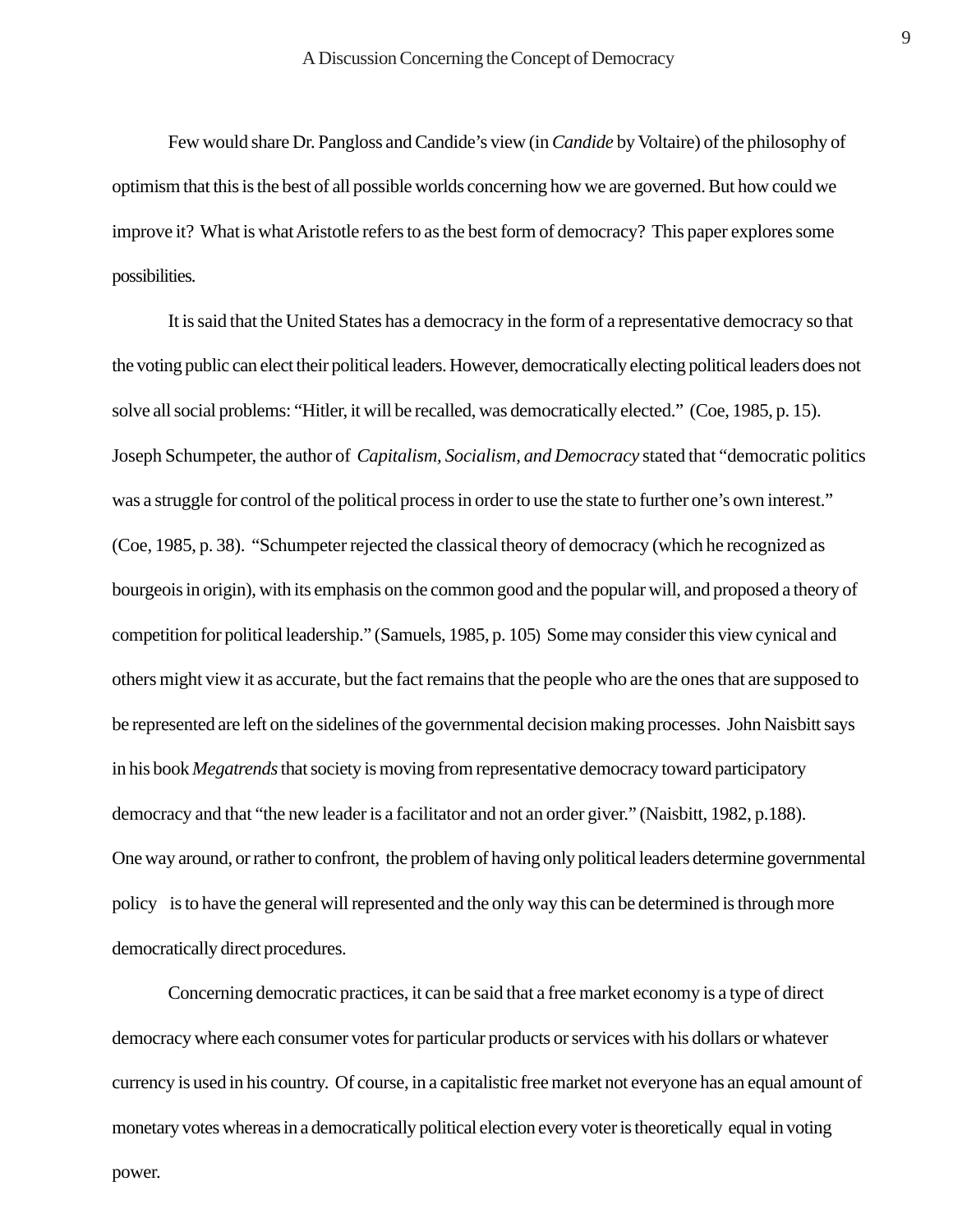The ancient Greek word *demokratia* was ambiguous. It meant literally 'people-power'. But who were the people to whom the power belonged? Was it all the people - all duly qualified citizens? Or only some of the people - the 'masses'? The Greek word *demos* could mean either. There's a theory that the word *demokratia* was coined by democracy's enemies, members of the rich and aristocratic elite who did not like being outvoted by the common herd, their social and economic inferiors. If this theory is right, democracy must originally have meant something like 'mob rule' or 'dictatorship of the proletariat'

http://www.bbc.co.uk/history/ancient/greeks/greekdemocracy\_01.shtml

"Democracy arises out of the notion that those who are equal in any respect are equal in all respects; because men are equally free, they claim to be absolutely equal. In a democracy the poor will have more power than the rich, because there are more of them, and the will of the majority is supreme" (Aristotle). Karl Marx said, "democracy is the road to socialism", a statement which could put some devotees of democracy on the offensive. However, some people could view capitalism as a form of economic democracy where each consumer "votes" with his money by purchasing what he desires and capitalism also has a democratic or socialistic slant to it when a company is owned by shareholders or people owning shares of stock in the company and this is also the case with taxation as well as insurance which is shared by all who are insured.

John Hobbes, in his book *Leviathan*, viewed society as a leviathan or whale, a giant living organism with each part having a synergistic effect in contributing to the functioning of the whole organism. Using this analogy of a giant organism as society, the intelligentsia and the educational system would represent the brain, the police and military would be the immune system, athletes could represent the muscles, artists would represent the eyes, musicians would be the ears, farmers would be suppliers of nutrients, chefs would be the sense of taste, chemists as the glands, factory workers as the digestive system, construction workers as growth mechanisms and hormones, protective agencies as the skin, and so on. Philosophers and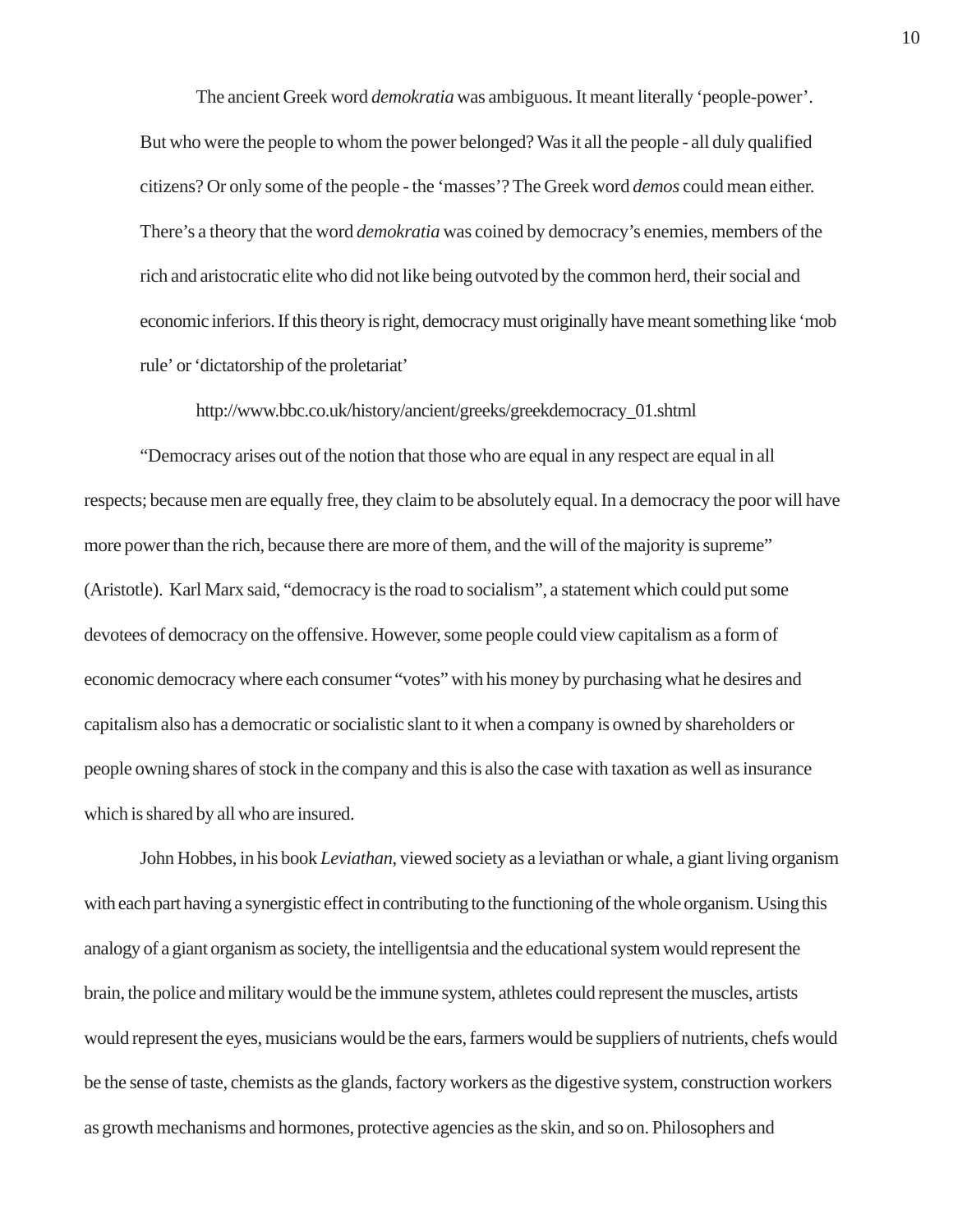theologians have long debated the existence of the soul: is that the part of the giant organism of society, the leviathan, that has been missing from its body? By adding the Public Assembly would we be adding the needed, missing body component, the mind/soul, to the body politic?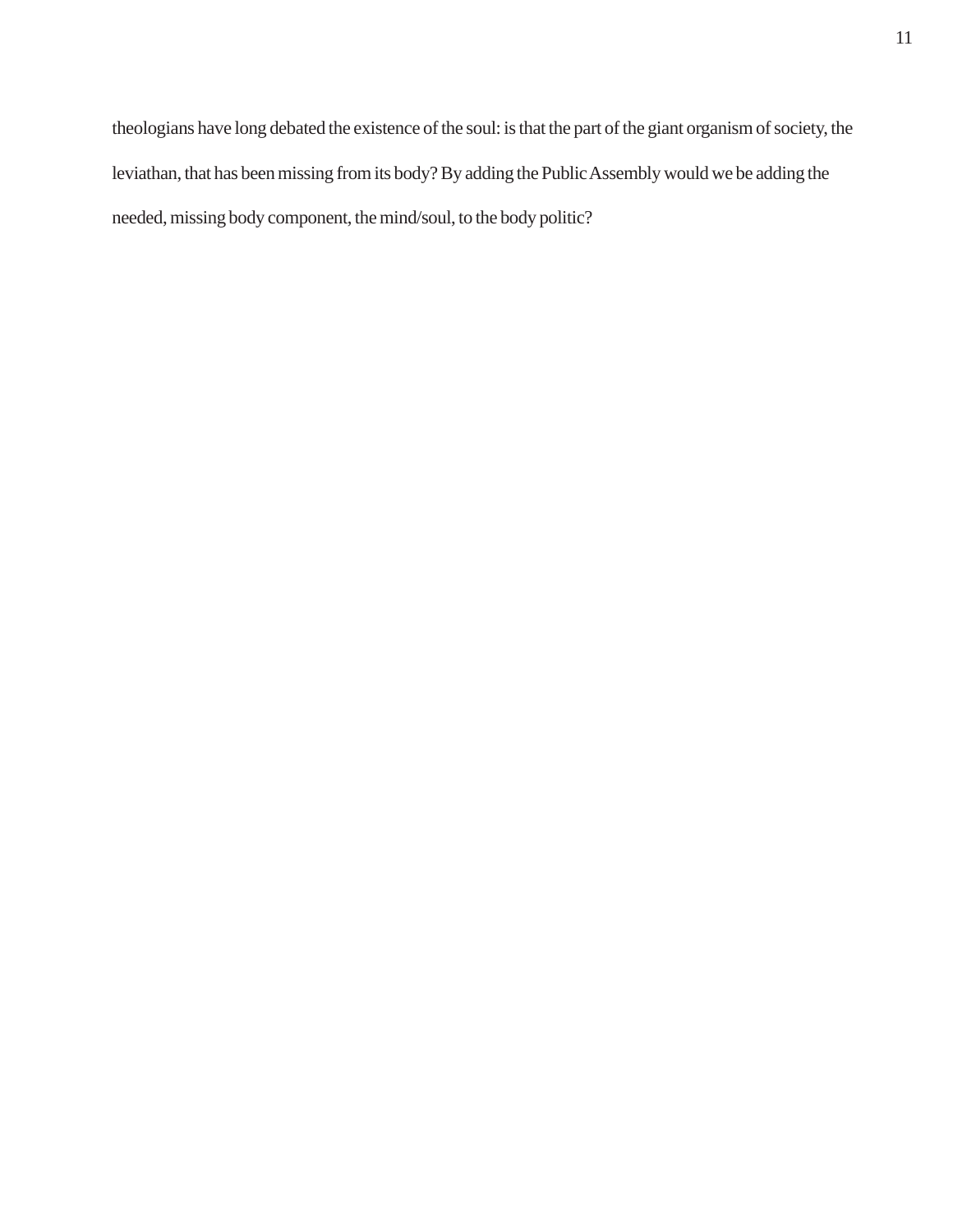#### The Issue of Voter Competence

Concerning direct democracy, the issue of voter competence is really what the debate all boils down to. Voter competence is what every one is concerned about in relationship to the feasibility of direct democracy. Or, in other words, do the voters really understand what they are voting on and on the consequences of that vote?

To address that issue, the idea presented in this paper involves creating a section of the voting public consisting of certified voters. These certified voters would undergo a training program in order to obtain legislative voting licenses. Concerning certified voters one question that needs to be addressed is: what should be the difficultly level of the certification requirements. Should the voting certificate be as easy to obtain as a driver's license or as difficult to obtain as a master's degree (or even a Ph.D.) — I tend to think it should involve a training program similar in depth to a master's degree, in fact, it could be offered as a master's program through schools, universities, and colleges. All qualified (meaning willing to spend the time to study for the certificate) citizens would be eligible as candidates for these certificates and scholarships, loans, or grants could be offered for those needing financial assistance in obtaining them. The certified voter would be someone who would go through a training program probably similar to a master's level graduate degree to obtain a legislative voting license – a license which can be revoked in proven cases of felony or abuse of the voting system. The certification would be periodically renewed through renewal examinations and based also on prior voting activity. So that, in this way, citizens would have a more direct say in the development of their communities and in how they are governed, which, after all, is the meaning of democracy or a government of, by, and for the people.

Some may say that the legislators are already serving the will of the people through their expertise. Are we all conditioned to think that legislators are experts in all legislative areas? It is important to realize that legislators are not expert in all issues either — they are just elected to represent a constituency; very often their only expertise is in being a politician and getting elected. Charisma is all well and good, but does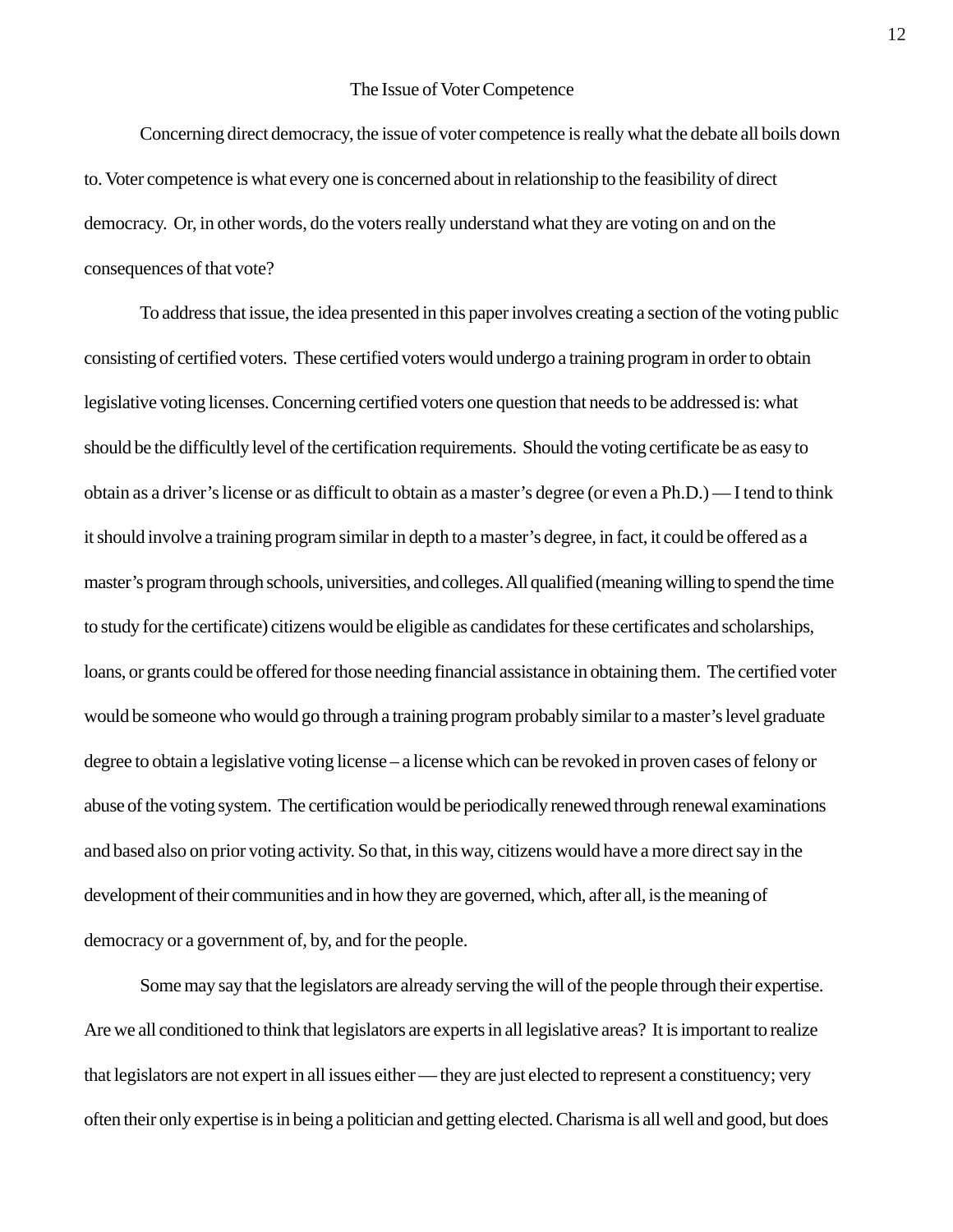a politician's charisma or entertainment or speaking ability in itself solve all social ills? Of course not, but often the electorate votes only for one issue or for the most likable candidate making an election a popularity contest or, as is most often the case, the voters vote for the most famous or recognizable name thus the politician's need for keeping his or her name in the news and for the huge advertizing budgets required for political campaigns.

In a general election all registered voters can vote including illiterate or uneducated voters and indeed all citizens should be represented in a democracy, however, complicated legislative issues to be voted on should be understood by the voters. My suggestion is to require legislative voters in the public voting section to have a voting certification so that complex issues can be understood. The voters would vote according to the legislation's voting category. Issues could be discussed and decided by either by public votes or by votes of the legislative voters which includes the elected legislature as well as legislative certified voters. The voting category would be determined by expert committees who are university committees appointed by Congress.

There would be no limit as to the number of certified voters so potentially all registered voters could become members of the certified voting public. At the beginning of the process the number of certified voters would not be large but conceivably the concept could evolve to the point that millions of voters could be members of the voting Public Assembly.

Bills could be written and submitted by the public to the expert committees to have them drafted into the correct form to be voted on.

As mentioned, the issues themselves would be divided into categories as determined by the expert committees which are university committees appointed by Congress. For example, if there were to be a vote on whether to make English the official language in the United States, then a bill would be written and the expert committees might decide to include that as a category 7 issue so that all registered voters would vote on that issue.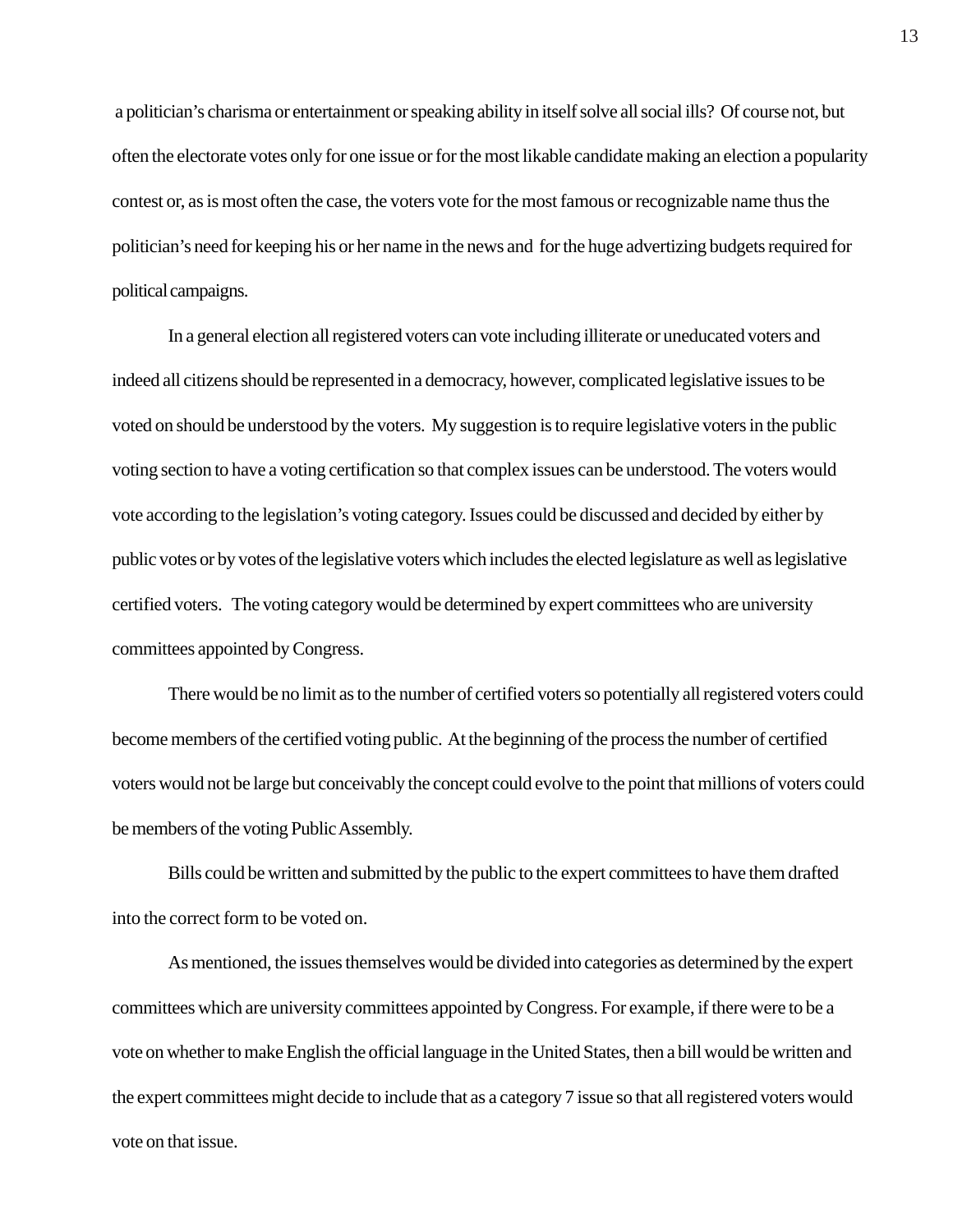Table 1

## The Voting Categories

### Below is a suggested arrangement of voting categories and the chart indicates what segment of the

voters would vote on each of the issues:

| Category       | Function and Issues                                                | Judicial Executive Senate House |           |   | Certified<br>Voters | Registered<br><b>Voters</b> |
|----------------|--------------------------------------------------------------------|---------------------------------|-----------|---|---------------------|-----------------------------|
| J              | Use, Application, and Interpretation Disputes                      |                                 |           |   |                     |                             |
| 1              | Classified Information for Executive Branch and Corollaries        |                                 |           |   |                     |                             |
| $\overline{2}$ | <b>National Defense</b>                                            |                                 |           |   |                     |                             |
| 3              | Military Development                                               |                                 |           |   |                     |                             |
| 4              | Immigration, Emigration                                            |                                 | $\bullet$ | e |                     |                             |
| 5              | Foreign Policy and Trade, Wage war                                 |                                 | $\bullet$ |   | $\bullet$           |                             |
| 6              | Economics, Taxation, Citizenship, Research and Development         |                                 | $\bullet$ |   |                     |                             |
| 7              | Social Issues: Population Control, Abortion, Euthanasia, etc.      |                                 |           | e |                     |                             |
| 8              | Education, Crime and Punishment, Food Production                   |                                 | $\bullet$ |   | $\bullet$           |                             |
| 9              | Natural Resource Retrieval and Maintenance                         |                                 | $\bullet$ |   |                     |                             |
| 10             | Health, Welfare, Health Care Insurance                             |                                 | $\bullet$ | O | $\bullet$           |                             |
| 11             | Creation of Public Institutions, Public Transit, Space Exploration |                                 | 0         |   |                     |                             |
| 12             | Bonds, Infrastructure Development and Spending                     |                                 |           |   |                     |                             |
| 13             | General Elections, Recalls, Initiatives, Referendums               |                                 |           |   |                     |                             |
| 14             | Election tie                                                       |                                 |           |   |                     |                             |

Concerning issues that evoke emotional responses from the public, some referendums and votes could require a second vote a few months after the initial vote in order to verify them.

Concerning the issue of the public not being able to discuss and negotiate issues in the manner of discussions between legislators, there can be more use of technological communication systems to achieve these objectives. Also, some issues can be resolved incrementally or in stages of completion.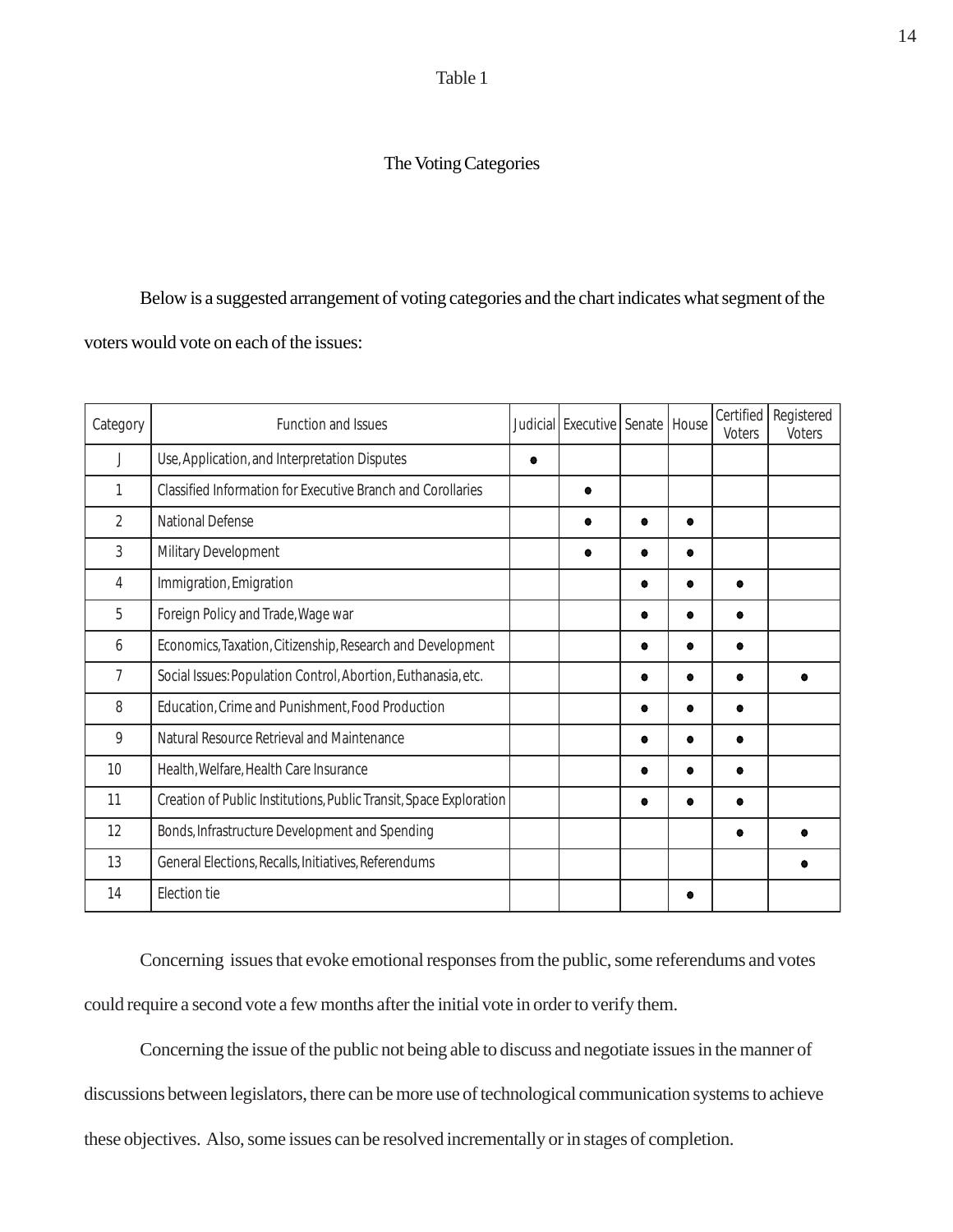Issues that can be Considered for Direct Legislation:

Issues that could be discussed and decided by either by public votes or by votes by legislative voters including the elected legislature and the legislative certified voters. The voting category is determined by the expert committees as described previously.

mass transit national rail system attracting industry, high and low technology factories, businesses, schools tax base and methods of acquisition and expenditure terrorism containment military requirements cultural diversity maintenance of cultural heritage and traditions protection of minorities welfare taxes: sales, wage, flat, national, state, local, customs, tariffs, property, etc. ordinances, civil laws, requirements international relationships: travel, business, communication, citizenship, alliances, immigration personal freedoms governmental systems governmental structuring health care forms of education: home, public, private, vouchers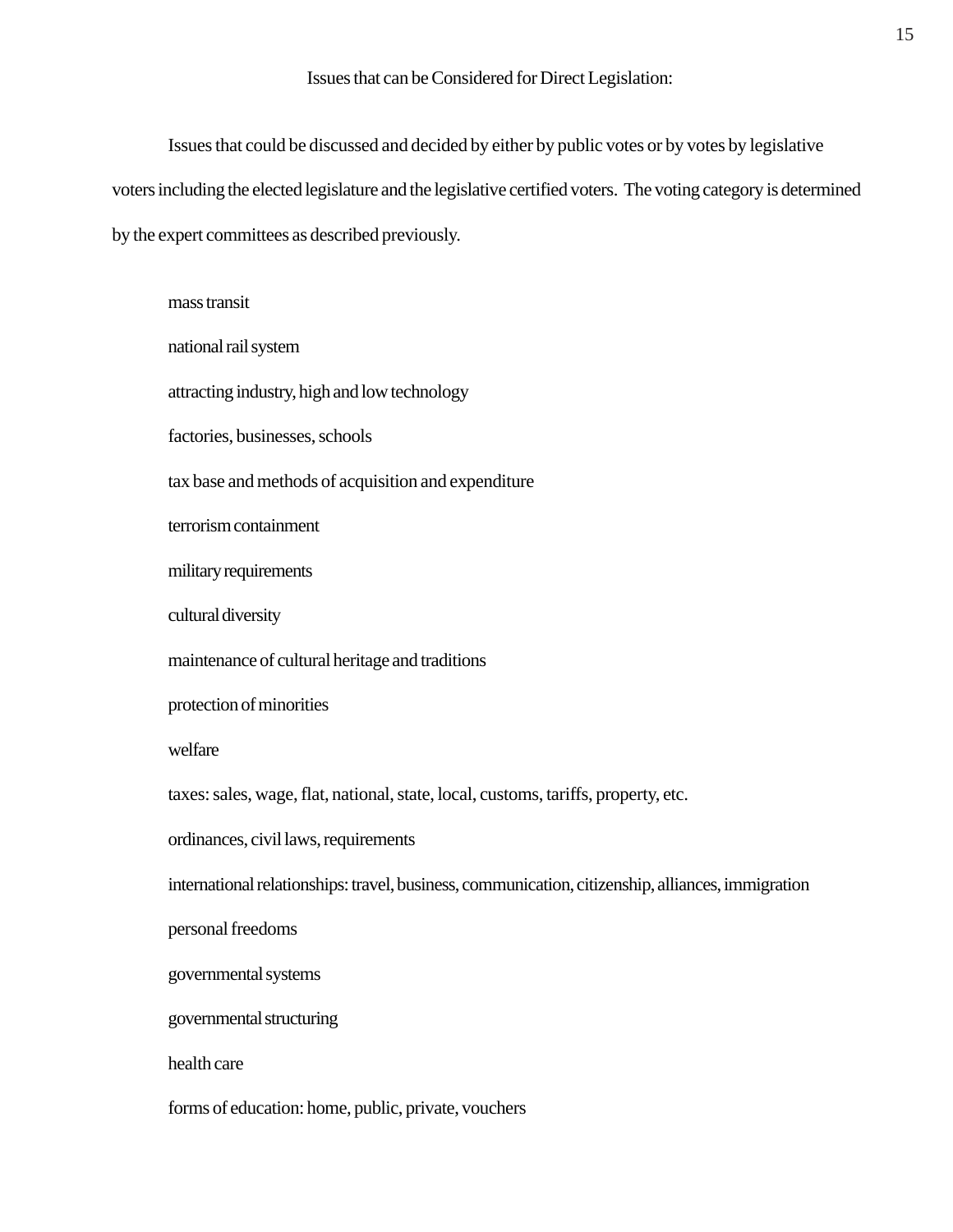treatment of minorities, non-native language speakers treatment of mentally ill, retarded, delinquent treatment of physically disabled special education developing special talents through education space travel medical research educational development and spending past, present, and future event recognition constitutional issues and amendments citizens' rights law enforcement issues definitions of libel, slander, insult, comedy, satire, art, music definitions of eroticism, obscenity, pornography freedoms of press, speech, expression property rights travel restrictions, visas, passports safety regulations (building codes, food, drugs, manufactured goods). license issuance (automobile, professional, trades, skills, etc.) forms of societal punishments and rewards establishment of a national language ratings of manufactured and cultural products societal word definitions relationship definitions: family, marriage, etc.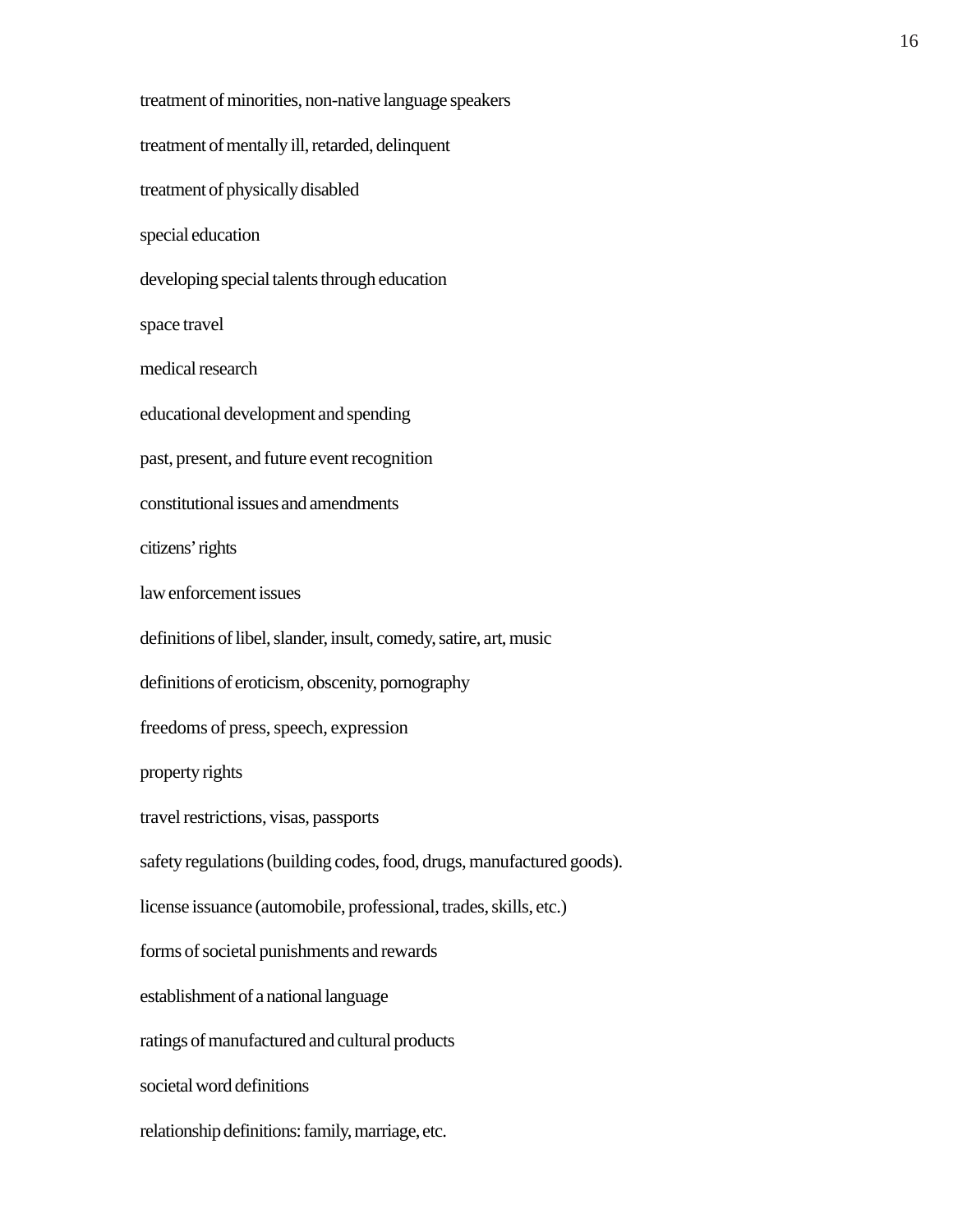standardized testing certification societal recognitions and rewards salaries of public officials minimum wage insurance premiums regulation price control rent control establishments of national systems choice of national or regional symbols (song, anthem, bird, tree, flower, etc.) awards, similar to the Nobel prize, for American Achievement in various categories (best invention, novel, citizen, etc.) roles of federal, state, local governments eugenics genetic engineering, cloning product and service safety regulations

Though there are many more possible issues that can be discussed and voted on through democratically direct procedures, this list suggests some of the possibilities.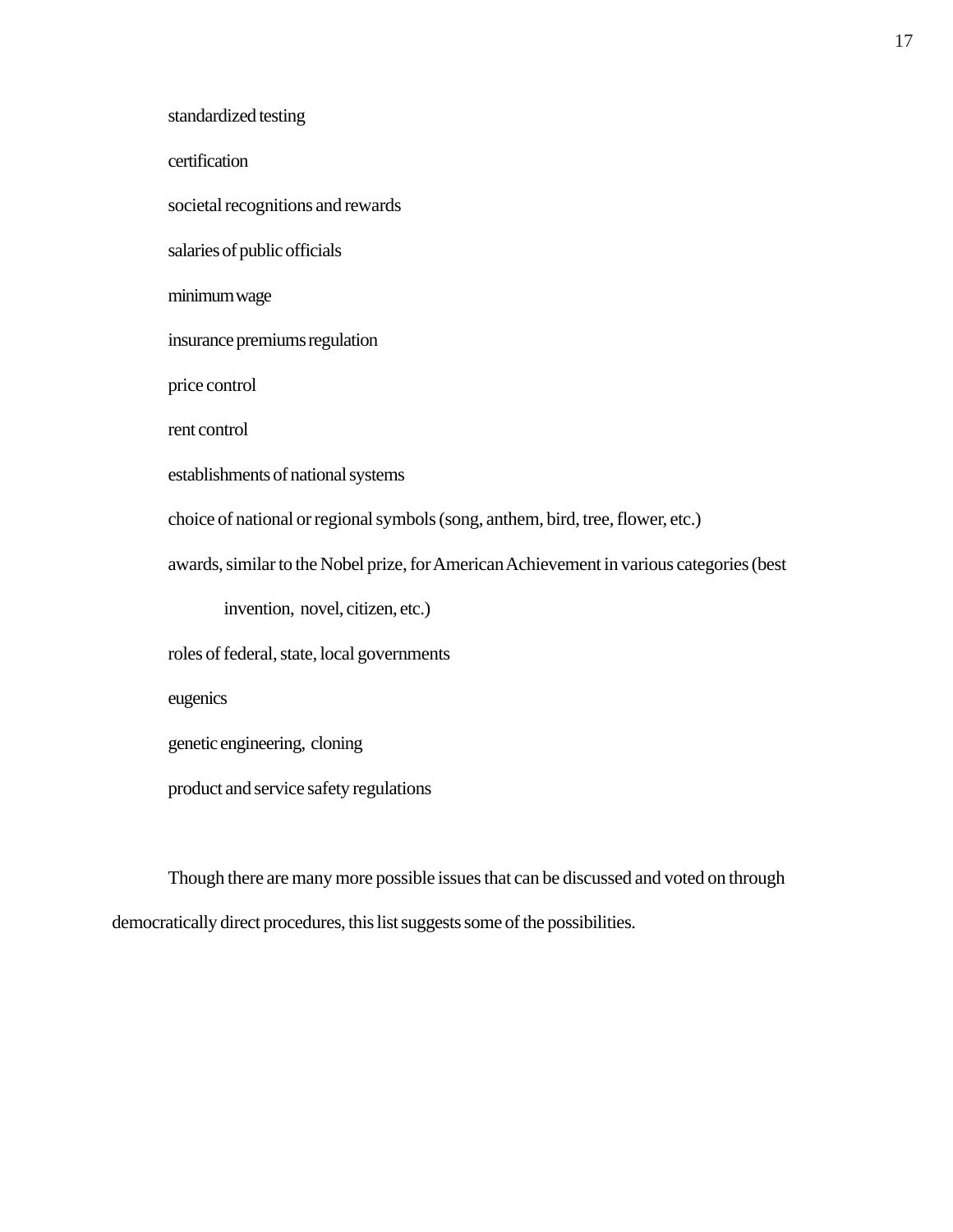## Table 2

# Some Arguments Against and For the Use of Direct Democracy

| Against                                               | For                                                    |  |  |
|-------------------------------------------------------|--------------------------------------------------------|--|--|
| Only advantaged people having access to the Internet. | Everyone has access to the voting centers              |  |  |
| Not every one has a computer now.                     | Soon computers will be as plentiful as telephones.     |  |  |
| Mob rule by the uneducated; tyranny of the majority   | Many people now have advanced educations.              |  |  |
| Too radical a change                                  | The U.S. Constitution was a radical                    |  |  |
|                                                       | document when it was introduced.                       |  |  |
| Too complicated                                       | Can be done with computer, Internet technology         |  |  |
| People what to keep things the way they are.          | A welcome, needed change                               |  |  |
| Illiterate, uneducated, and untrained people voting   | Illiterate voters also vote in regular elections;      |  |  |
|                                                       | voting certification is needed for some legislation.   |  |  |
| People voting for issues they are not trained in      | Legislators do not have expertise in all areas either. |  |  |
| Internet misuse and abuse                             | this system could be more closely regulated            |  |  |
|                                                       | along the lines of online banking.                     |  |  |
| People do not want radical, revolutionary changes.    | The American Revolution: radical and revolutionary.    |  |  |
| It is revolutionary.                                  | No, it is not; it is evolutionary.                     |  |  |
| People are conservative and do not want to change.    | People want to live under a democratic system.         |  |  |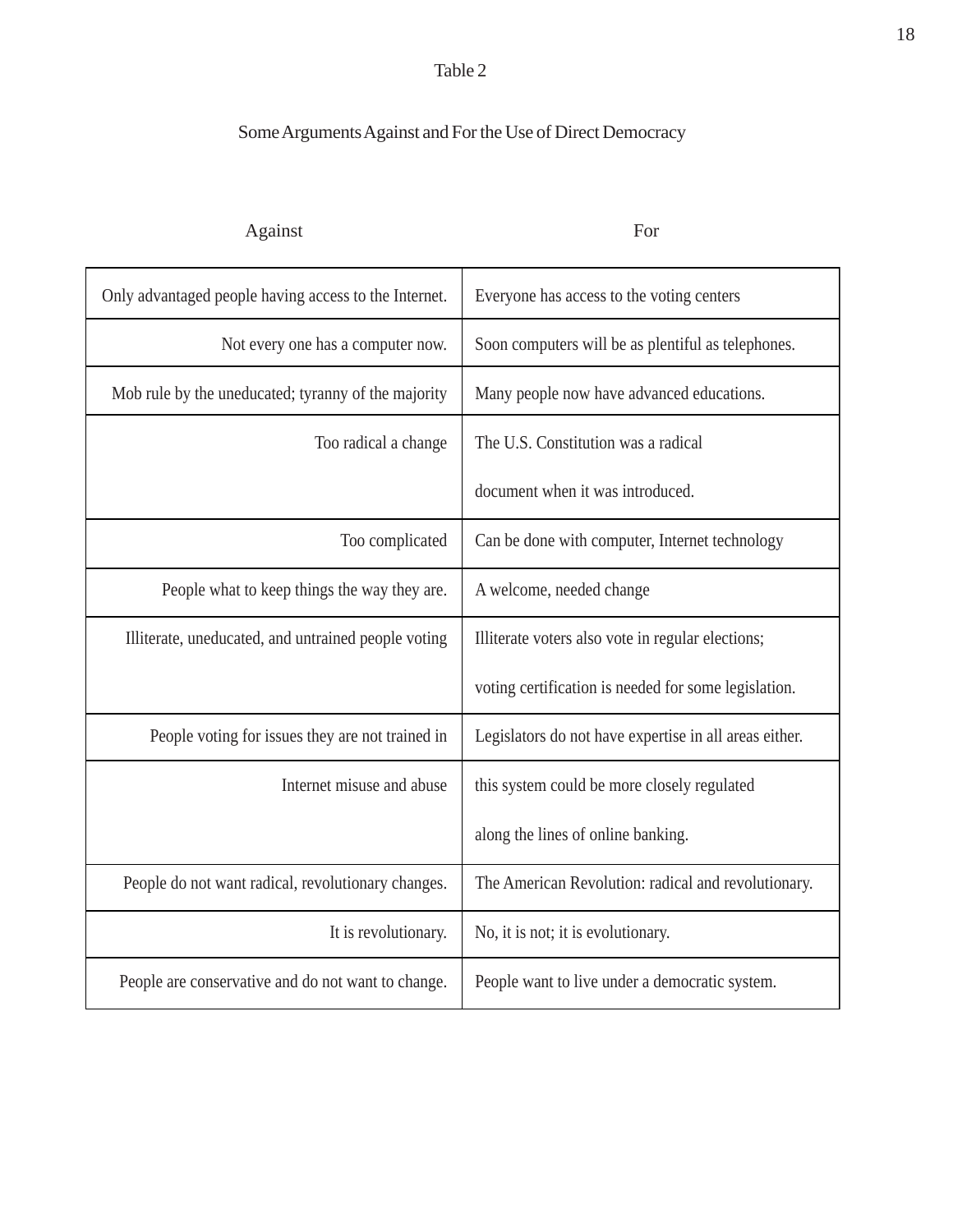In *The New Challenge of Direct Democracy* (1996), the author, Ian Budge, says that direct democracy involves citizens discussing and deciding how government is to govern instead of having these decisions made by legislators, bureaucrats, or parliamentarians. His book challenges the current notion that representative democracy is the correct and most feasible form of democracy and thus threatens the established existence of these current forms of governments, as any new system does when it is initially introduced. He states that with the new communication inventions, tools, and developments that direct democracy is now technically possible and desirable in the body politic. In the book, the author describes direct democracy currently in use, particularly in Switzerland, and addresses such issues as structural constraints, technological limitations, the dispensing of information to the voters, the concerns of minorities within a democratic system, and the political units (such as minorities and organizations) within a democratic system.

By far the most popular practical objection to direct democracy relates to the very feasibility of mass debate and voting. For practically the whole of the modern period, indeed, the possibility of direct democracy has been raised in theoretical discussion, usually in regard to the idealized democracy of Athens, only to have it pointed out that the size of modern states renders a face-to-face meeting of citizens impossible. This holds whether the states in question have half a million or 200 million inhabitants. In neither case could the citizens physically assemble to debate policy. Without the possibility of face-to-face discussion, debate is impossible and must be delegated to Parliament. J.S.Mill, in *Representative Government,* (1910, pp. 217-18) typifies this form of argument. The possibility of direct democracy at national level is raised and dismissed with this reasoning in three sentences.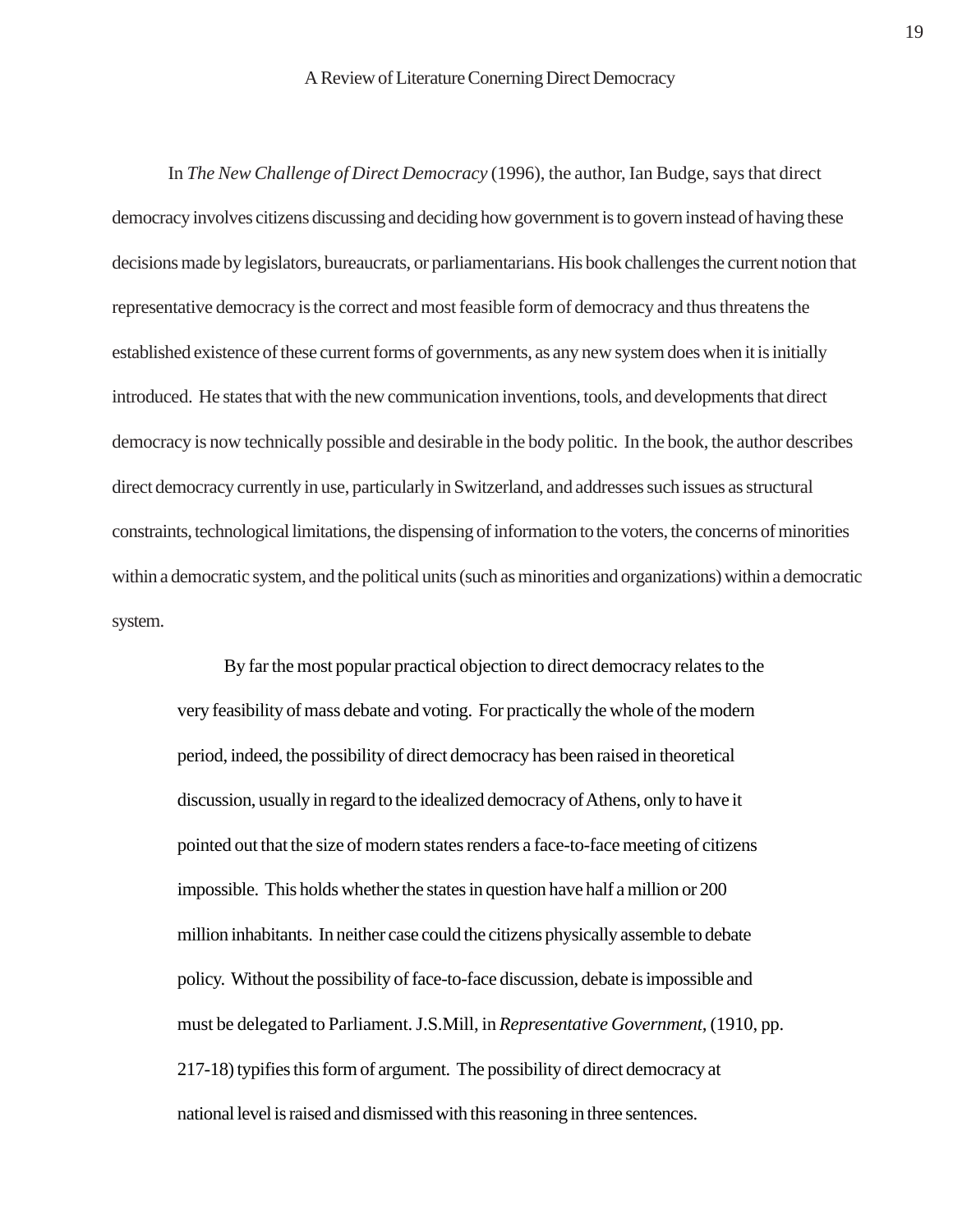(Technology now makes large scale communication possible and virtual face-to-face meetings are possible with telephones, computers, the Internet and even video cameras.)

 Budge describes what direct democracy in ancient Athens, Greece was like as initiated by Solon and developed by Pericles:

> The city-state of Athens between 450 and 350 B.C. is the best known example of direct democracy. The city and surrounding territory had an estimated 80,000 inhabitants. Only adult male Athenian citizens participated in the popular Assembly, however, excluding children, slaves, foreigners, and women. Within these severe limits the potential membership was probably of the order of 20,000-30,000, but actual attendance much less, at most 6,000 – even though citizens were paid to attend (Bonner, 1967, pp. 47, 108).

In terms of real size therefore the Athenian Assembly was probably not much larger than some constituent assemblies of our own day. Its powers however were total. Not only did it legislate on all policy, it also decided on its implementation down to the least important details. The officials who carried through its commands were chosen for limited periods and by lot, so that they lacked any authority or power base in relation to the Assembly. Individuals like Pericles who wielded great influence did so by their continuing ability to carry the Assembly with them through their eloquence – and , importantly, through building up a political organization not unlike a modern political party (Bonner, 1967, pp. 45, 61).

Debate and decision-making carried on in this manner were very timeconsuming. A large part of the adult citizens' time was expected to be spent in Assembly and in political discussion. This ideal of almost total immersion in public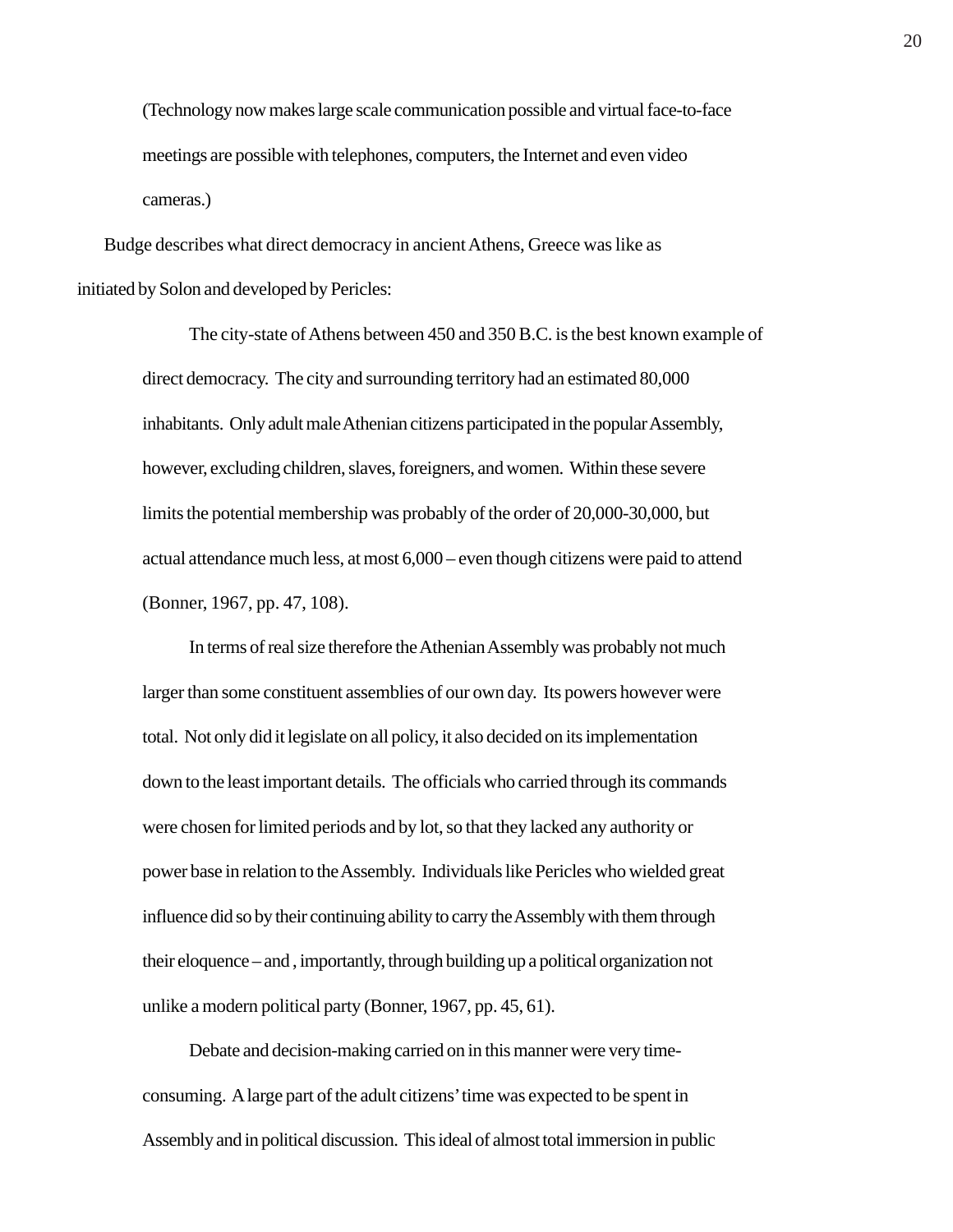have reviewed on the educational effects of participation and on its moral worth were first rehearsed by Greek thinkers. (1996, Budge).

Thomas Cronin's evaluation of the achievements of direct legislation also raises the important question of out comes rather than simply the 'process characteristics' of initiatives and popular referendums. Has direct legislation had any of the negative effects which those distrustful of populism have feared – threats to minority rights, over-weaning use of majority powers, preference for left-wing over right-wing positions or vice versa, covert predominance of business interests, inconsistency and instability of policies?

Cronin's judgement on all these is basically favorable. In none of these aspects does direct legislation seem noticeably inferior or even wildly different from the measures passed by State legislatures in the same period (Cronin, 1989, pp. 196-219)

In Swiss Democracy W. Linder notes the similarity between Swiss and American uses of direct democracy and lists some of their characteristics as a result of using direct democracy:

- 1. Government responsiveness is enhanced
- 2. 90% of legislation is still carried out by the parliament and not contested.
- 3. Participation in direct democracy is spotty and favors the more educated and prosperous
- 4. Direct legislation does not produce unsound legislation or unwise or bad policy
- 5. Direct democracy can influence the agenda in favor of issues important to less well organized interests.
- 6. Better financed interests will usually win campaigns for referendums and initiatives. The influence of money is linked to the professionalization of campaign management as the better financed side can afford more expertise.
- 7. Direct democracy strengthens single-issue and interest groups rather than political parties with larger, general interest programs. (Linder, 1994, pp. 143-145).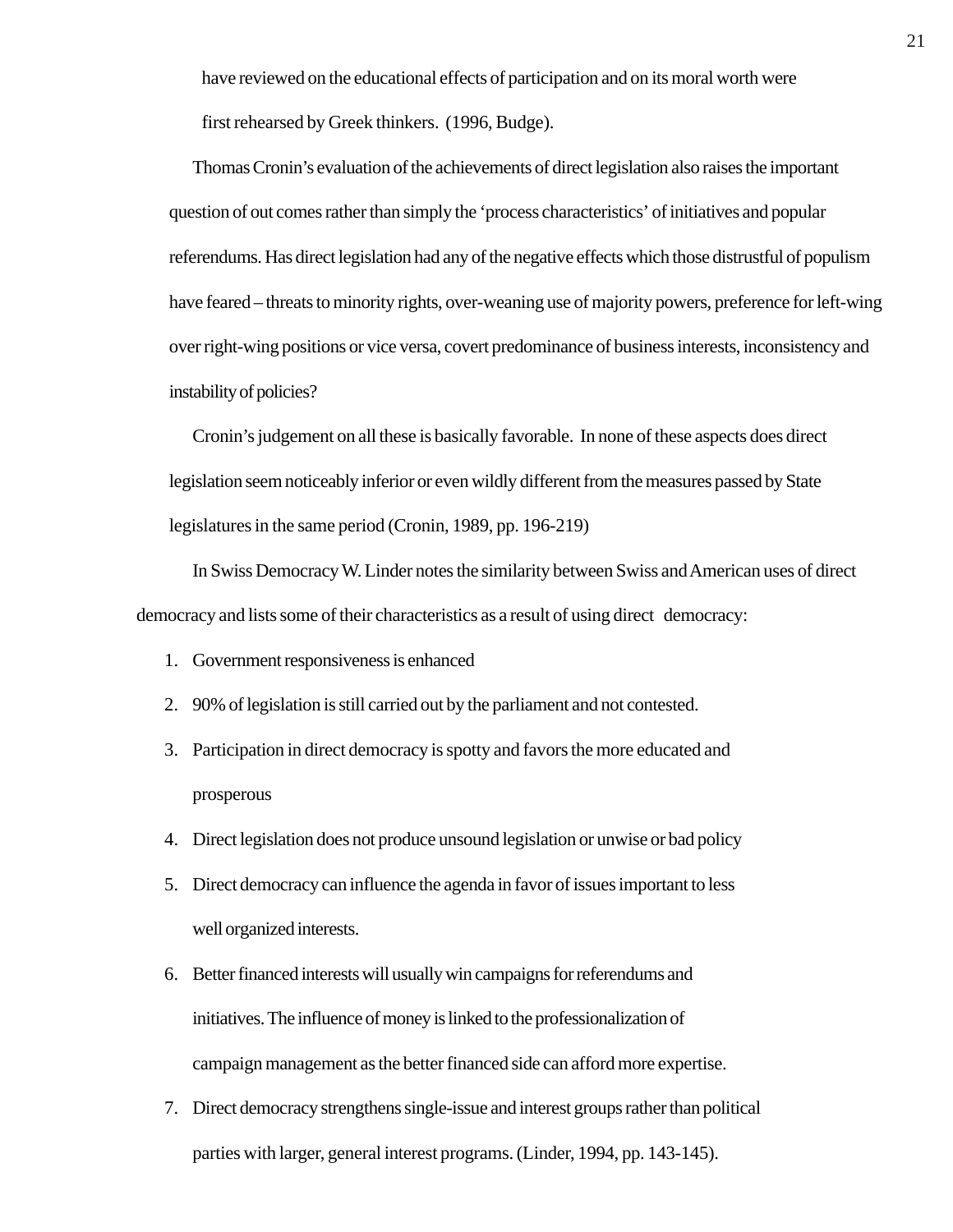projects has exerted a considerable attraction for theorists since, the arguments we have reviewed on the educational effects of participation and on its moral worth were first rehearsed by Greek thinkers. (1996, Budge).

Thomas Cronin's evaluation of the achievements of direct legislation also raises the important question of out comes rather than simply the 'process characteristics' of initiatives and popular referendums. Has direct legislation had any of the negative effects which those distrustful of populism have feared – threats to minority rights, over-weaning use of majority powers, preference for left-wing over right-wing positions or vice versa, covert predominance of business interests, inconsistency and instability of policies? Cronin's judgement on all these is basically favorable. In none of these aspects does direct legislation seem noticeably inferior or even wildly different from the measures passed by State legislatures in the same period (Cronin, 1989, pp. 196-219) In Swiss Democracy W. Linder notes the similarity between Swiss and American uses of direct democracy and lists some of their characteristics as a result of using direct democracy:

- 1. Government responsiveness is enhanced
- 2. 90% of legislation is still carried out by the parliament and not contested.
- 3. Participation in direct democracy is spotty and favors the more educated and prosperous
- 4. Direct legislation does not produce unsound legislation or unwise or bad policy
- 5. Direct democracy can influence the agenda in favor of issues important to less well organized interests.
- 6. Better financed interests will usually win campaigns for referendums and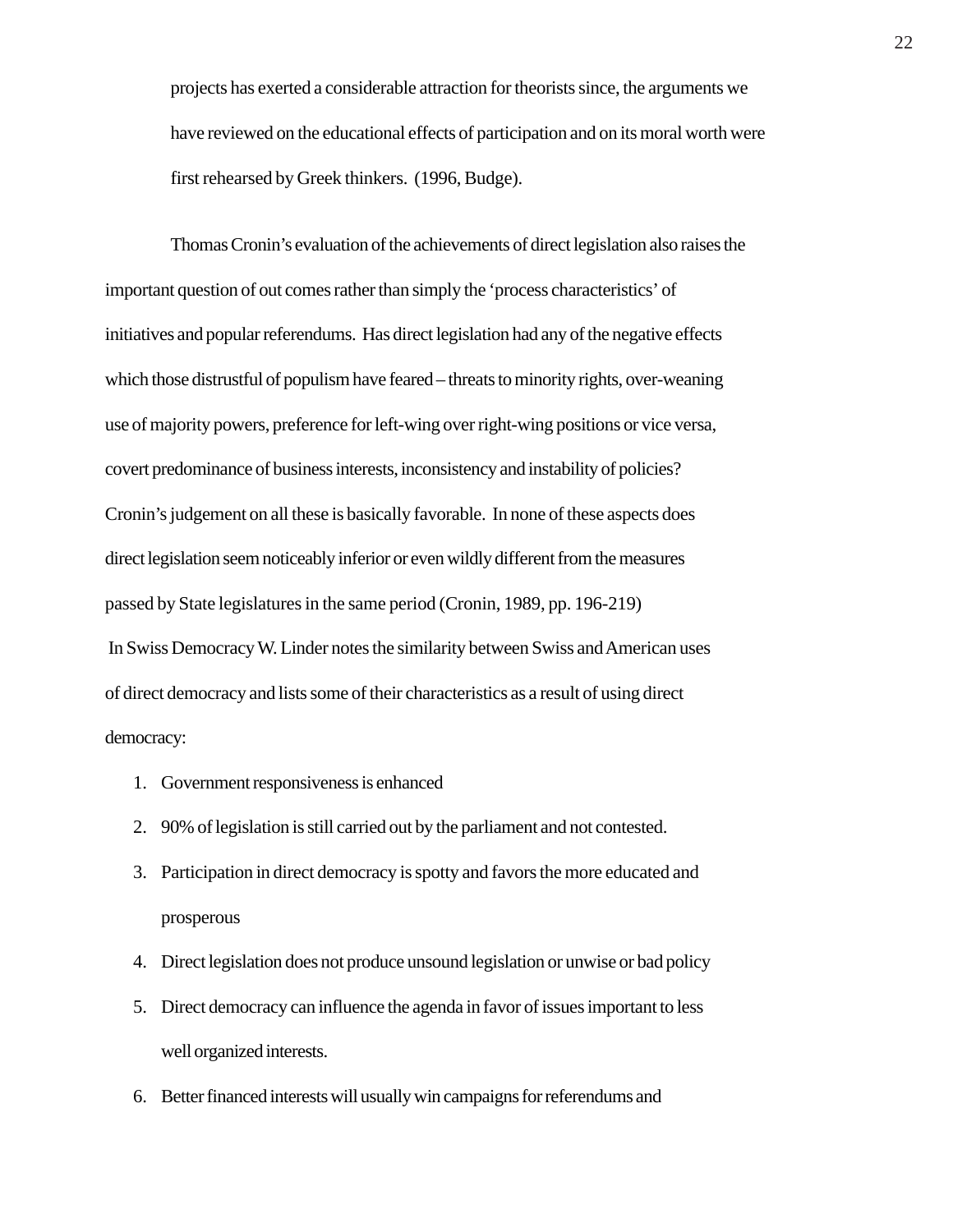initiatives. The influence of money is linked to the professionalization of campaign management as the better financed side can afford more expertise.

7. Direct democracy strengthens single-issue and interest groups rather than political parties with larger, general interest programs. (Linder, 1994, pp. 143-145).

 An important point is made by V.O. Key about public opinions and beliefs as shaped by elite cues (endorsements) as mentioned in Citizens as Legislators. "Studies of mass opinion change contend that the attitudes of the electorate are shaped by the political rhetoric of elites, that 'the voice of the people is but an echo. Mass opinion is not selfgenerating, in the main, it is a response to cues, the proposals, and the visions propagated by the political activists." (Key, 1996, 2). This brought to mind hearing a voter as he was exiting the polls during the 2004 USA election and explaining why he voted the way he did and almost exactly echoing the line stated by president Bush that judges should not be activists making laws, "they should only interpret the laws".

# In *Direct Democracy: The Politics of Initiative, Referendum, & Recall* (1999), Thomas

Cronin explores the workings of democracy and the variations of democracy in use today and in the past. The author analyzes the history of democracy and its possible continued evolution. He states that in early America most people were ambivalent about the concept of democracy. Most thought elections existed only to select leaders to rule them and not for the public to rule itself yet Thomas Jefferson supported the right of the people to rebel against unjust rulers and Alexander Hamilton thought the proceedings of government should be based on the consent of the people. Later on, the populists and progressives thought that more democracy was needed using the methods of initiative, referendum, and recall.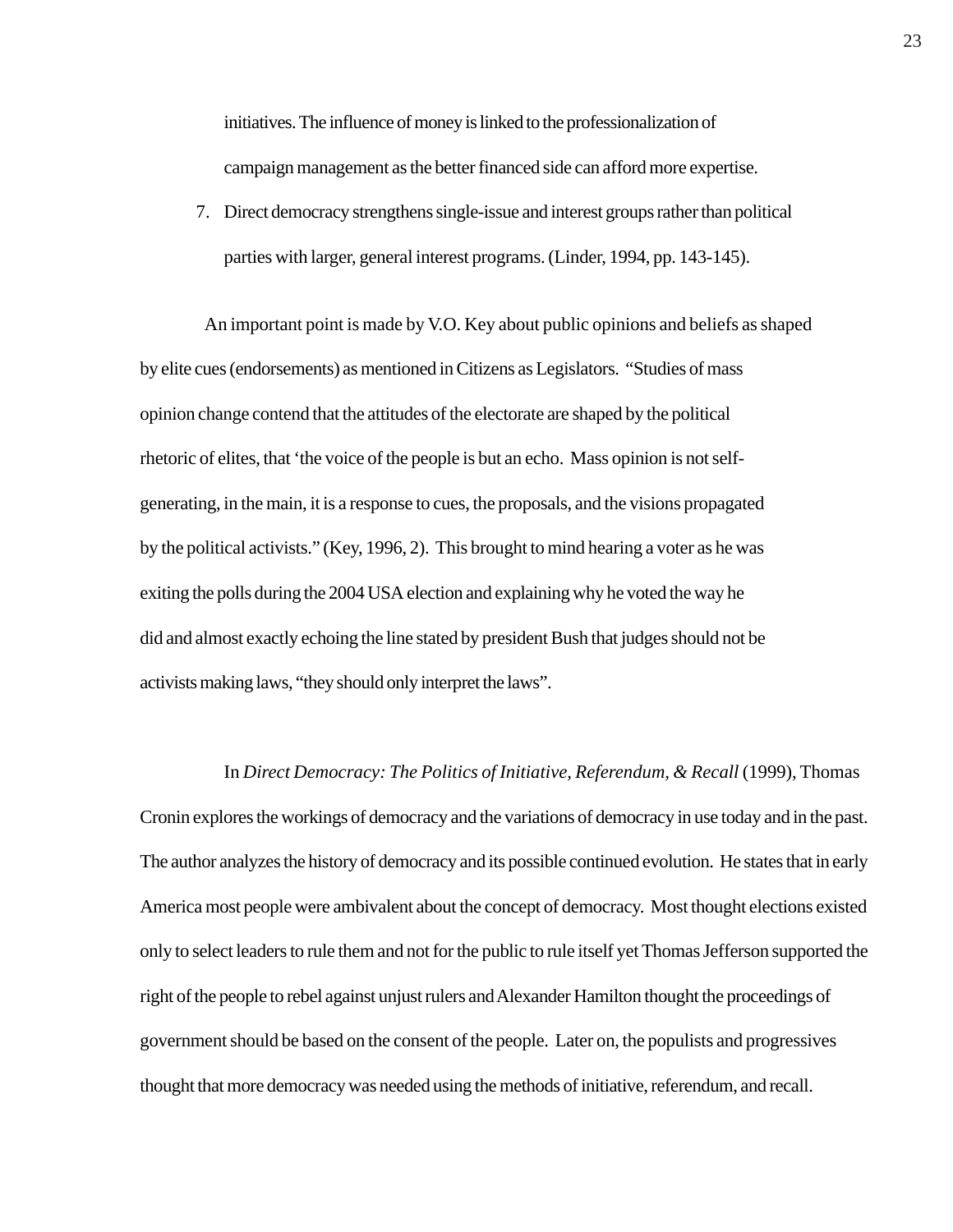Today, there is discussion about using more direct democracy procedures and direct elections as well as electronic town meetings and teledemocracy. The public has become disenfranchised with the issues of taxes, regulation, inefficiency, the arms race, ecological problems, etc. since public policy is made in distant capitals by unknown agents. Direct democracy in the United States dates back to Massachusetts in 1640 with its town meetings utilizing majority rule and embodying three main principles: consent of the governed, rule by law, and representation of the people. During that period, the people were primary and governments were secondary and subservient to the people.

> Citizen initiatives will promote government responsiveness and accountability. If officials ignore the voice of the people, the people will have an available means to make needed law. Initiatives are freer from special interest domination than the legislative branches of most states, and so provide a desirable safeguard that can be called into use when legislators are corrupt, irresponsible, or dominated by privileged special interests. The initiative and referendum will produce open, educational debate on critical issues that otherwise might be inadequately discussed. Referendum, initiative, and recall are nonviolent means of political participation that fulfill a citizen's right to petition the government for redress of grievances. Direct democracy increases voter interest and election-day turnout. Getting the citizens involved in the decision making process would make interested in politics and would thus alleviate apathy and alienation.

Finally (although this hardly exhausts the claims), citizen initiatives are needed because legislators often evade the tough issues. Fearing to be ahead of their time, they frequently adopt a zero-risk mentality. Concern with staying in office often makes them timid and perhaps too wedded to the status quo. One result is that controversial social issues frequently have to be resolved in the judicial branch. But who elected the judges? (Cronin, 1999, 11)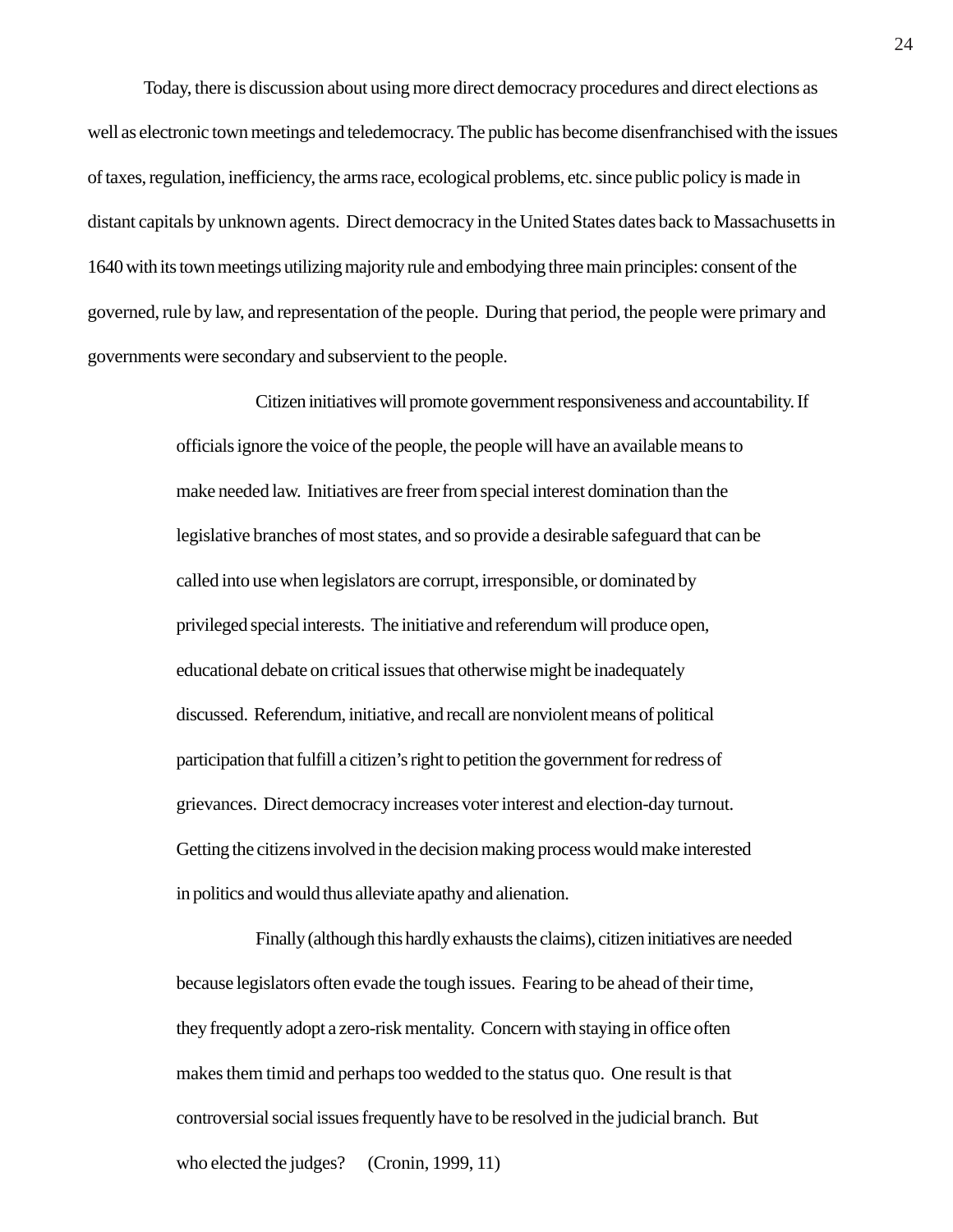Bowler, S., Donovan, T. and Tolbert, C. (1998) in *Citizens As Legislators: Direct Democracy in the United States* contains factual information and statistics concerning direct democracy on the local, state, and national levels with listings of the results of numerous initiatives and referendums throughout the history of the United States. "This book focuses primarily on one commonly used feature arising from the Progressive Era: the citizens' initiative." (Bowler and Donovan 1998) "To its advocates, then, direct democracy would provide openness and end evasive partisan legislatures, mitigating the corrupting influences thought to operate within them, and would also improve the quality of public life. Voter interest would be stimulated as citizens participated directly in drafting and approving legislation. The new, open process would thus instill civic virtue by simultaneously educating and involving the mass public (Haynes 1907, Barnett 1915, Beard and Schultz 1912, and Key and Crouch 1939)." The citizens' initiative seems to be a trend that is growing but the most of the referendums now are in the western half of the United States and in Florida:

> Since South Dakota adopted the initiative in 1898, hundreds of these 'citizen' drafted laws have appeared on ballots in American states. David Magleby notes that from 1898 to 1992, over 1700 initiatives were placed before U.S. voters. Among states using initiatives, the most during this period, 274, appeared in Oregon, with 232 appearing in California, 160 in North Dakota, 150 in Colorado, 133 in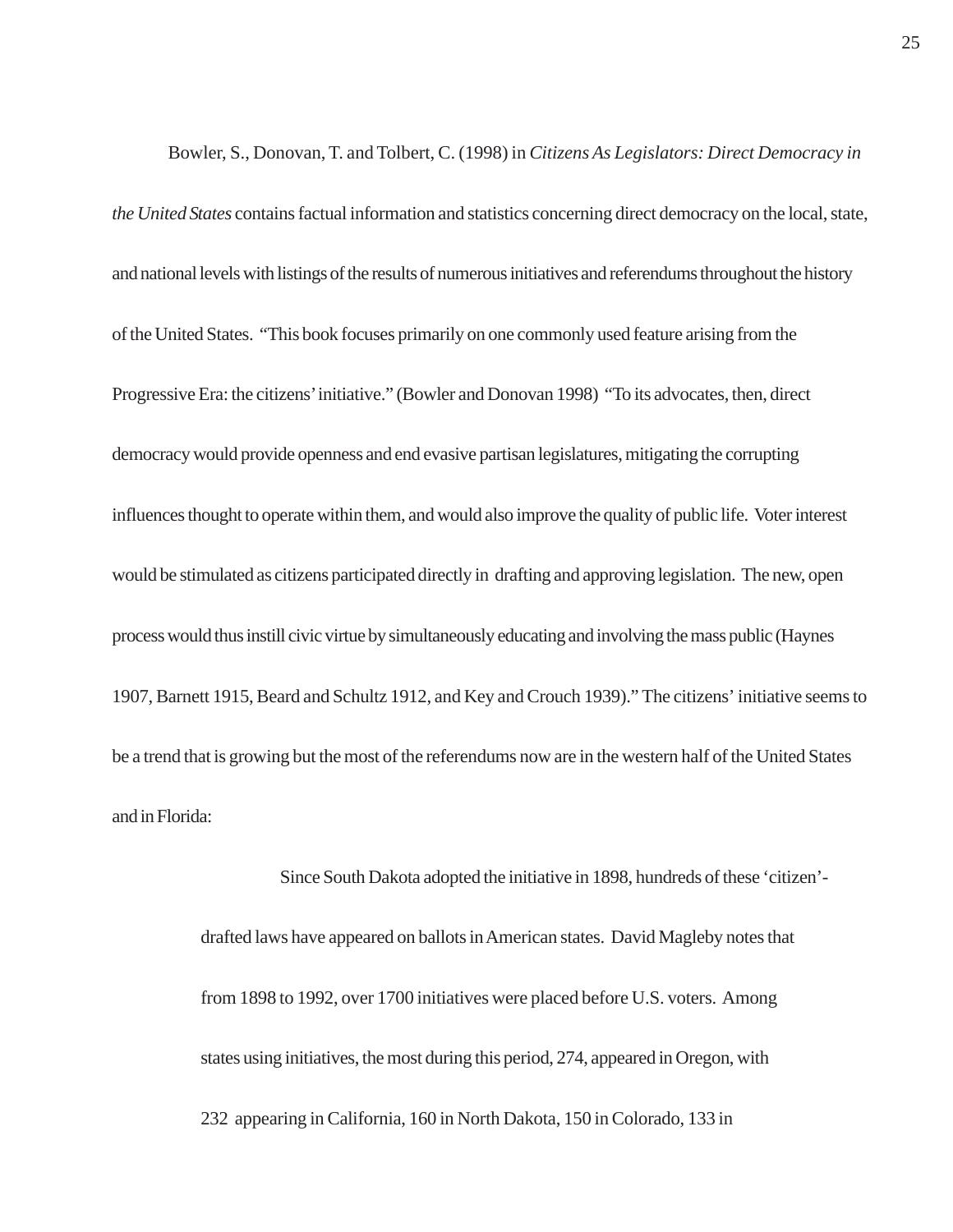Arizona, and 91 in Washington (Neal 1993). Hundreds of additional referenda were placed before voters by legislatures. Most initiatives were rejected by voters, yet 38% passed from 1898 to 1992 (Magleby 1994, 231).

In *Direct Democracy in Switzerland* (2002), Gregory Fossedal explores the history of Switzerland as related to direct democracy and the development of the procedures of direct democracy in Switzerland. He mentions that:

> The Swiss polity, as an historical and on-going exhibit of the exercise of a deliberative direct democracy, is a persuasive rebuttal to the stand of elites from the Greeks of yesterday to the elites of today who hold that exclusionary representative democracy, in itself, is a better form of democracy than a direct democracy in partnership with representative democracy....In a word, an effective rebuttal to the stand; you can't trust the people...Switzerland answers the potential question of the political scientist or citizen: What happens if we place so much faith in the people that we make them lawmakers? (Fossedal, 2002).

In Switzerland, many issues are settled through the use of public referendum where the majority vote determines the institutionalization of a law or social practice. Matters such as constitutional revision, immigration, joining the League of Nations or the United Nations or the European Union, establishing Romanish as a national language, military service requirements, voting rights, nuclear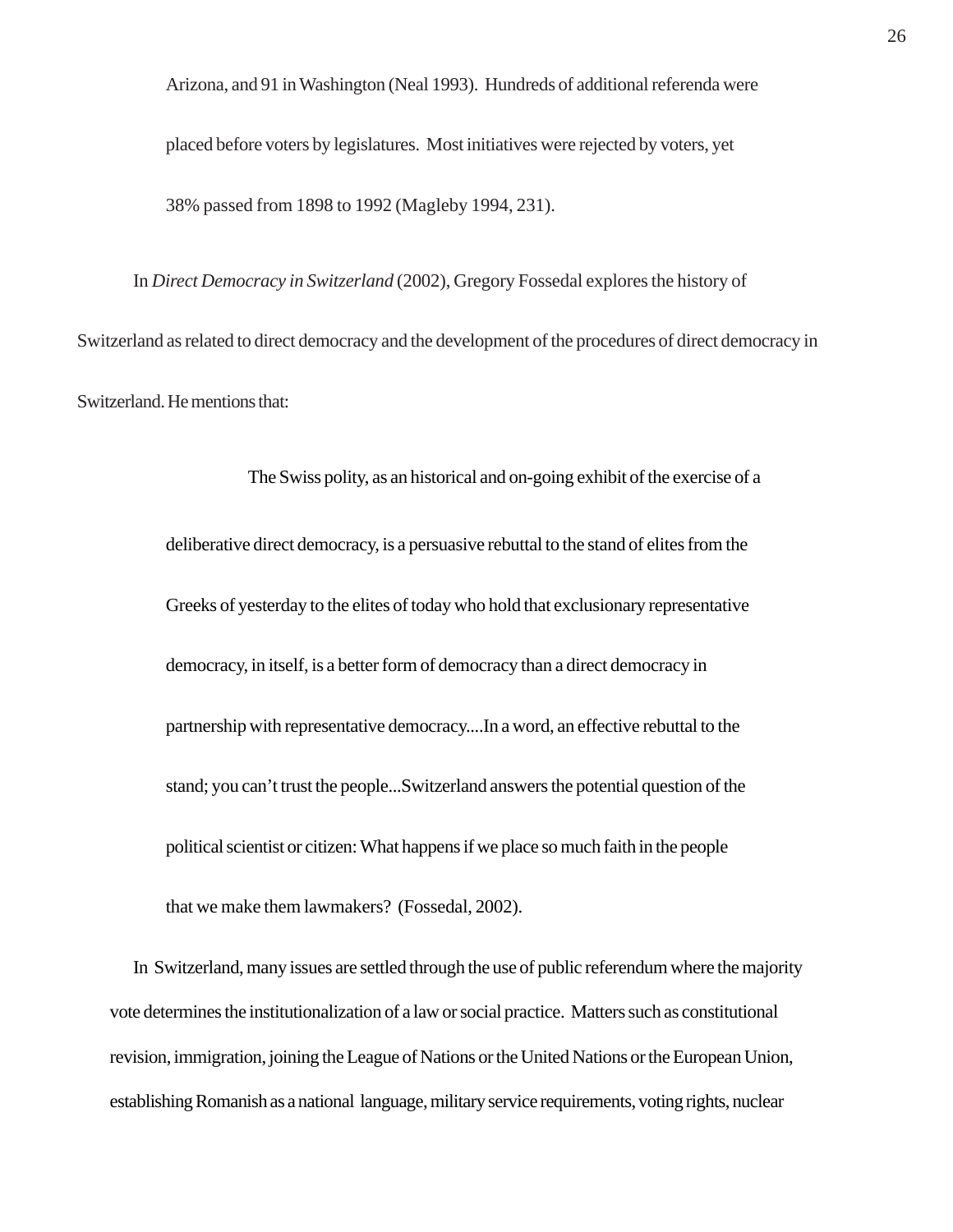weapons, rent control, legality of abortion, highway construction, social security benefits, state support for religion, among others are determined through public referendums.

Concerning educating the public about the issues and processes of direct democracy:

In the Swiss parliament, the influence of direct democracy can be seen by a whole sociology of popular orientation. Each member of the assembly thinks of himself as a teacher, and a teacher of the whole nation of citizens. No teacher who holds his pupils in contempt will succeed, or even stay long on the job; hence the pedagological impulse, healthy and strong to begin with, is reinforced. As well, a teacher with any wisdom soon realizes he has much to learn from his pupils. The instruction is no longer one way — particularly when the classroom is an intelligent on like the Swiss people, and the teacher a humble, part-time instructor who thinks himself a citizen, not a sovereign. (Fossedal, 2002, 85).

 In Part 1, the author explores the origin of the development the Swiss version of democracy and the reasons for writing this book. Fossedal, in Part 2, describes this millennium of Swiss history and how its system of self protection developed. In Part 3, the Swiss Constitution and institutions, including Swiss referendums, are examined. In Parts 4 and 5 the author gives examples of why democracy actually works when the citizens are entrusted with the power to determine the functioning of the government that governs them.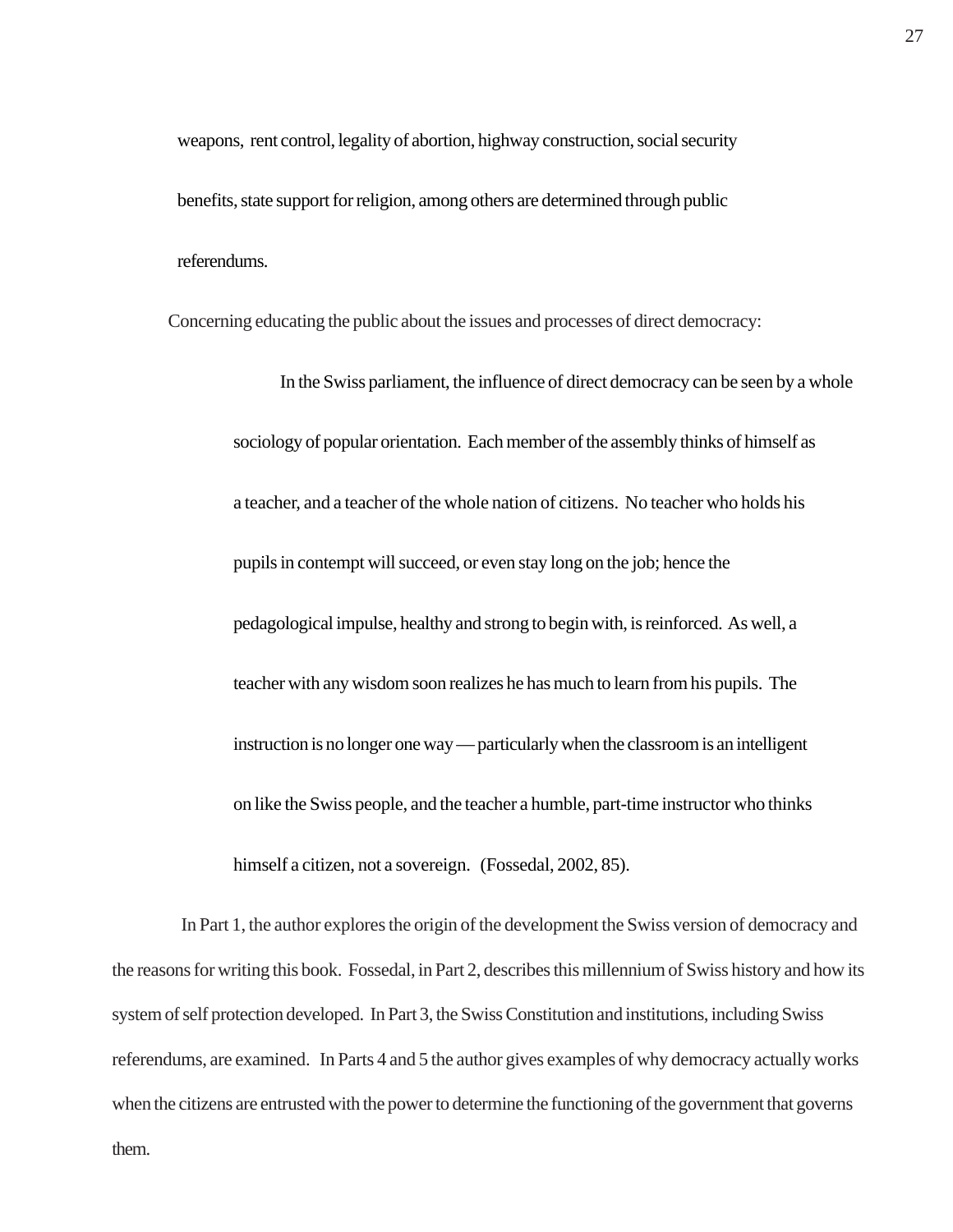In *Democracy in the Digital Age : Challenges to Political Life in Cyberspace* (2000), Anthony

G. Wilhelm offers another exploration the emergence of public participation in the processes of government using the new communication technologies but he mentions that despite the superficial appearance of progress of technological advances, there is not necessarily progress in the lives in many people, especially in the undeveloped countries.

The author notes that the use of a direct democracy requires a focused policy and the cyber world of political control contains the features and advantages of access to resources, inclusion, potential for deliberation, and comprehensible design. In the future, direct democracy will be formed by shaping virtual civic spaces which will include home-based cyberdemocracy as well as public-access workstations all of which will result in community building.

In *Stealing the Initiative: How State Government Responds to Direct Democracy* (2000). E. R. Gerber and other authors explore eleven California initiatives and referendums to give readers with a better understanding the political world. Topics covered in the book include taxation, transportation, legislative spending, term limits, primaries, and multilingual education. This book also includes varied conclusions about how to reform the initiative process to improve direct democracy. For citizens who want to understand and/or increase their role in government. The book also includes suggestions as to how to reform the initiative procedures to improve and positively evolve the practices of direct democracy.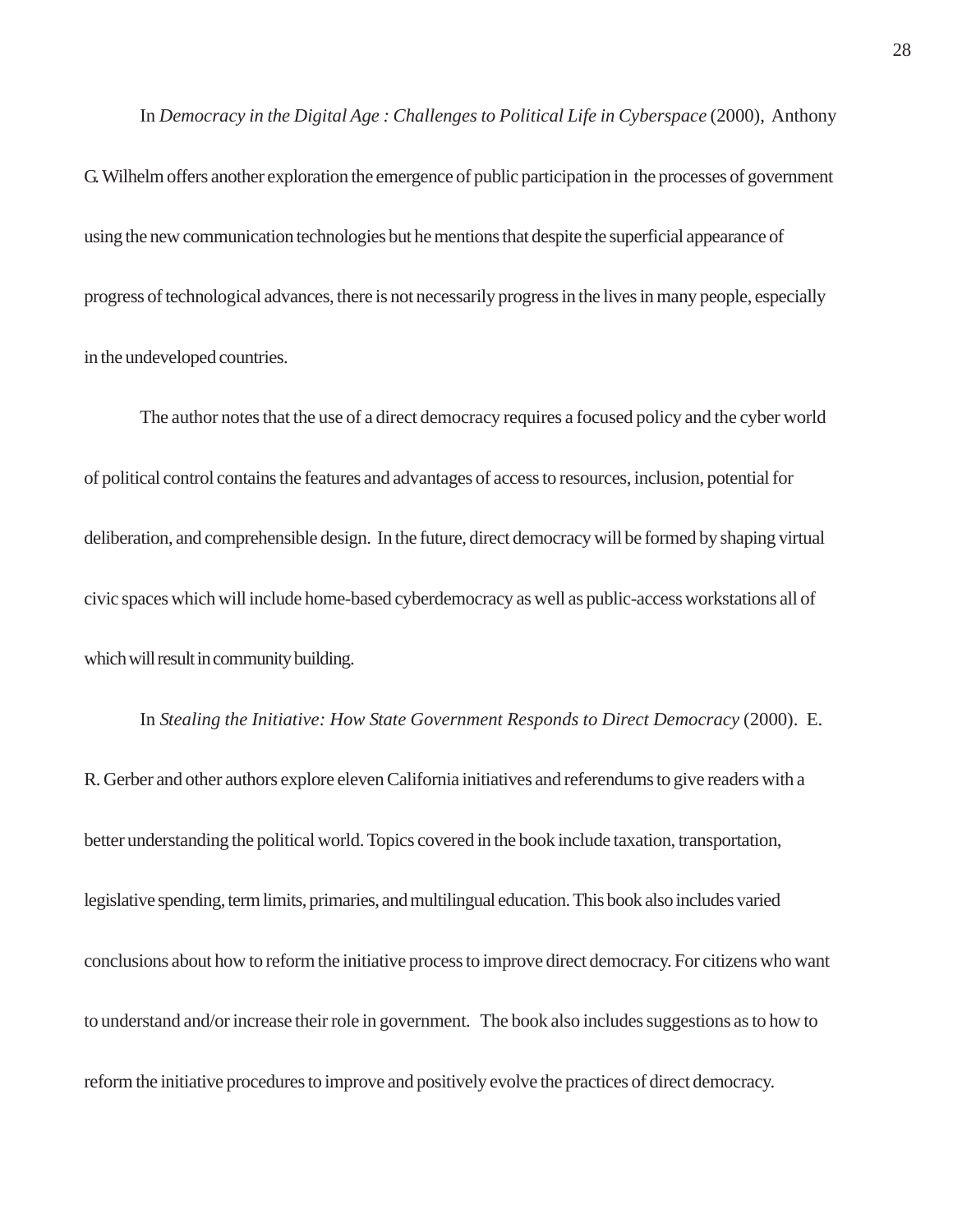*Democracy, Citizenship and the Global City* (2000) edited by Engin Isin is a collection of essays from several authors concerning what the functions of politics and democracy are in the postmodern world of globalization.

Like looking at the naively primitive but insightful paintings of Henri Rousseau, it is sometimes refreshing to hear the views of people outside of the mainstream (as with outsider art). Some valuable information can be found by what others might consider naïve perspectives. Though he can hardly be considered naïve, Michael Noah Mautner presents his views from a perspective outside of the traditionally trained political scientist as he was educated in the field of chemistry as a Ph.D. and is a Chemistry professor whose writings include over 140 chemistry research papers. His political interests no doubt come from the fact that he was born in Budapest in 1942 during the Holocaust and lost many of his relatives including his father during that time of world tragedy

His book, *A Constitution of Direct Democracy: Pure Democracy and the Governance of the Future ~Locally and Globally* (2000) is an interesting book for several reasons other than those already mentioned. Since he is a chemistry professor by profession, he writes about democracy from a scientist's perspective and even provides a suggested constitution for the implementation and used of a direct democracy. He first offers the possible constitution with a preamble that can be used to establish a governmental system based on direct democracy. He lists the problems associated with the representative system such as that system not really representing the will and sovereignty of the people and the associated problems of corruption, etc. One of the more interesting problems he mentions is the "illogical linkage of issues", meaning that a collection of unrelated issues are clumped together that have no relation to each other and very often they are categorized in the left or right side of the political spectrum. An example he gives is: " A voter who opposes abortion out of respect for all forms of life may have to vote for a conservative candidate and therefore also vote for and endorse the build-up of nuclear weapons with its risks to all forms of life. This is an obvious moral absurdity." (Mautner, 2000, 5).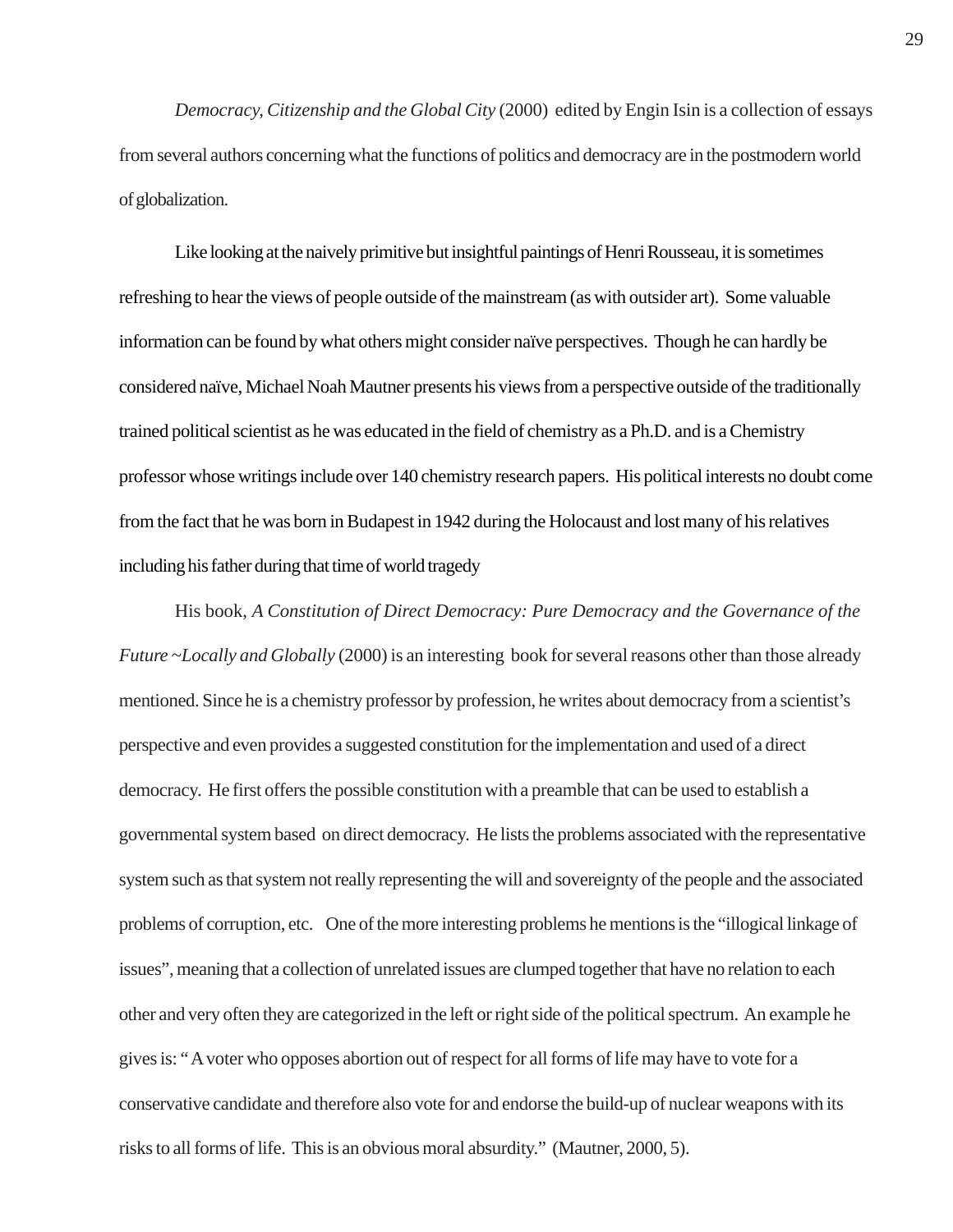His book continues to describe what he says are workable procedures for implementing direct democracy. Being a physical scientist, he also anticipates the future and creates futuristic scenarios in the manner of a science fiction writer and he even includes the concepts of space exploration and colonization. In the future people will need to decide on issues involving governmental systems, space exploration, robotics, cloning, economics, taxation, population growth and control, abortion, crime and punishment, religious freedom, genetic engineering, biological immortality, and many other issues. The decisions they make will affect all of humanity. People instinctively, or innately, desire to choose the best conditions for their present as well as their future. The shared knowledge, common wisdom, and the innate desire in human nature to want what is best for all, and the natural desire for survival, would result in decisions advantageous to the whole of the human condition. This collective consciousness would form a constitution of direct democracy which would implement the communal decisions of the people. In the section of the book entitled "The Constitution of Direct Democracy" he describes the structure, possible scenarios, and ethics of direct democratic systems in governments of the local, national, and world levels.

In *Direct Democracy or Representative Government? Dispelling the Populist Myth* (2000) John Haskell compares and contrasts the positive and negative characteristics of populist direct democracy and representative government as described in the Federal Papers of James Madison of the founding period of the United States of America. He says that the possible realization of direct democracy has exponentially increased in recent history, primarily because of telecommunications advances such as television, computers, and the Internet and publicly determined policies in states such as California. He thinks that publicly ruled legislatures would be disorganized and incoherent since public majorities are unstable and impulsive collections of varied and contrasting philosophies (but some people would say that so are legislatures of elected representatives) where as elected representatives tend to be more deliberative and inclined toward negotiation and discussion. Again, the importance of the Internet is mentioned as a medium for communication and a method of publicizing information and political points of view.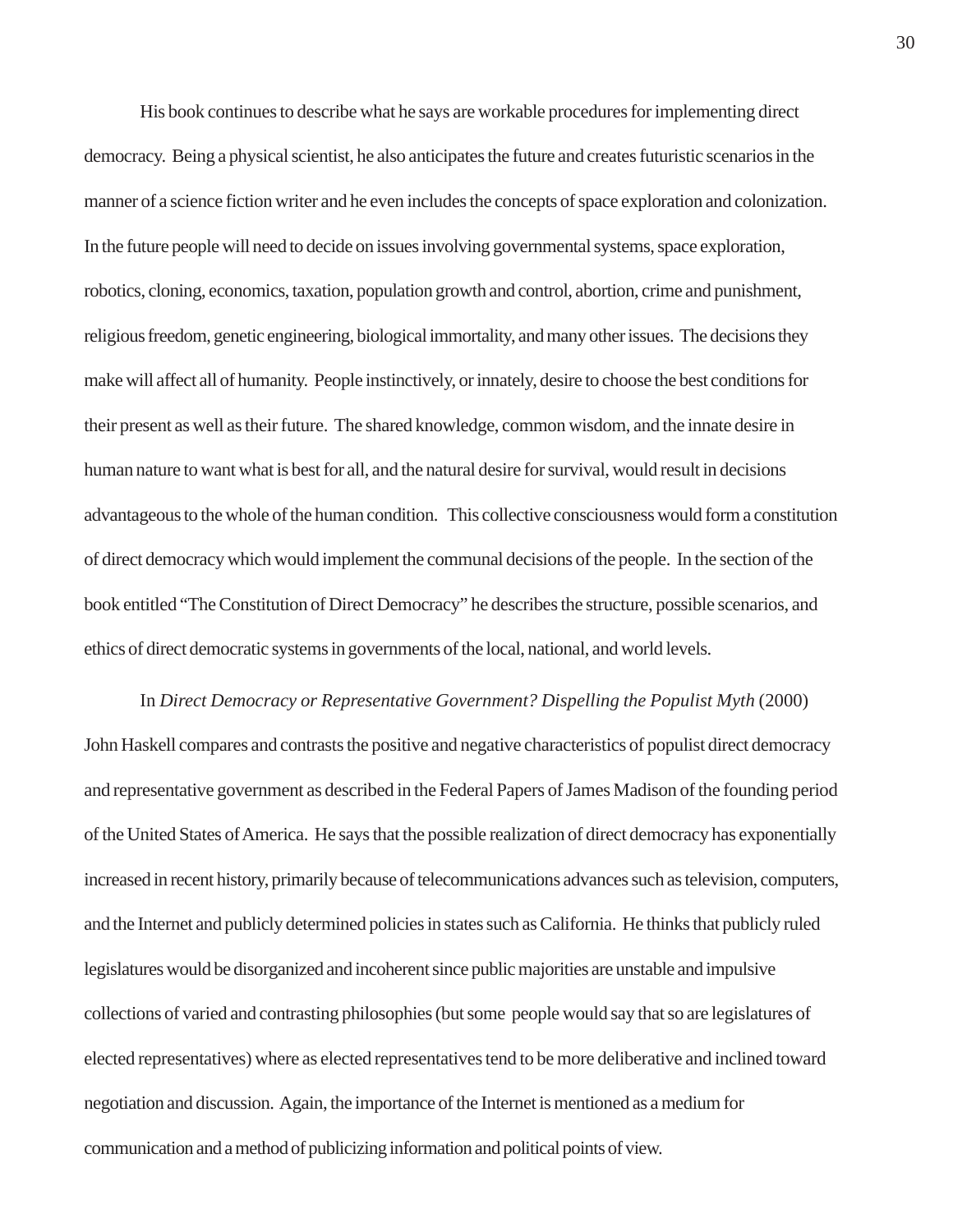Haskell, who sides with the federalists who think that legislation should be formed only by the contemplative and educated elite, mentions the "paradox of voting" as having the following characteristics:

- 1. Whereas an individual can make a rational, logical, and coherent ordering of choices presented to him or her, it is often impossible for a group, even one made up of well-informed and rational individuals, to order their choices coherently.
- 2. Majorities in parties are really unstable coalitions of minorities that rarely if ever carry clear and comprehensive policy instructions.
- 3. Different legitimate and widely used methods of decision-making often produce different winners.
- 4. Decision-making processes may be manipulated by strategic voters.
- 5. We can never be sure that the popular will is reflected in the result of a decisionmaking process. (2001, Haskell from 1998, Meyer & Brown).

He maintains that the result of a collective vote can be chaotic and irrational: "The outcome of a vote may be irrational, even when all of the participants are rational and informed" (2001, Haskell) but I think this is no more true than with the results of the voting of legislators. How can the result of a vote between two choices be considered irrational, strange, or chaotic? If the result seems irrational to the voting participant then that is probably because they voted for the opposite side of the issue. If the outcome is unexpected or contrary to most polls then the voters need to accept the uncontrollable outcome in the same why that the forces of nature, such as the weather, need to be accepted as given conditions. People adjust to the results of a plebiscite: some people might not agree with the results of an election, such as the 2004 presidential election, but they eventually adjust to the outcome. The only time I would think the outcome would be chaotic is if, for example, people rioted and looted after the results of a vote were announced but that should not occur in a civilized society. Also, it is important to realize that legislators are not expert in all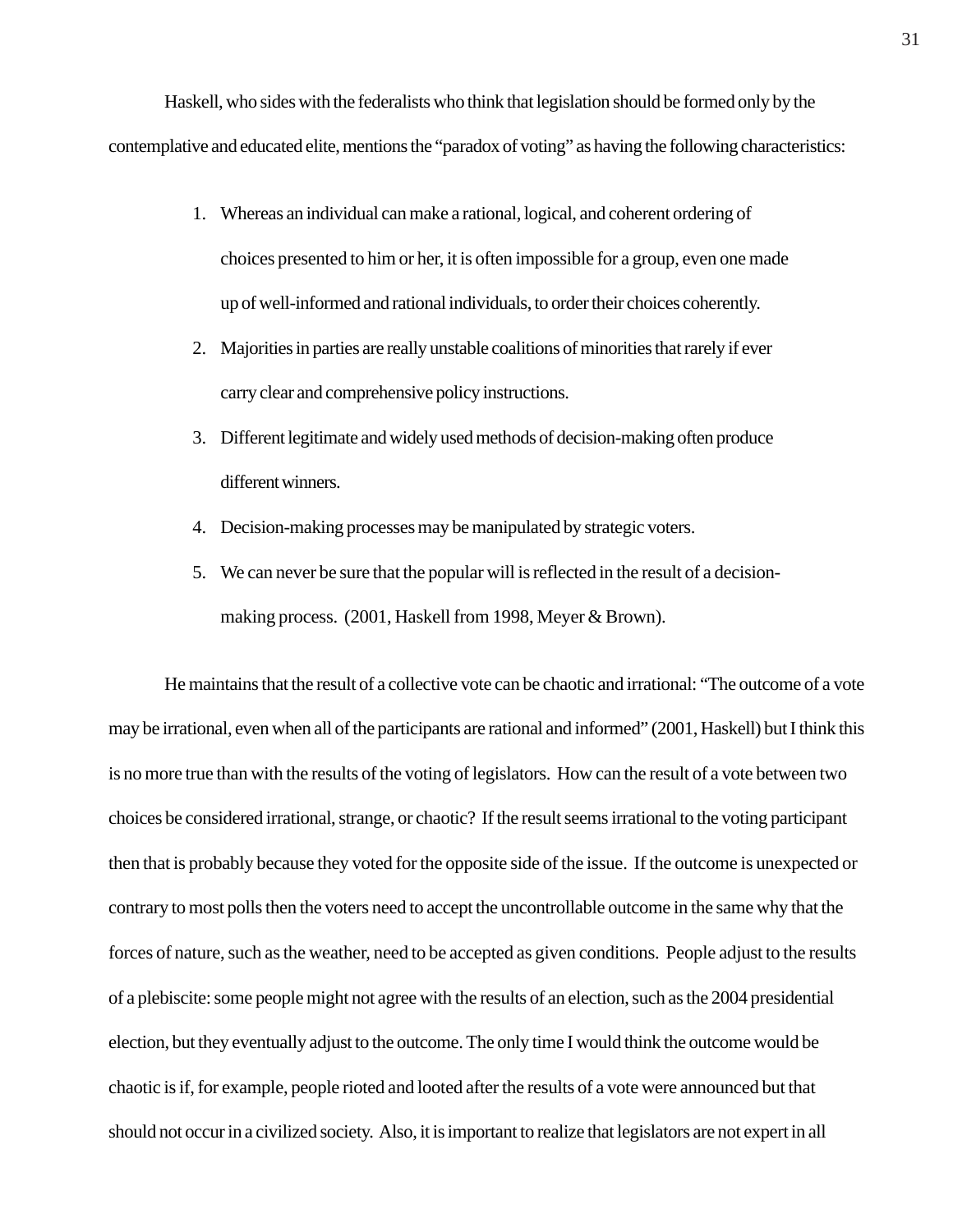issues either -- they are just elected to represent a constituency; very often their only expertise is in being a politician and getting elected.

*Electronic Democracy* ( 2002), by Graeme Browning, describes how the Internet has transformed the political atmosphere in the United States and in the world. Using Internet technology, people now have the tools to discuss issues and affect results concerning the American and world political arena. She mentions the effectiveness of online petitions and online research. Also included in the book is a history of online voting (mostly in California for the United States), online fund-raising, political polling online, and online

voter registration. This book is a source of names, addresses, websites, discussion groups, and e-mail campaigns, and facts concerning how to get involved with this particular movement. There are also suggestions as to how to begin one's own political or organizational campaigns and how to organize, raise funds, develop surveys, contact people, etc. Also covered are ethical problems and abuses associated with online activism. The book covers issues such as using the World Wide Web for upstart organizations and how to create effective e-mail campaigns as well as how to write letters to Congress members that will be read and responded to and an exploration of the future of online polling and voting.

In Electronic Democracy Graeme Browning quotes Jane Hague who told USA Today that "The motto for the twenty-first century for government should be: 'On line, not in line'". (2002, Browning).

In *E-topia* (2000), William J. Mitchell refers to the future online meeting places

where friends, co-workers, colleagues, and students will meet:

"What sorts of meeting places, forums, and markets will emerge in the electronically mediated world? What will be the twenty-first century equivalents of the gathering at the well, the water cooler, the Greek agora, the Roman forum, the village green, the town square, Main Street, and the mall?" Many of the meeting places will be located in the virtual world of cyberspace and he adds that "they will make growing use of electronic mail systems, mailing lists, newsgroups, chat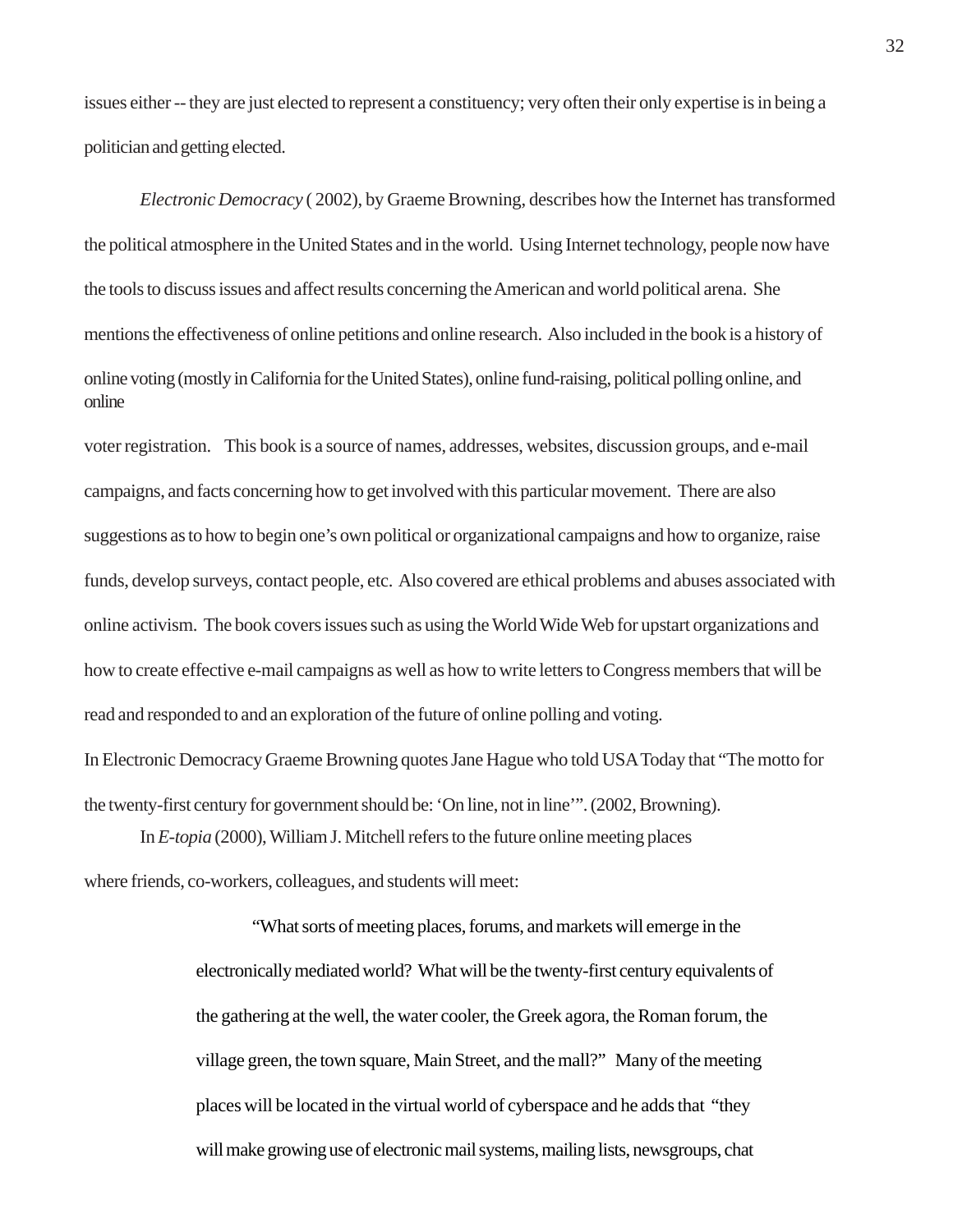rooms, Web pages, directories and search engines, audio conferencing, video conferencing, increasingly elaborate, avatar-populated, online virtual worlds, and software- mediated environments that we cannot even imagine yet. Some of these virtual meeting places will be the private domains of well-defined special groups, some will be discreetly out of the public eye, and some will even be determinedly clandestine; others will be true public space open to all." (Mitchell, 2000, 85).

"Traditionally, political power has been exerted, made visible, and architecturally celebrated through physical assemblies of kings and courtiers, senates, parliaments, cabinets, councils, and so on. Conversely, if you wanted to overthrow established political power, you assembled 'the people' in an urban public place, set up barricades, authorities had the wit and the will, they would try to take the usual countermeasures - dispersion of crowds, prohibition of assemblies, and exile of agitators." and "Tocqueville's famous insistence on the importance of free political associations, and on the 'power of meeting' in forming and sustaining such associations, takes on new meaning. Now, the necessary venues can be found not only in physical space but also in cyberspace, and this opens up fresh, highly effective avenues for political organization and action." (Mitchell, 2000, 96).

In the section, "Reinventing Public Space" he says that:

The twenty-first century will still need agoras - maybe more than ever. But these will not always be physical places. They will operate at an extraordinary range of scales, form the intimately local to the global. And even where they *look* familiar, they will no longer function in the same sorts of ways as the great public places of the past. Under these new conditions, though, the simple, ancient principles of public space remain crucial. If public life is not to disintegrate, communities must still find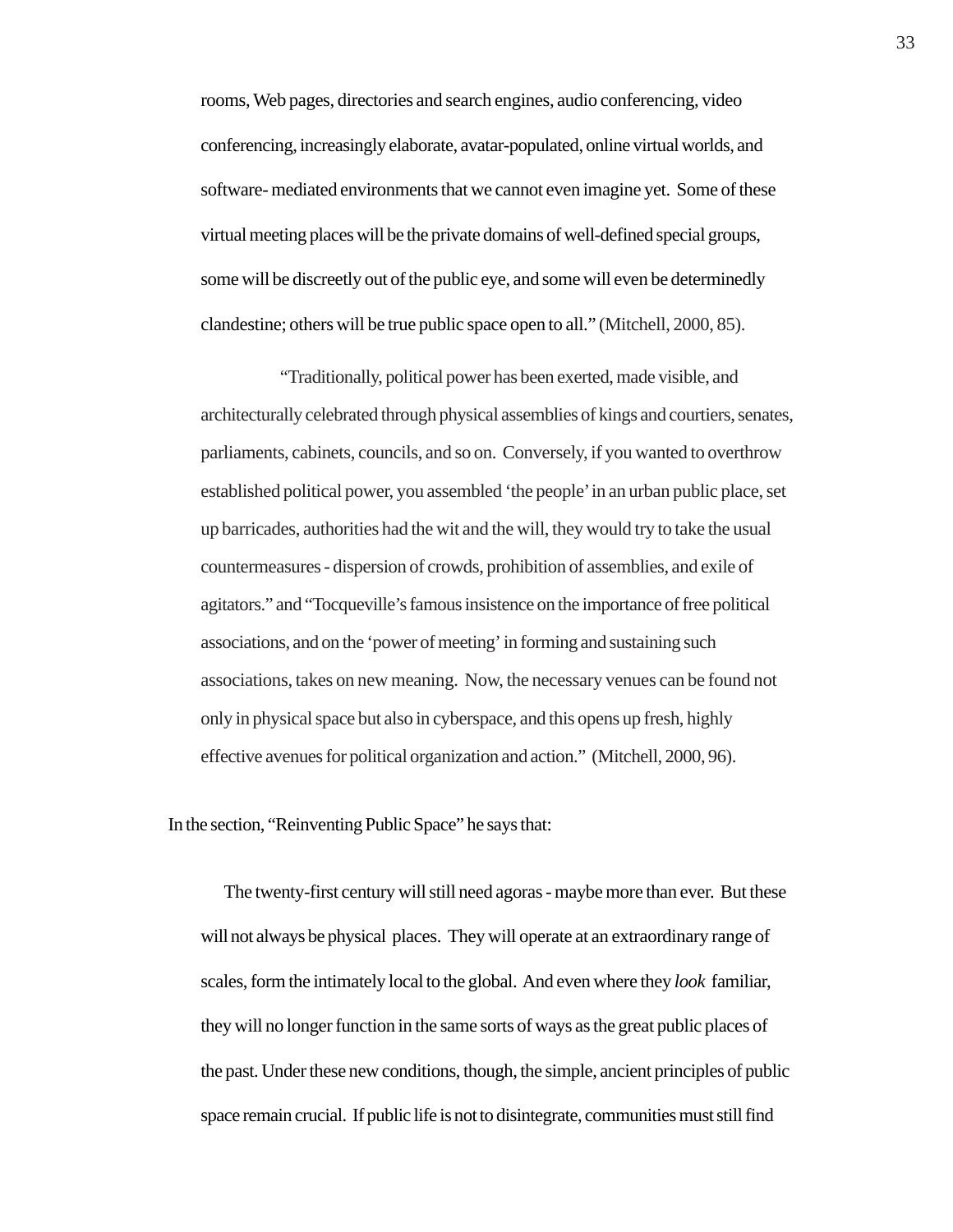ways to provide, pay for, and maintain places of assembly and interactions for their members - whether these places are virtual, physical, or some new and complex combination of the two. And if these places are to serve their purposes effectively, they must allow both freedom of access and freedom of expression. (p. 97).

 He includes a quote from the American philosopher and educational theorist John Dewey who observed that:

> "It seemed almost self-evident to Plato - as to Rousseau later - that a genuine state could hardly be larger than the number of persons capable of personal acquaintance with one another. Our modern state-utility is due to the consequences of technology employed so as to facilitate the rapid and easy circulation of opinions and information, and so as to generate constant and intricate interactions far beyond the limits of face-to-face communities...The elimination of distance, at the base of which are physical agencies, has called into being the new form of political association. " (p. 133).

 In *Adult Education for Social Change: From Center Stage to the Wings and Back Again*, Thomas Heaney views adult education as participatory and as a tool for social change, where educational progressivism is the contemporary approach to educating the public. " 'Adult education turns out to be the most reliable instrument for social actionists' since it assures that any action undertaken would be authentically democratic" (Brookfield, 1984). Eduard Lindeman, as influenced by John Dewey, considers adult education to be intertwined with democracy, social action, and control by people over their daily lives. To Lindeman, adult education equals social change, a method to create good and productive citizens. Even if education is viewed as a "great selector" rather than a "great equalizer", each person can, as a result of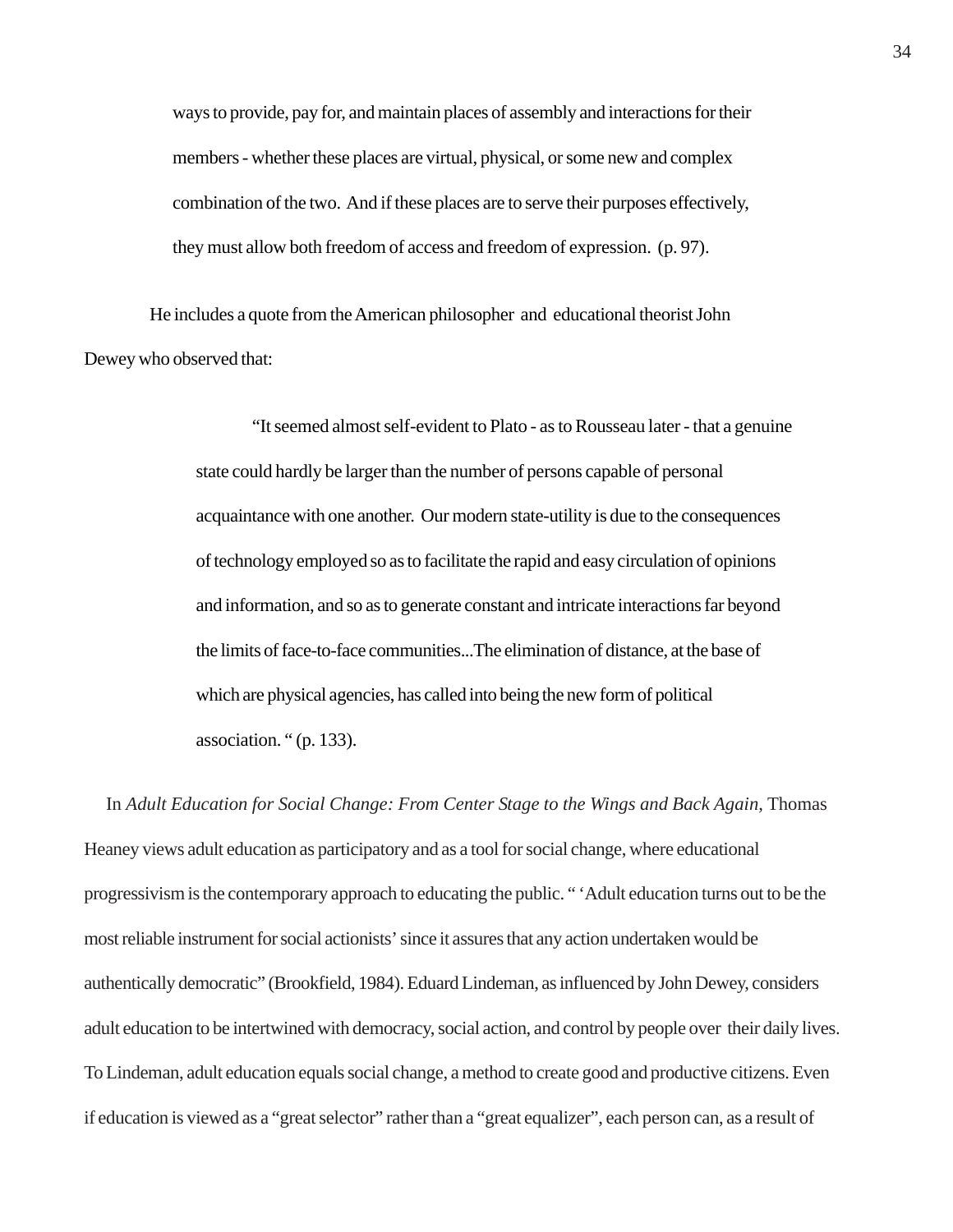education, find their niche, based on their abilities and merits, within a democratic society. The concept of using the educational system to implement a direct democracy is closely connected with the ideas expressed by Heaney, Miles Horton, Paulo Freire, and Jack Mezirow since their approach is to empower the populace through education in order to create a democratic society. Since it is necessary to have an educated public in order to have democracy function efficiently, democracy is dependent on the educational system to survive and prosper.

In "Developing e-Citizens and e-Consumers, an Irish e-Commerce Case Study" (2001), John MacNamara and David O'Donnell offer a comprehensive study of the effects the new cyber culture of the computer and the Internet and their effects on society, culture, and education. and the necessity for society and the educational system to produce "e-literate" citizens for the resulting new society. As they state it in their abstracted introduction: "We present a very simple argument: e-business needs e-consumers and eliterate workers; e-government needs e-citizens". The authors give many examples from Ireland, where they are based, and other nations and institutions using online voting. The authors present an in-depth description and qualitative analysis of the trends toward e-government, e-commerce, e-education, and e-culture in general backed by knowledge, examples, and statistics.

One of the concerns many people have about online voting revolves around the security and privacy issues and these are well-explored by Dr. Russell Smith in *Electronic Voting: Benefits and Risks* (2002). Dr. Smith, who is deputy director of research at the Australian Institute of Criminology, thinks national electronic voting will be prevalent in the near future, but some people are hesitant because of security and secrecy issues and some people now attach a certain ritual to voting and some would therefore want to resist online voting in order to hold on to past traditions. He even includes a history of the changing methods of voting procedures. He mentions that there would have to be sophisticated servers for many people voting at the same time but the pluses of speed and accuracy, ease of use, lower costs compared to paper ballots, the fact that online voting is already successfully being used in many countries, etc., outweigh the minuses.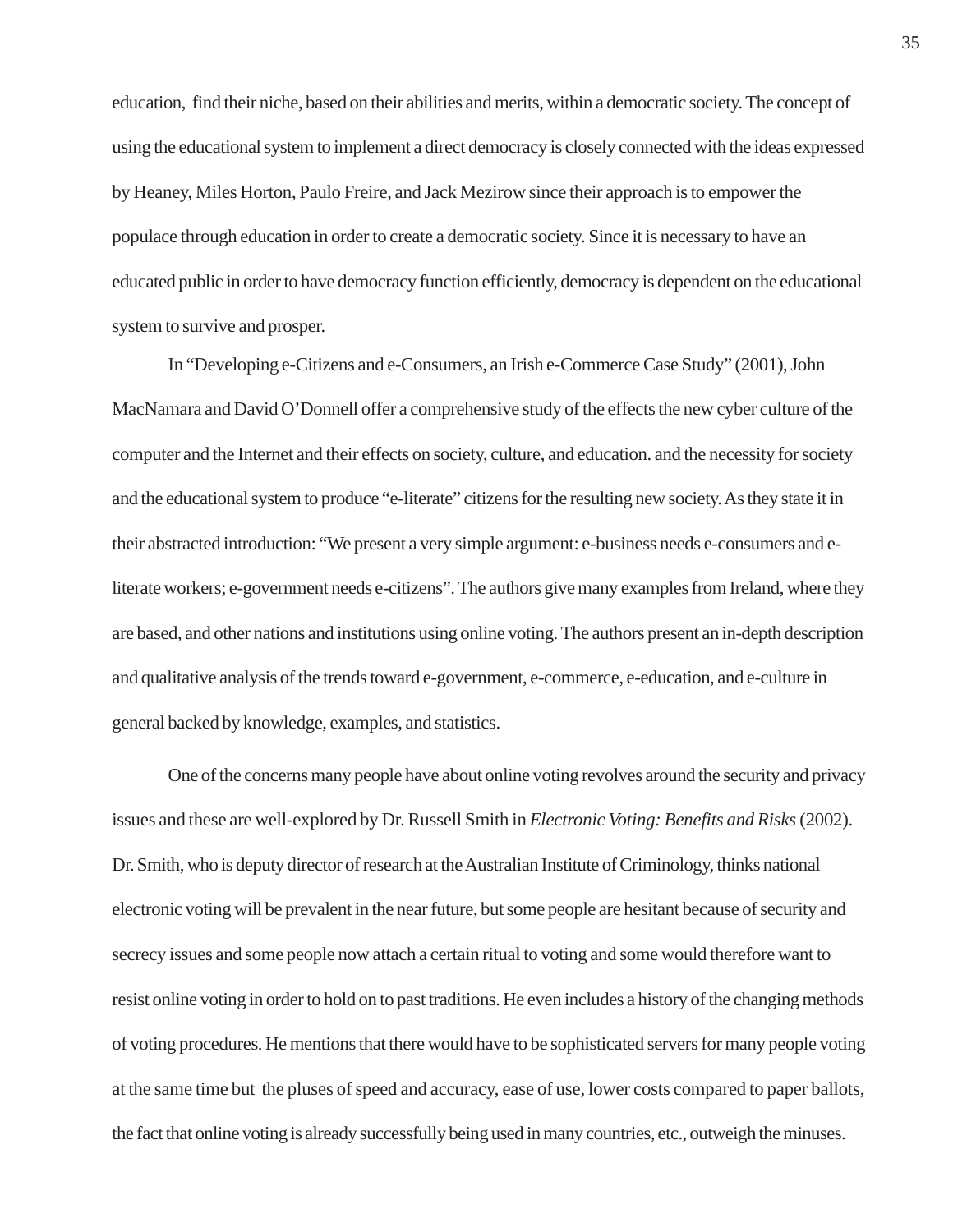Dr. Smith mentions in an interview (2003) with Rachel Lebihan that, in his opinion, security is not an insurmountable problem, since the solutions that are used in financial transactions can be incorporated into methods for e-voting. His expertise and knowledge is evident in his writing and his use of examples and I think with many other technical experts on the project that the security and efficiency issues can be solved.

In the book *Democracy, Real and Ideal* (1999), a critique and analysis of the philosophy of the German philosopher Jurgen Habermas, the book's author Ricardo Blaug examines Habermas' philosophy in relation to the theory and practical aspects of democracy. Habermas' work includes a theory of democracy and his exploration of the realistic practicality of democracy and an in depth analysis of his normative theory of democracy and his theory of judgement. "Only where democracy is conceived as an everyday and real interactive process can we understand what it might mean to truly rule ourselves" ( Blaug, 1999, xv). In the study of Habermas' discourse of ethics, references are made to Hobbes's Leviathan and Locke's concept of protective rights (Blaug, 1999, 12).

Democracy is discussed in relation to the rationalism of Plato and the empiricism of Aristotle. The essay mentions that Locke's theory starts with the natural human rights, Hobbes' begins with rational death avoidance (or survival instinct), and Kant begins his premise with the idea of pure practical reason Kant says: "a person is subject to no law other than those he (either alone or at least jointly with others) gives to himself" (Blaug, 1999, 6), a thought which is greatly influenced by Jean Jacques Rousseau and Kant also refers to a social contract like Rousseau's. Kant's support of the moral law assumes that mankind is essentially good and moral by nature, a concept which figures heavily in democratic theory (but Hegel criticizes Kant's philosophy as being overly abstracted and not applicable to reality). Also explored are Aristotle's episteme (objective knowledge), techne (technical knowledge), and phronesis (practical reason) in relation to democratic theory (Blaug, 1999, 23,24).

The what, who, how and where of political theory including the location of the democratic process, as well as Rousseau's concept of popular sovereignty, are discussed. "The normative theory requires that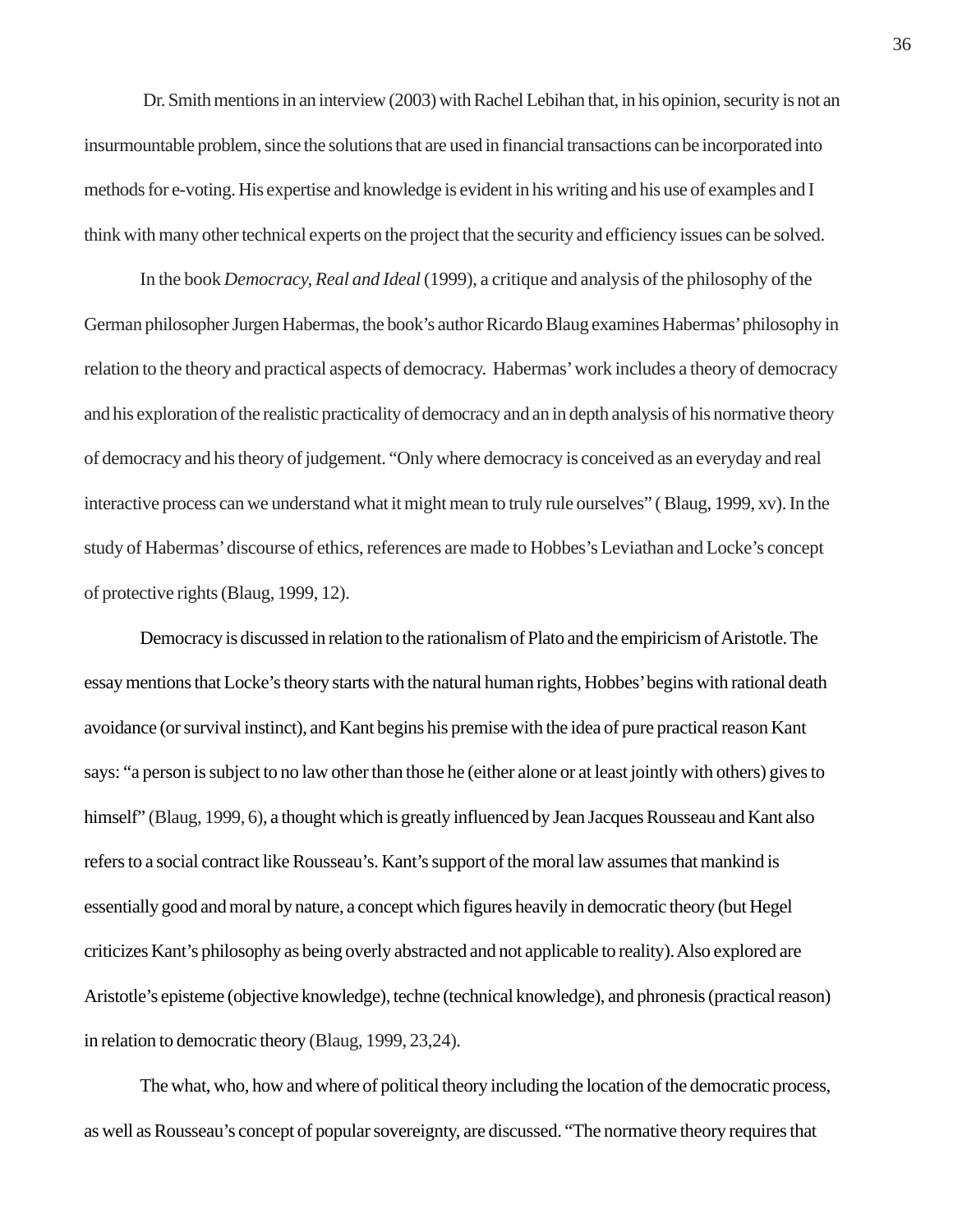the maximum number of people be involved and that the procedure they use be as fair as possible" (p. 50). According to J.F.Bohman: "more democracy ... is possible ... so long as citizens find the public sphere a discursive space for criticism, learning, and new forms of associations" (p. 54). R. Bernstein says: "If we don't strive to realize the conditions required for practical discourse then we will surely become less than fully human" (p. 54). And from K. Baynes: we need a "robust and multifaceted model of the public sphere in which individuals can deliberate about the collective terms and conditions of the common lives" (p. 54). Blaug concludes his introduction with: "If we forget what he (Habermas) has taught us we will achieve nothing, for the world is full of theories of deliberative democracy that, lacking normative sophistication, amount to little more than heart-warming remonstrances, fantasies of positivistic control, or mere semantic incantation." (p. 127). Concerning the actual functioning of the democratic fora, Blaug mentions that the application of democratic theory in reality "has always had a profound distrust of the people" (p. 133) as evidenced by the American Constitution.

Habermas states that:

What we need is a hegemony of democratic values, and this requires a multiplication of democratic practices, institutionalizing them into ever more diverse social relations, so that a multiplicity of subject-positions can be formed through a democratic matrix. It is in this way - and not by trying to provide it with a rational foundation - that we will be able not only to defend democracy but also to deepen it ... a project of radical and plural democracy requires the existence of multiplicity, of plurality, and of conflict, and sees in them the raison d'etre of politics" (p. 134)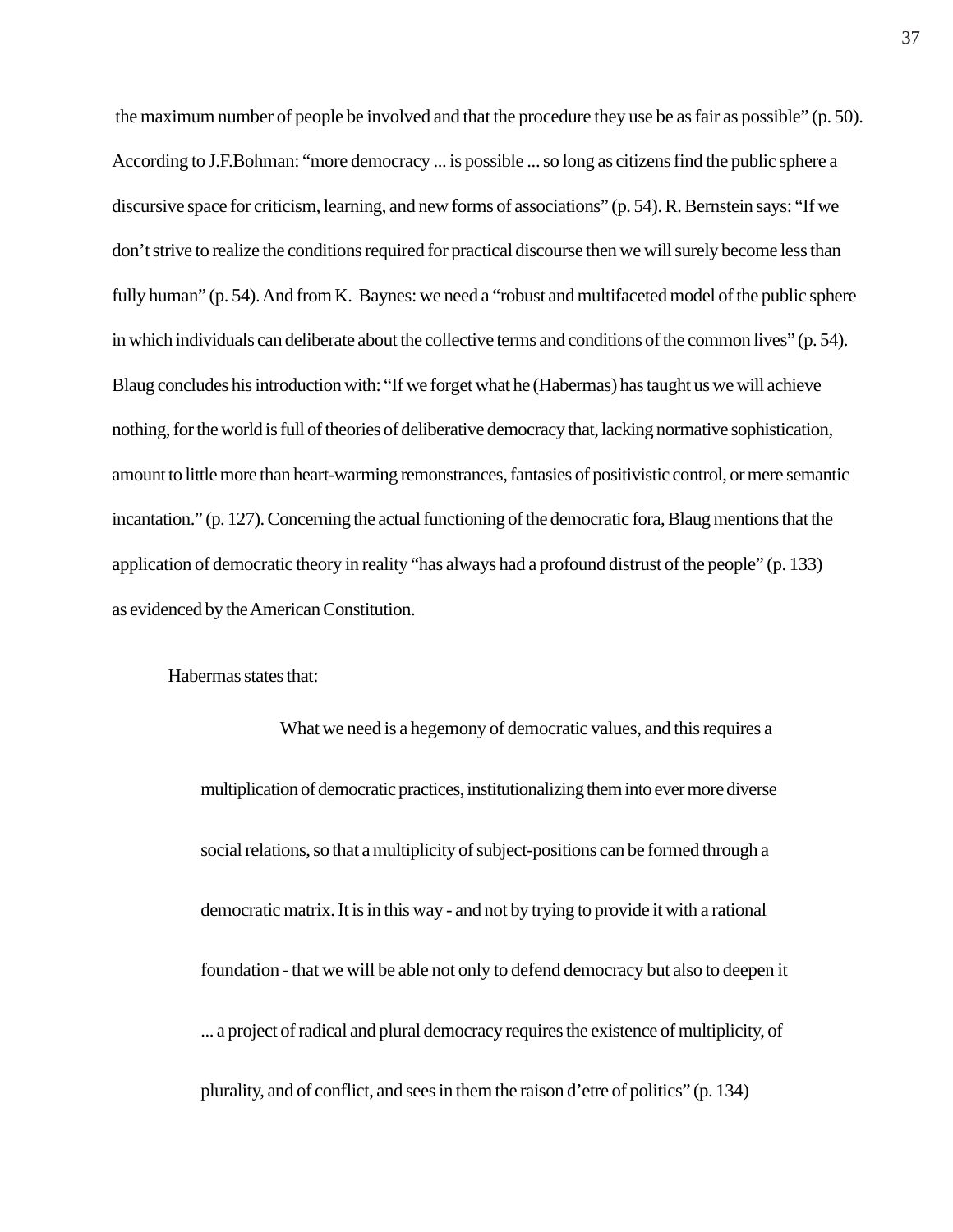In the section "Democracy from the Participant's Perspective" (Blaug, 1999, 136), a discussion ensues concerning a "breakout of democracy", which has definitive characteristics and its own life cycle. When this breakout occurs, and as public interest increases, the people will, in Rousseau's words "fly to the assemblies". "With a breakout of democracy we have Sartre's 'group in fusion', Pizzorno's 'mobilization' type of political participation, Mansbridge's 'fragile bubbles' of 'unitary democracy', Phillip's 'internal democracy', Moscovici's 'consensual' participation, Arendt's 'oasis in the desert' or 'elementary republics', the Czech Republic's Charter 77's 'parallel poleis', and the opening of a Habermasian 'public sphere'." (p. 138).

Blaug mentions the democratic decision making process as having five elements: 1. problem recognition 2. deliberation 3. decision making 4. implementation 5. evaluation (p. 141). L. Goodwyn (1981, p. 146) mentions that democratic institutions build slowly so, in their development, patience is required. And Blaug says: "While mistrust of the political consciousness of the populace has served to ground the need for elitism in democracy, participation itself is just as frequently appealed to as the supreme educator. If practiced regularly, perhaps at first on tasks appropriate to the level of learning, participants can make significant gains in proficiency." (p. 146). K. Elder refers to the three levels of society as micro, meso, and macro (p. 149).

Concerning the democratic participatory process, Blaug states (p. 151):

When we begin to consider the a movement seriously challenging the power of the state, we reveal the extraordinary lack of knowledge we have accumulated over our history regarding what it actually means to rule ourselves. the flight into liberal democracy evinced by those countries who have recently joined the "democratic" club shows both the collective paucity of our understanding of such a process and also the dangers in imagining that one "revolutionary" push, one legitimating social contract, one constitutional founding, can relieve us of the need to preserve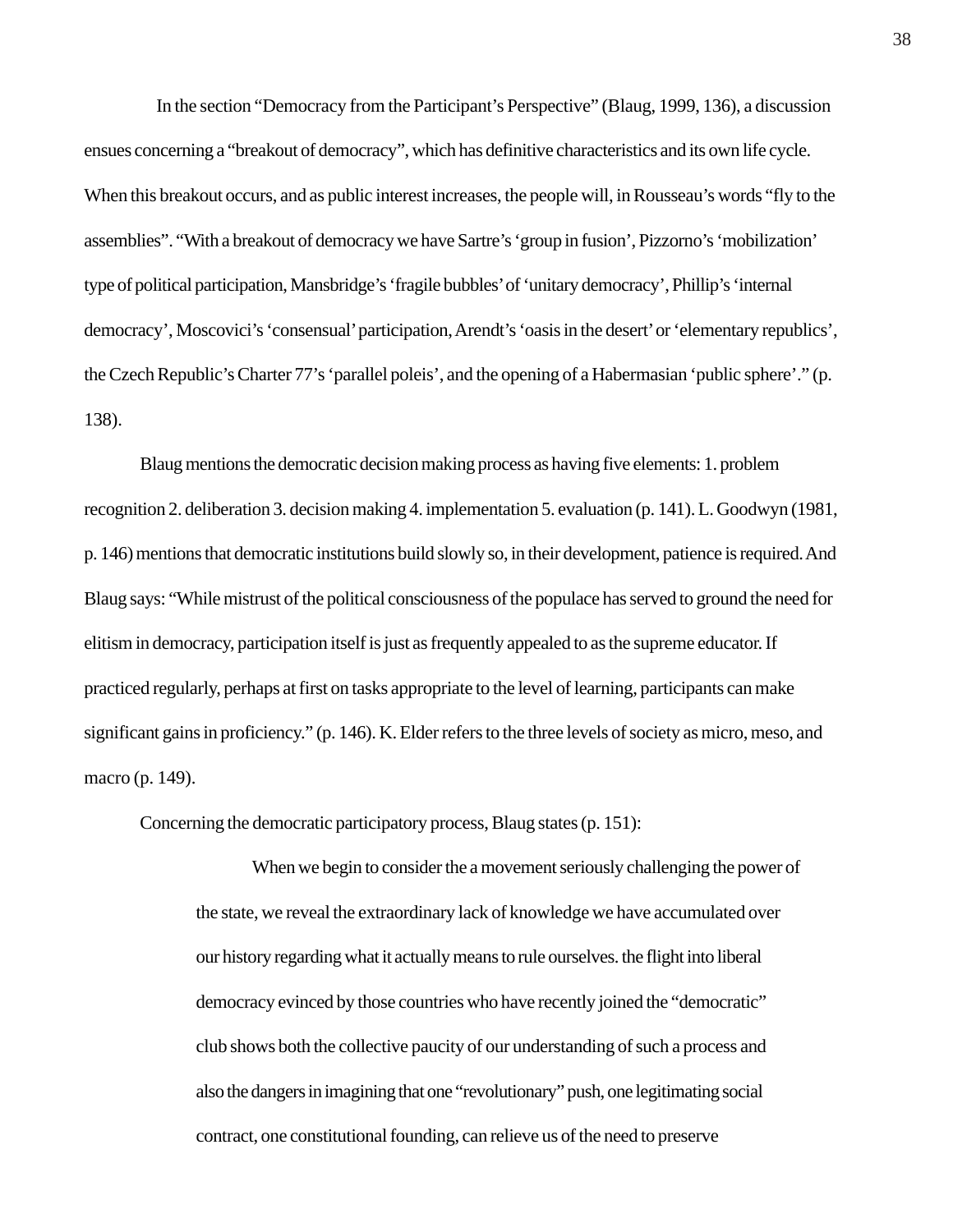genuine democracy. Where we conceive of a social contract as an ongoing procedure requiring constant work and attention, so do we understand that deliberative capacities must be learned, practiced, preserved, and patiently extended. (p. 151).

 Blaug also discusses the issue of emotions in the democratic process (p. 153) but mentions that, according to Rousseau, "once you have citizens, you have all you need" (p. 155). S. Behabib is quoted as saying: "the question is not whether discursive democracy can become the practice of complex societies but whether complex societies are still capable of democratic rule" (p. 156).

The following quotations are some thoughts (translated by Christopher Betts) of the great French philosopher of democratic principles, Jean-Jacques Rousseau (1712-78) — whose political philosophy influenced Thomas Jefferson as well as the other American forefathers and formed the basis of the Declaration of Independence and the Constitution of the United States of America — from *The Social Contract* (1994):

> The first and most important maxim of a lawful or popular government, that is to say a government which has as its object the good of the people, is therefore to follow the general will in everything; but in order to be followed, it must be known, and above all it must be clearly distinguished from the particular will, beginning with that of the individual self. (p. 9).

Public education, following rules prescribed by government, and controlled by officers established by the sovereign, is therefore one of the fundamental principles of the popular or legitimate form of government. (p.23)

Each of us puts his person and all his power in common under the supreme directions of the general will; and we as a body receive each member as an indivisible part of the whole. (p. 55).

By the social pact we have given existence and life to the body politic; we must by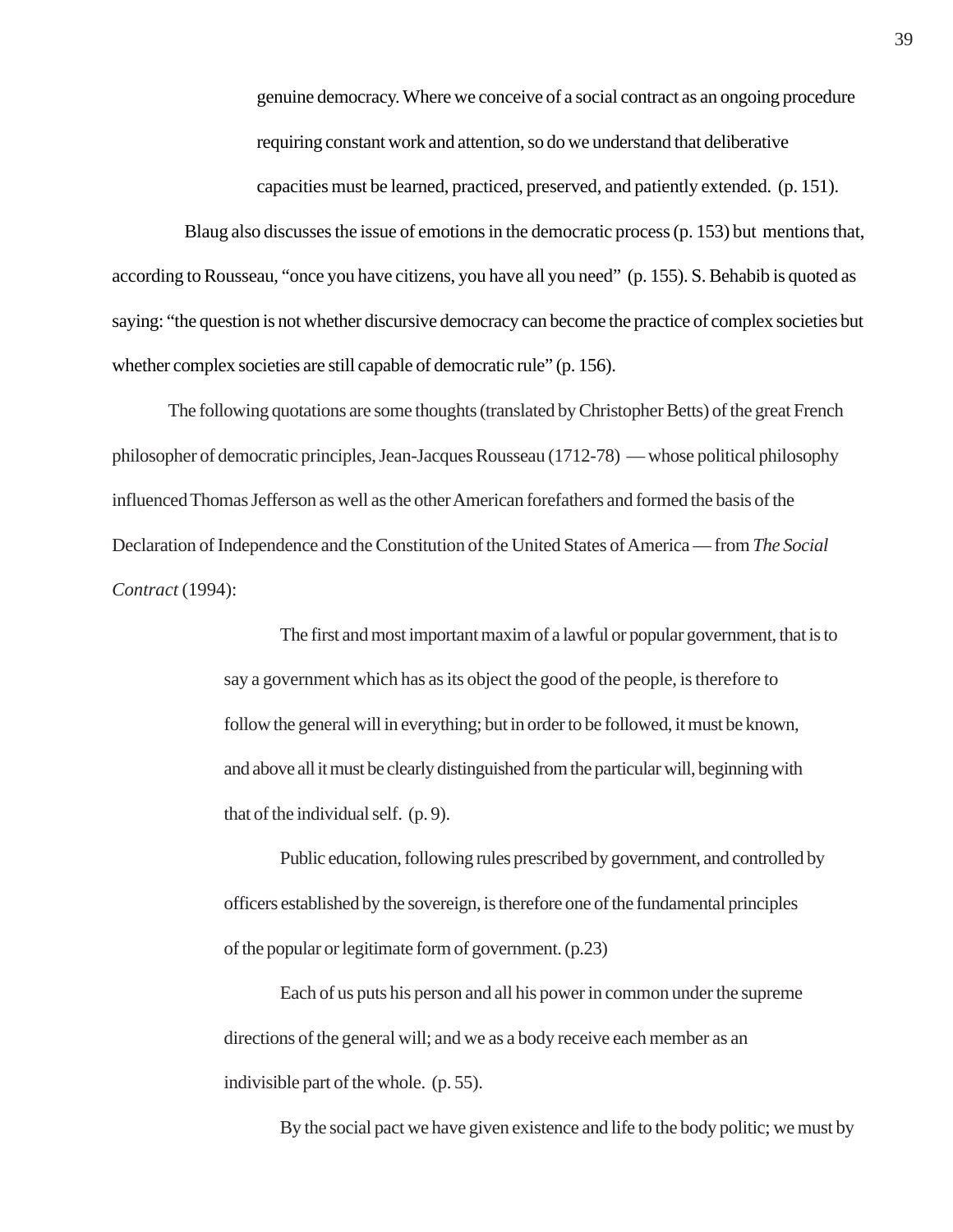the social pact we have given existence and life to the body politic; we must now, by legislation, give it the ability to will and move. For the act by which this body is originally formed and unified does nothing to determine what it must do so as to preserve itself. (p.73).

Laws, properly speaking, are no more than a society's conditions of association. The people, being subject to the laws, must create them; it is the associates who have the right to determine the conditions of society. But how are they to determine them? By sudden inspiration bringing common agreement? Has the body politic some organ by which to articulate its wishes? Who will give it the foresight it needs to produce acts of will and publicize them in advance, or how, in time of need, will it make them known? (p. 75).

What then is a government? It is an intermediate body set up between subjects and sovereign to ensure their mutual correspondence, and is entrusted with the execution of laws and with the maintenance of liberty, both social and political. (p. 92).

The sovereign can entrust the responsibility of government to all the people or to the greater part of the people, so that more citizens will be members of the government than are simply individual citizens. The name given to this form of government is democracy. (p. 99).

By new forms of association let us, if we can, correct the faults in the general form of association. (p. 175).

Legislative power belongs to the people, and can belong to it alone. (p. 91).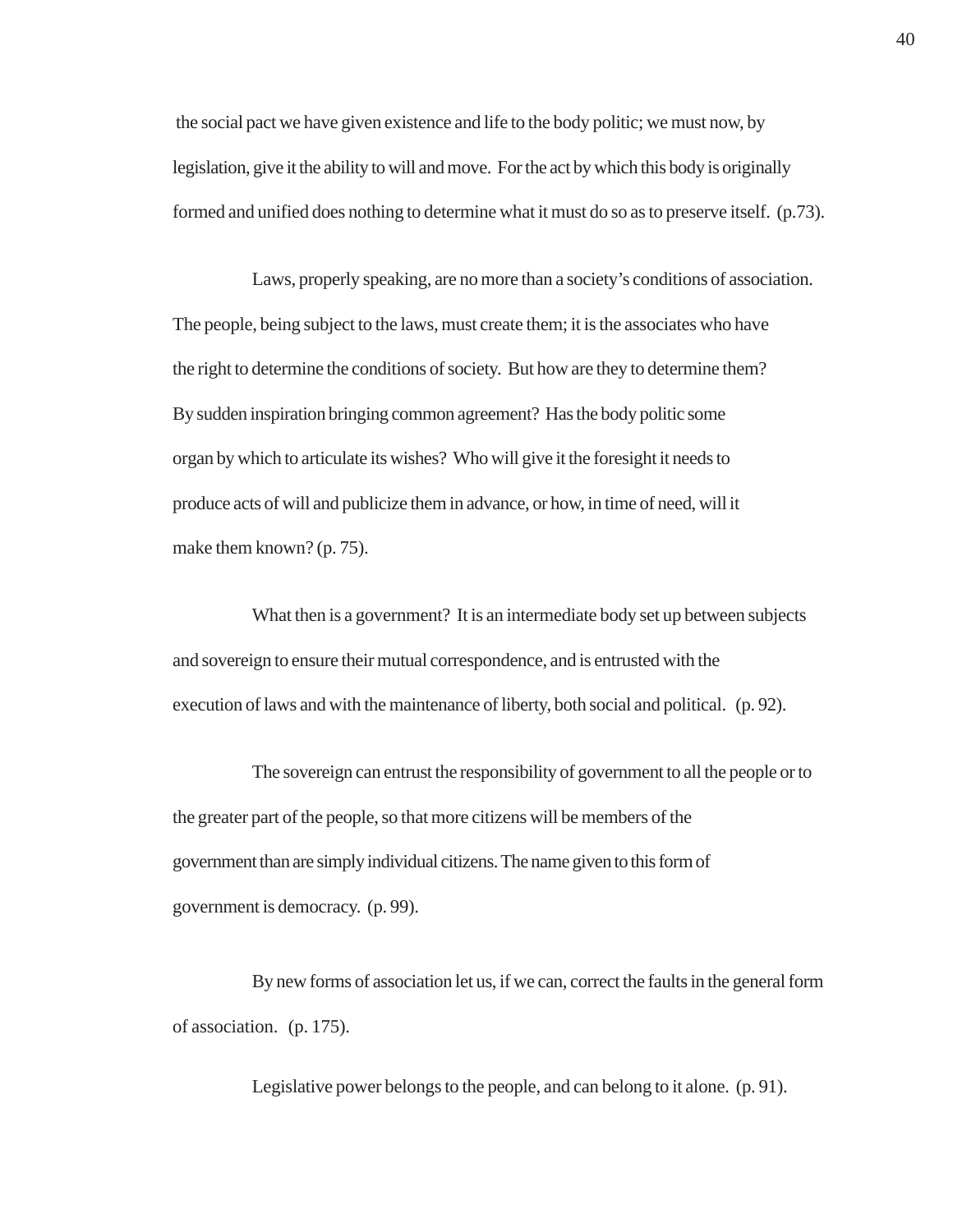A Survey Concerning the Use of Direct Democracy and its Implementation through Educational Institutions

Concerning the research topic of direct democracy and its present use and the methods of its implementation and ways of introducing and educating the public about the concept, the methods of collecting data would involve research in the history of these ideas by reviewing past research, experiments, and uses of direct democracy through a search of literature, studies, and experiments done on the topic. Also, another method would involve the collecting of information from interviews, surveys, and questionnaires conducted with the general public, focus groups, and politicians as well as social studies and political science teachers. The information gathering instruments used would involve closed form and open form questions and the use of quantitative (in determining numbers, statistics, percentages, etc.) and qualitative (such as in eliciting opinions from the respondents for open form questions) forms of collecting and analyzing the data. The data could be collected and tabulated via Internet connections and the openended questions could be analyzed by readers, the number depending upon the scale of each survey or questionnaire.

This project also involves a survey (Appendix VI ) concerning the procedures for developing direct democracy in the United States of America utilizing computer and Internet technology as well as the existing educational system. The first step is the development — through research and proposed methods of implementation, study of precedents, and historical and literary references — of the procedures and then the implementation (which would run concurrently with educating the public about the concept beginning with the K-12 levels up through post-secondary and adult levels) of the procedures involved in direct democracy.

The basic research questions are: What are your opinions concerning direct democracy? How has direct democracy, utilizing computer and Internet technology, been implemented and used in various countries and institutions and what has been and could be the role of educational systems in the implementation and continuing use of direct democracy?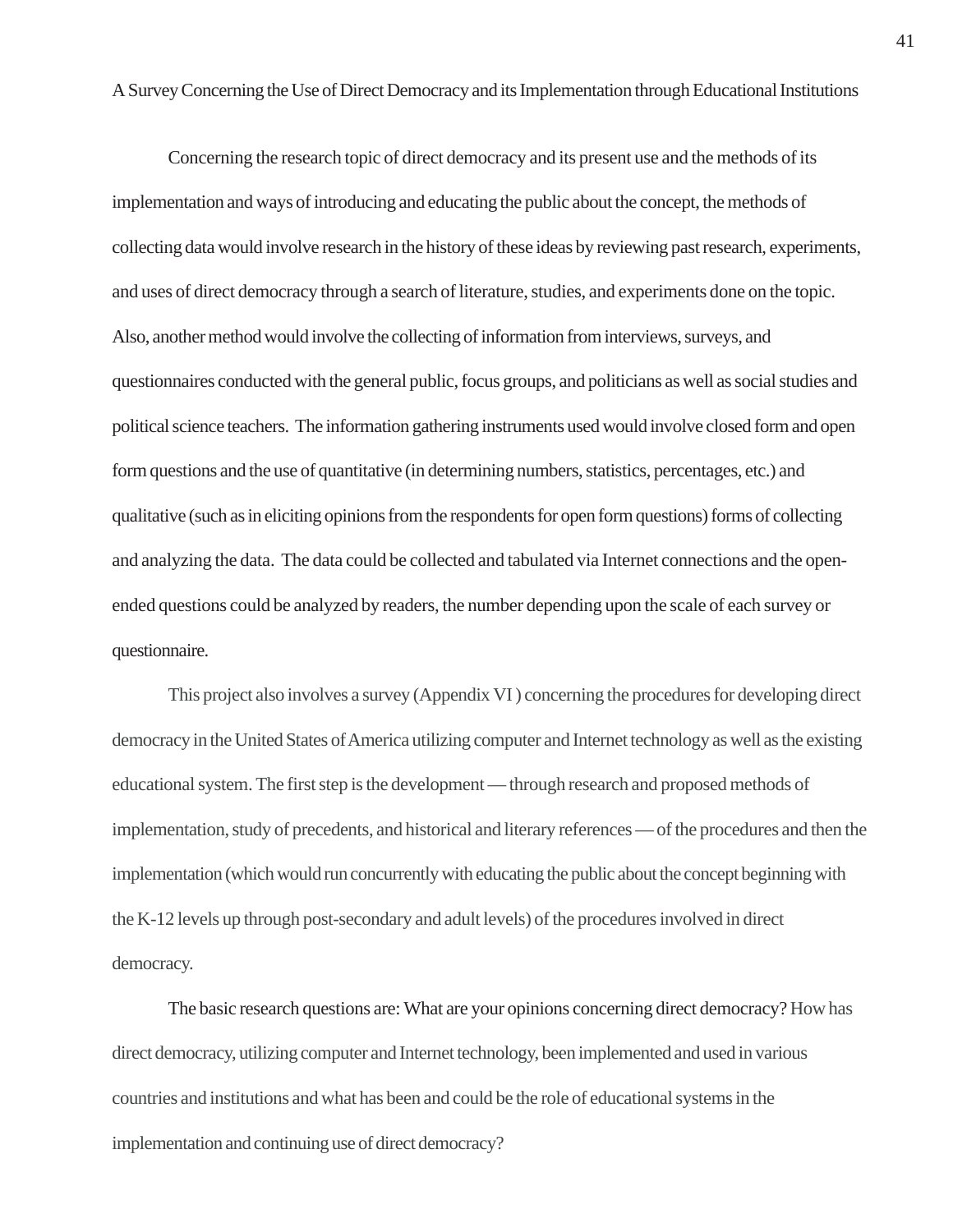The purpose of the survey is to determine the level of interest of the public, the politicians and professionals involved, teachers, and students in the concept and practice of direct democracy. Another purpose is to determine the practicality and suggestions for methods in implementing a direct democracy in the United States of America and the methods of training all voting citizens for using it on a continuing basis.

While contacting the public, legislators, politicians, professionals, focus groups as well as teachers of Social Studies, Political Science, History, Civics and Government, the methods most used to get responses would be questionnaires with briefly descriptive cover letters, surveys (and pilot surveys), and interviews all using mostly closed ended, and some open ended, questions. Pilot surveys could be used utilizing university students and some questionnaires could be sent to politicians and random selections of respondents.

Questionnaires are documents that ask the same questions of all individuals in a sample. The two main types of questions are open-ended and closed-ended questions, both of which can be asked in a formal or an informal tone, and can be used in an appropriate mix in both qualitative and quantitative research.

Below are some examples of multiple choice closed form items in *Direct Democracy: the Politics of Initiative, Referendum, and Recall* (1999) by Thomas Cronin:

1. To be realistic about it, our elected officials:

— know more about an issue and should be trusted to make the right decisions

- should be carefully watched in case they misuse their power going against the will of the people
- undecided

.

2. When making laws, government should pay attention to:

— mostly to experts

— opinions of ordinary people

— undecided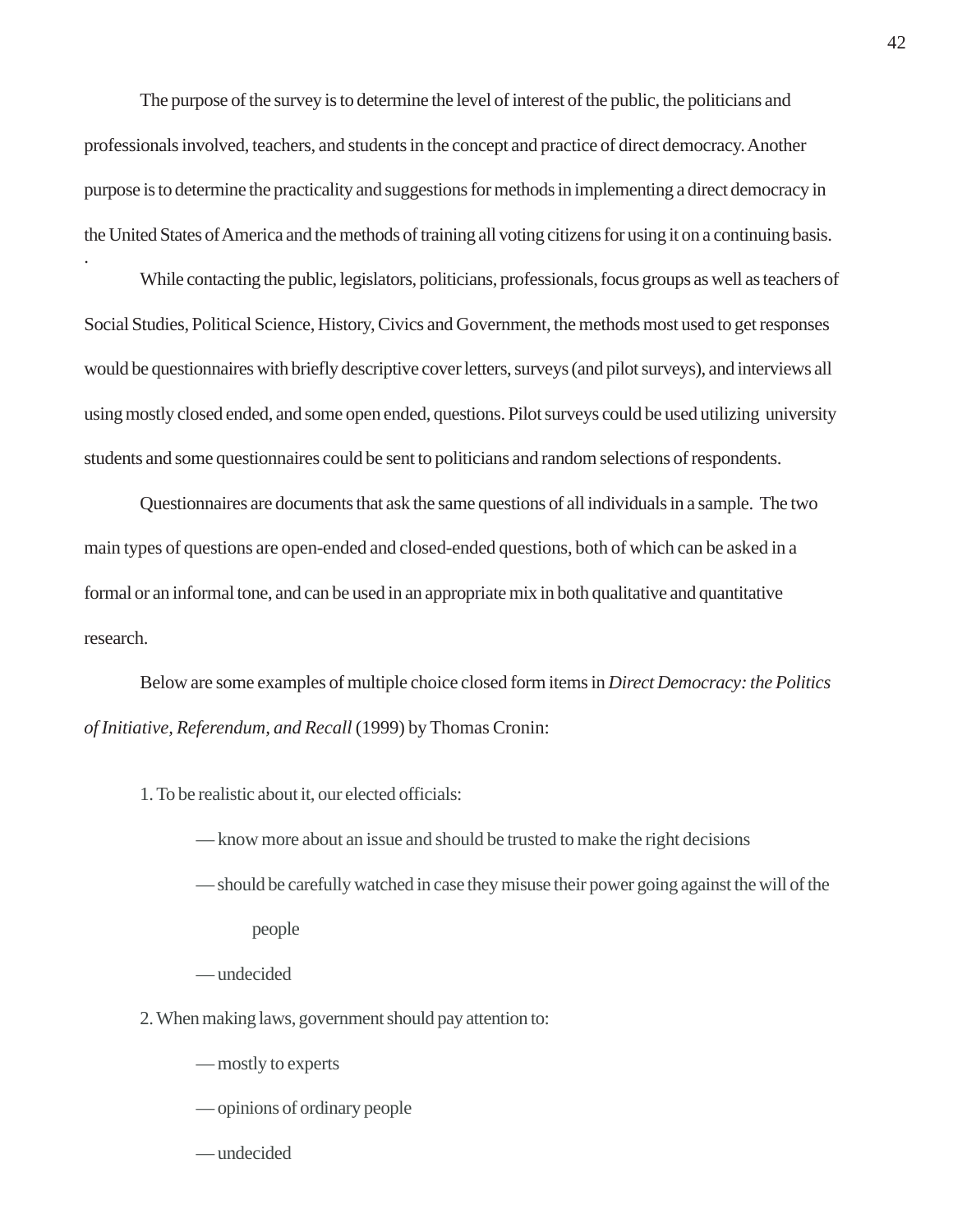3. In government, should people with more intelligence and character have greater influence than other people

— Yes, they have more to offer

— No, because all the citizens should decide on an issue

— undecided

(questions from McClosky, 1978). Civil Liberties Survey. Cambridge: Harvard University Press.

The below sample questions are in the form of open-ended questions and can be answered with essay type answers:

How has direct democracy been practiced in other countries and institutions and how effective has it

been?

How can the educational system participate in the implementation of a direct democracy utilizing

Internet and computer technology?

How can direct democracy be introduced and taught in Social Studies and Political Science

courses?

Do you think the United States is a democracy now?

Do you think Direct Democracy or people voting directly on legislative issues is a good idea?

Do you think adequate technology exists today for direct democracy?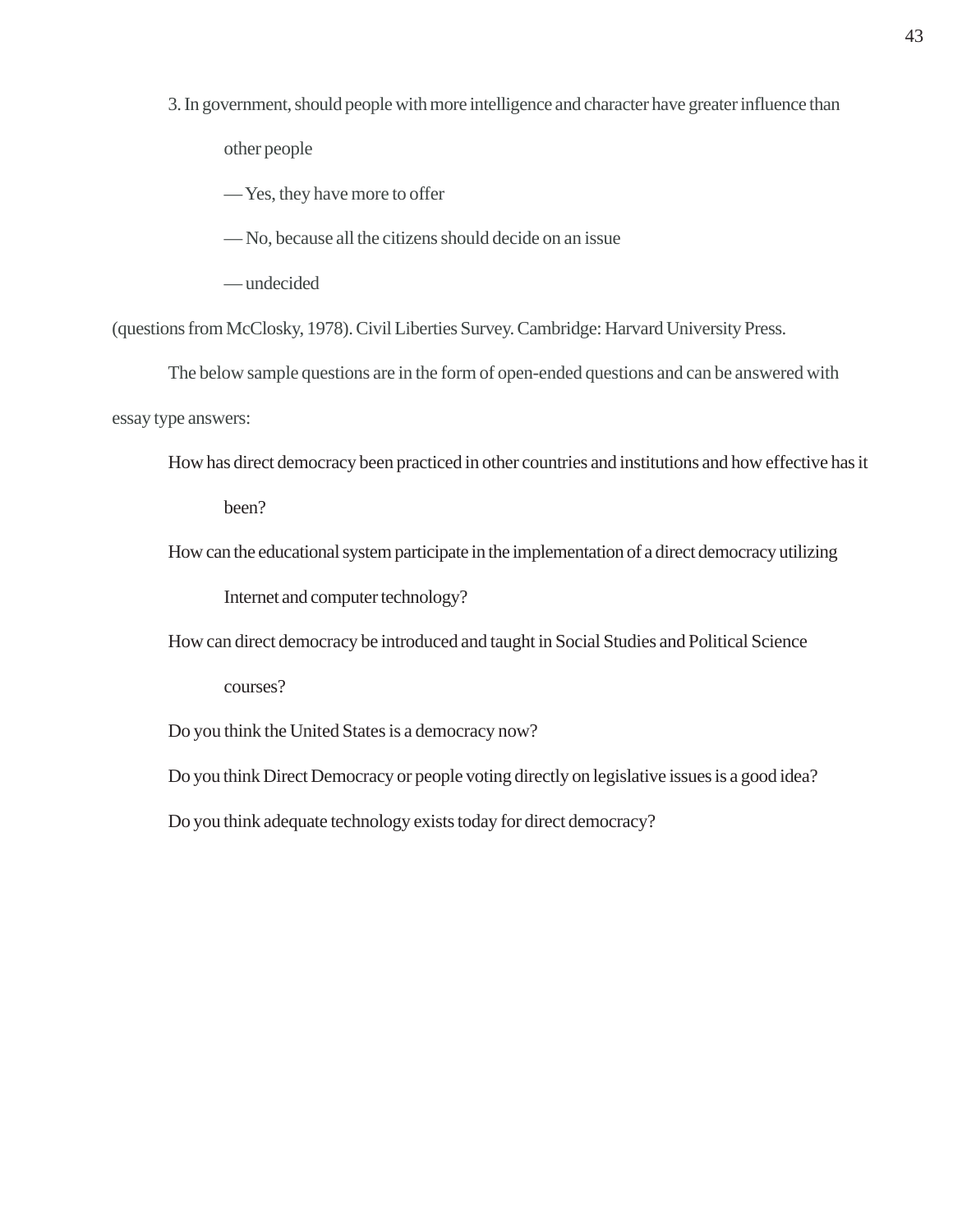This project also includes a plan for direct democracy to be introduced and taught in Social Studies and Political Science courses in educational, public, and online institutions and possible curriculum (Appendix I) that could be utilized to implement it. The initial introduction to the concept would begin in kindergarten and the early grades of elementary school and then incrementally more information would gradually be added to the knowledge base progressing through to high school, and in post-secondary and adult learning environments, to prepare the learners to be educated voters in a continuing and growing direct democracy.

One problem with the educational system, and society in general, involves political philosophy. If most societies are called democratic then many people hold the opinion that the people should be allowed to govern by voting directly and democratically (as is done in Switzerland) on issues rather than voting only for representatives. When educating post-secondary or adult students (or even students beginning with the early years of kindergarten and then through high school, in preparation for their becoming adults), how can the concepts of democracy be conveyed and transferred to the learners and how can they become directly involved in the implementation of democratically determined plans? The proposed project involves exploring what methods have been used previously to establish direct democracies (which are defined as the public voting directly on issues rather than through elected representatives who can, after being elected, vote any way they choose.) and to establish a curriculum to teach the principles and techniques of direct democracy in schools, primarily through social studies and political science classes. The process can involve obtaining ideas from social studies and political science teacher in developing a curriculum. One approach could be to send an e-mailed questionnaire to Social Studies and Political Science teachers in public and private schools who teach from kindergarten to the twelfth grade levels and to those who teach in the post-secondary and adult education learning

44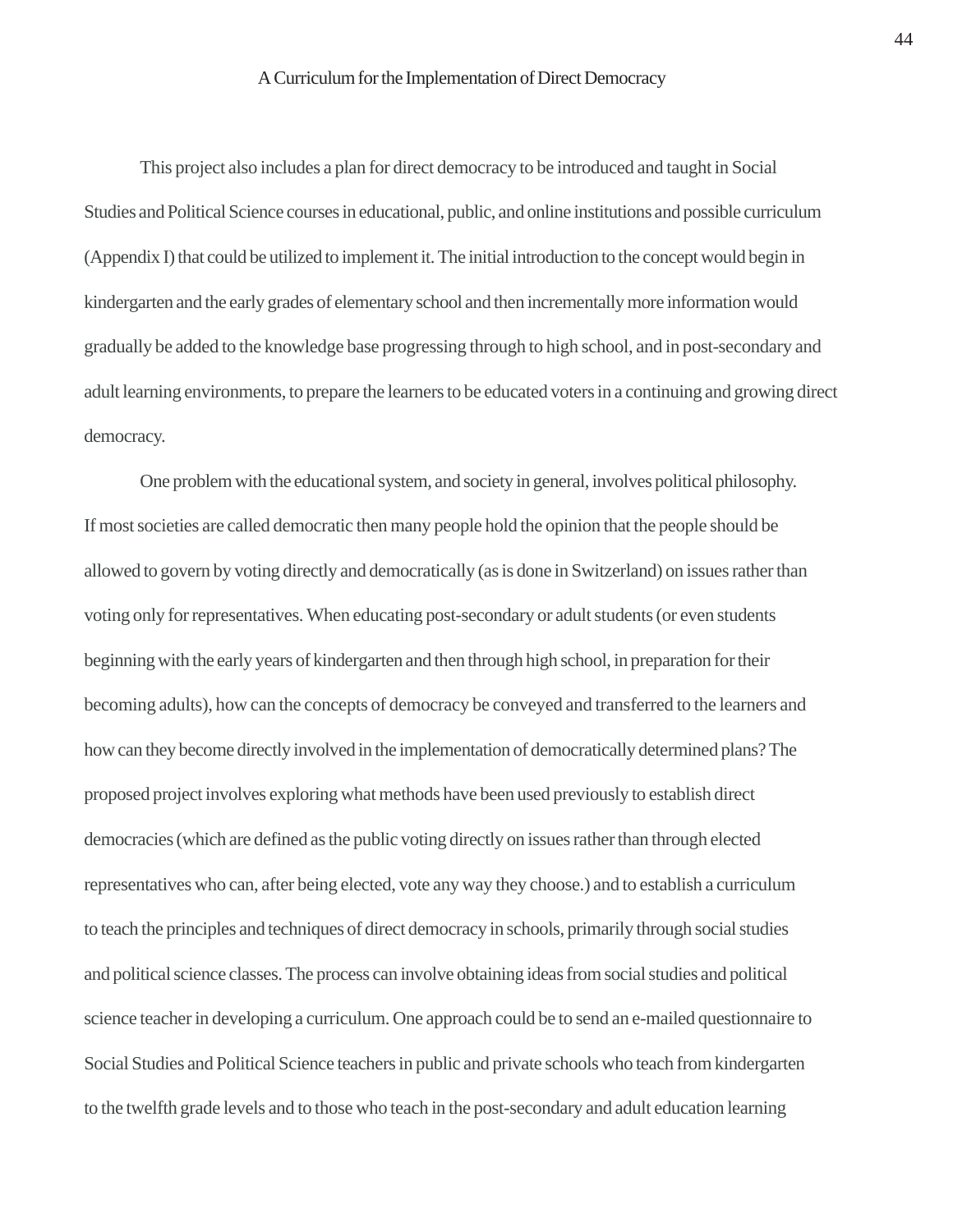suggestion space at the end of the questionnaire where the instructors can add any thoughts that they may have on the subject.

The social studies and political science classes could introduce, early in the development of the curriculum - such as during the elementary school years, the first concepts of democracy as government based on the will of and for the good of the people or society. The curriculum would eventually include the history of democracy beginning with ancient Athens, Greece (and perhaps even before that) and its present forms of use today in various countries and institutions and studies of its various methods of execution. Also included in the course curriculum would be computer skills courses since thorough knowledge of computer and Internet usage would be needed to implement and sustain the continuing use of a direct democracy. Once the system is established and the procedures for its execution are in place and all of the necessary legislation is passed to secure its governmental structure, procedural content, and continuing existence, the voters, or potential voters (who would require secured registration, training, and perhaps certification to qualify to vote), would learn how to research and read about issues to be voted on at the local, state, and national levels. Computer tutorials could also be developed to teach the learners how this is done and even provide some practice voting sessions and hypothetical situations to which they can respond.

The social studies and political science classes would introduce, early in the development of the curriculum — during the elementary school years — the first concepts of democracy as government based on the will of and for the good of the people or society. The curriculum would eventually include the history of democracy beginning with ancient Athens, Greece (and before) and its present forms of use today in various countries and institutions and studies of its various methods of execution. Also included in the course curriculum would be computer skills courses since thorough knowledge of computer and Internet usage would be needed to implement and sustain the continuing use of a direct democracy. Once the system is established and the procedures for its execution are in place and all of the necessary legislation is passed to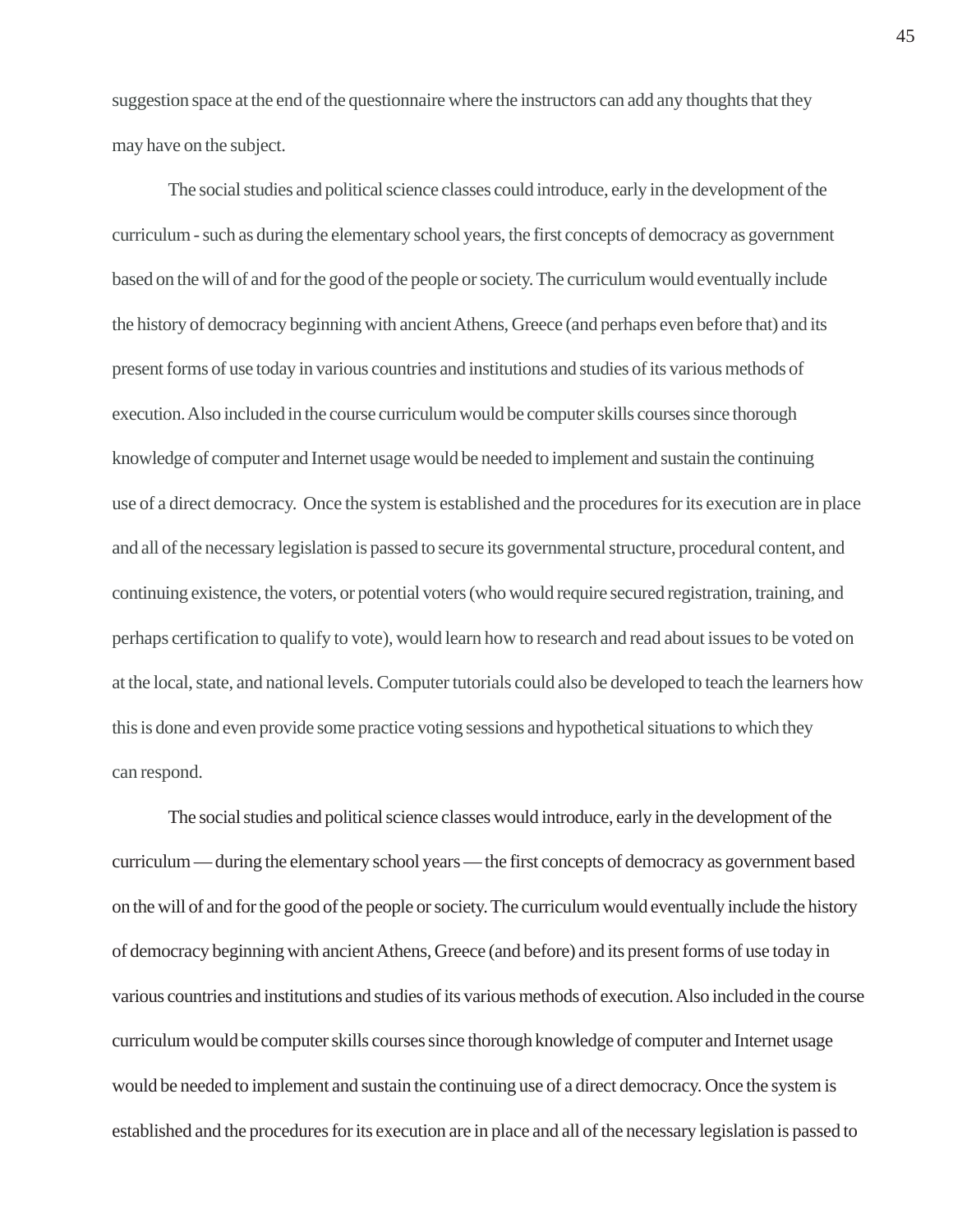secure its structure, procedural content, and continuing existence, the voters, or potential voters (who perhaps would require secured registration, training, and perhaps certification to qualify to vote), would learn how to research and read about issues to be voted on at the local, state, and national levels. Computer tutorials could also be developed to teach the learners how this is done and even provide some practice voting sessions and hypothetical situations to which they can respond.

After, and even before and during the discussion and implementation of a direct democracy system, the most important aspect of creating a system whereby the information and training necessary to maintain a direct democracy is to establish a curriculum, including the methods, institutions, and locations to dispense that information. The information could be dispensed in schools, both public and private, in home schooling situations, on the Internet, in books and magazines, and through commercial, governmental, and community organizations. The most wide-ranging method of disseminating this information would be through the public school system and colleges and universities.

The information could begin at home with the parents reading to their children with early learner books. The curriculum could begin with the pre-kindergarten students by having the students vote for what they like by placing balls into baskets and by showing flash cards showing the most basic ideas involved about the concept of democracy. The curriculum could progress up through the school system through the school system: through kindergarten, elementary, junior high school, high school, then through colleges and universities as well as specialized schools, post-secondary institutions, and other forms of adult education.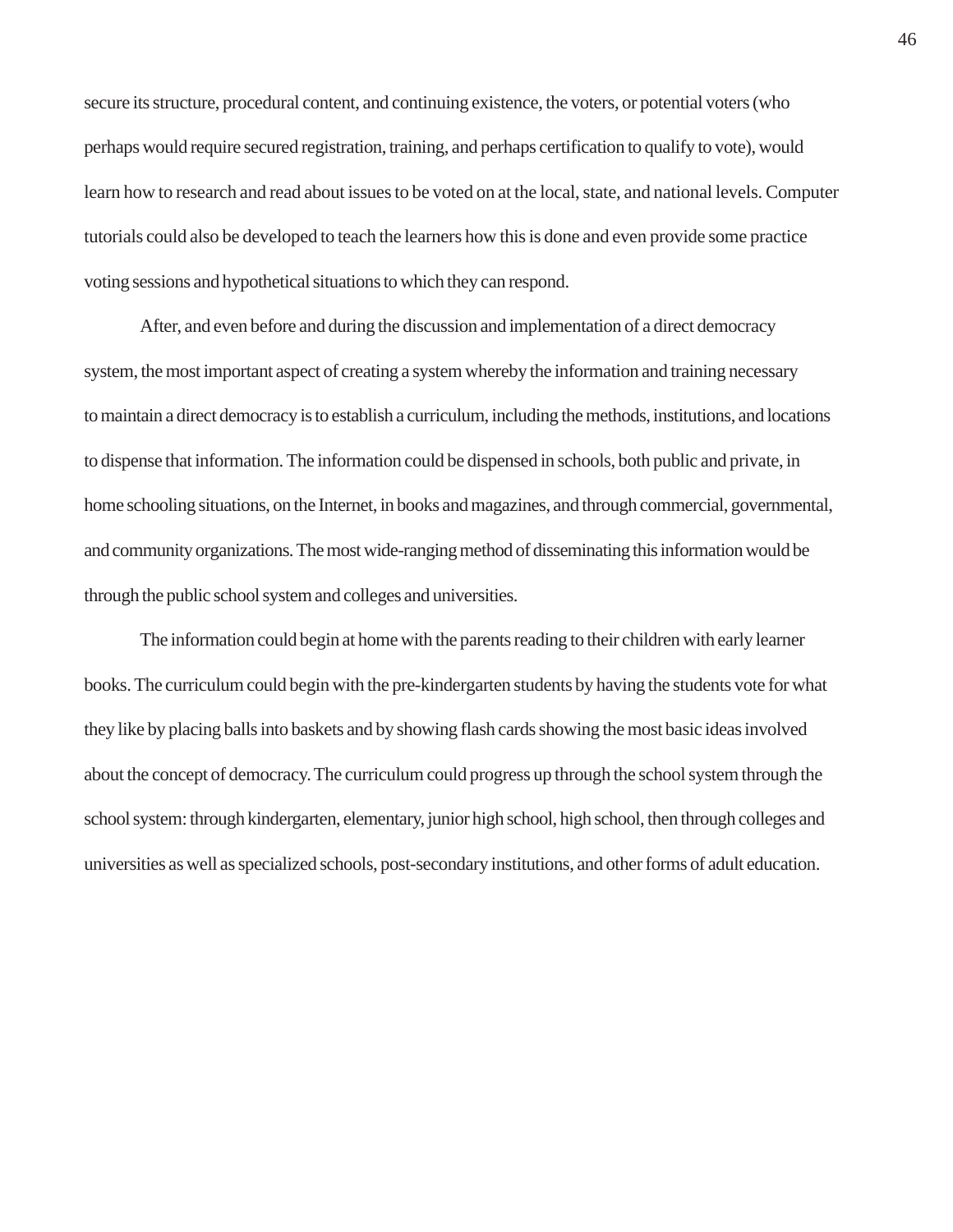### Implementation

The implementation in phases of the direct democracy system is described in Appendix V. Many people could potentially vote, after being educated in the procedures involved in online voting, during popular and controversial issues but the obscure, unpopular, or specialized issues would have fewer voters. But even if the voter response was only one percent of the United States registered voters that still would be over a million votes and this could reflect the views of the majority in the same way as an opinion poll (such as the Gallop Poll) which uses randomly selected participants to determine the general public opinion or stance on an issue with usually  $+$  or  $-3\%$  margin of error.

Concerning ethical issues, there could be the possibility, as in all areas of life and business, of the unethical use of funds along the way while creating this system as well as propagandistic advertising but this would be much less than that now utilized in the election of political candidates. Also the bribing of millions of voters would be next to impossible though, in the other view, finding a few swing voting legislators to slip tempting enticements under the table to would be comparatively simpler to do.

One concern of the direct voting concept is the security issue. The Internet or computerized direct voting procedure is a decentralized structure and therefore not susceptible to the sort of attack that a congregated collection of legislators would have to guard against should another September 11, 2001 type attack be attempted. But the Internet can be vulnerable to computer vandals. The motivation of such vandals, except for the thrill or mischief in committing such an act or the desire to create an anarchic situation, would be slight since they are usually interested in debilitating monopolies and big businesses and are generally on the side of the common people who would benefit from a participatory democracy. But to subvert any attempts at espionage, system manipulation, or system destruction, strict felony laws with severe penalties and punishments could be passed to discourage and prevent any of those sorts of attempts. In the same way that computer security is accomplished with regards to credit card use, online courses, privacy issues, etc., technology experts could devise impenetrable systems as is done now using a system involving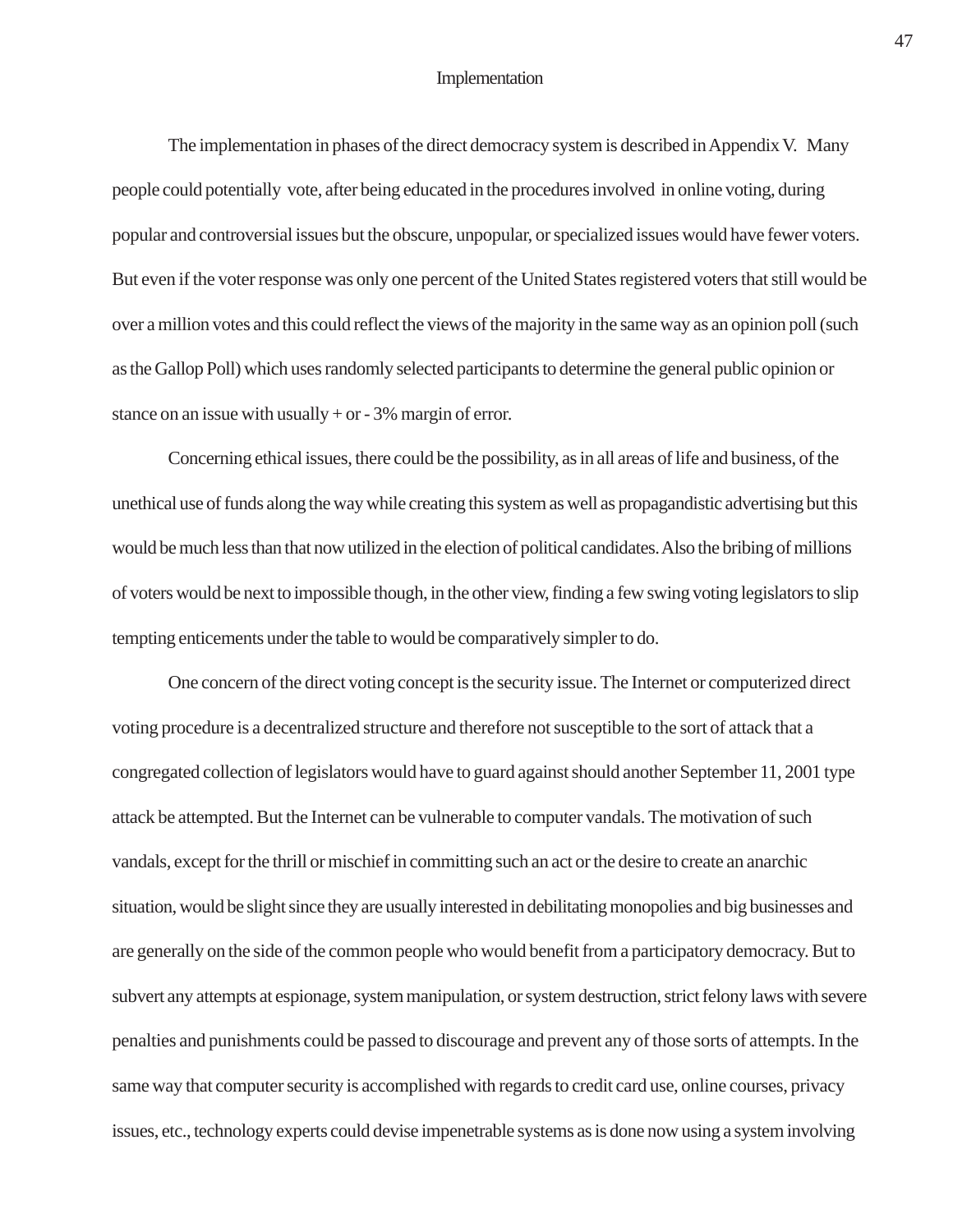computer intelligence utilizing a matrix of security solutions involving cross referencing, passwords, statistical probability, etc., all of which could be utilized, developed and perfected for online voting processes.

Below is a report titled: a Caltech/MIT Voting Technology Project entitled Voting: What is, What could be which estimates that there probably was from 4 to 6 million lost votes in the 2000 U.S. presidential election:

In part one of the 92 page report the authors say that:

"We estimate that between four and six million presidential votes were lost in the 2000 election. These are qualified voters who wanted to vote but could not or were not counted. (Losses occur for two reasons: first, some voters do not, or cannot, participate due to problems with voter registration or polling place practices; second, some votes that are cast are not counted due to problems with ballots.)

Two million ballots, two percent of the 100 million ballots cast for president in 2000, were not counted because they were unmarked, damaged, or ambiguous. Of this two percent it is estimated that 0.5 percent did not intend to vote for president, so 1.5 percent (or 1.5 million people) thought they voted for president but their votes were not counted". (Caltech/MIT, 2001, 8).

The most difficult part of implementing this plan would be to get a constitutional amendment unless the 3rd House remained to function only as an opinion poll collection system. Constitutional amendments are permanent additions to the Constitution, though they can be counter amended as was the case with the Prohibition Amendment, that require a 2/3 vote from both houses of the Congress and therefore very difficult to obtain. There have been twenty seven Constitutional Amendments with the most recent being in 1992 which involved no Congressional self salary increases while the legislators are in their terms. The twelfth Amendment concerning changing the method of electing the president of the United States using the Electoral College was added in 1803 after the first ten Amendments, the Bill of Rights, were added in 1791.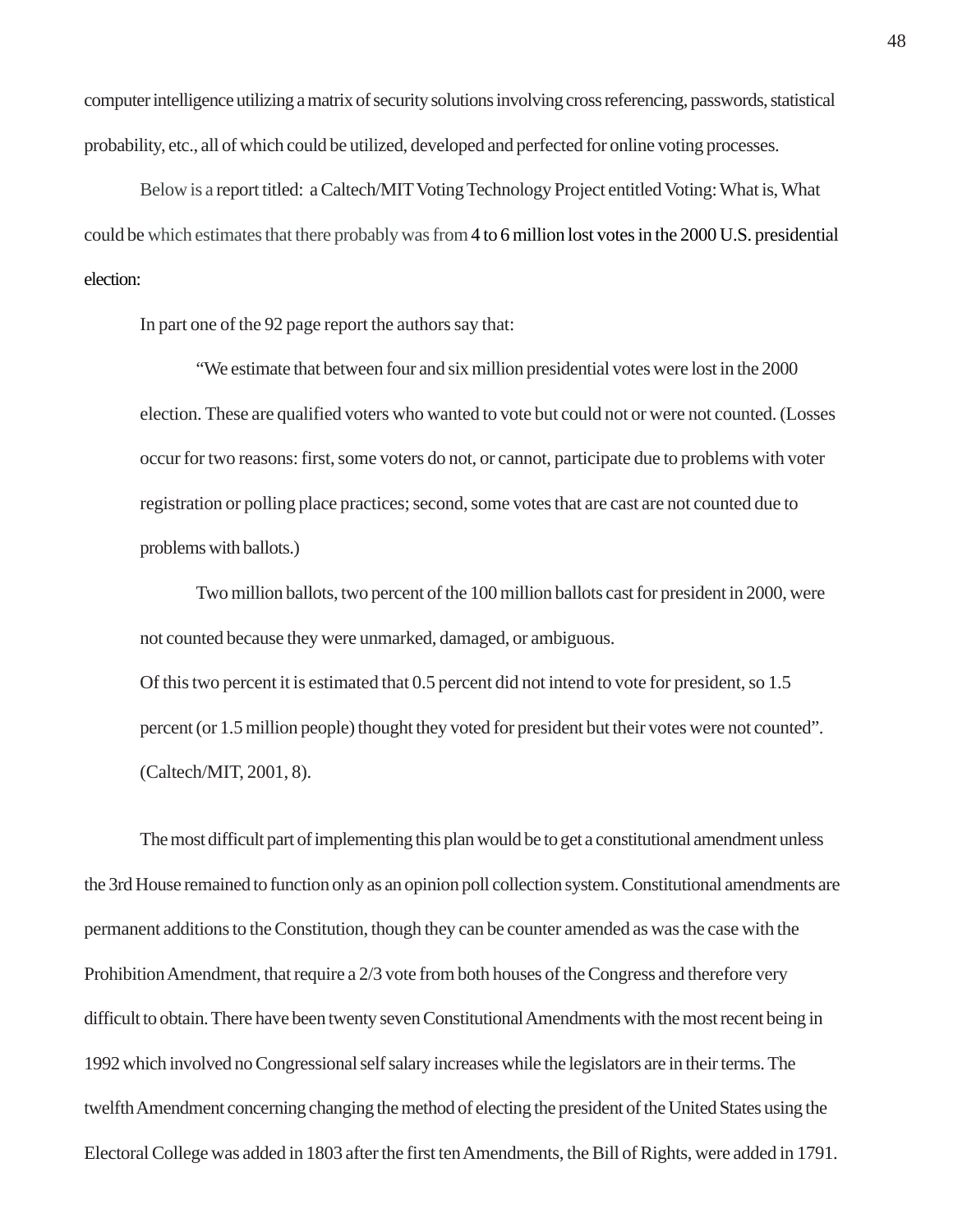Since the Congress is now divided half and half between the two major parties, the Republicans and the Democrats, passing such an amendment, or any amendment, at this time would probably not be possible since most Republicans would not vote on any changes to the Constitution and only some of the more progressive Democrats would support the idea. Also, since the Democratic candidate received 530,000 more votes in the 2000 election than his opponent but was defeated by the Electoral College system, it is not likely that the Republicans would vote against a system that allows them to get elected, though, conceivably, the Electoral College could remain intact and the 3rd House system could still be implemented. However, if this idea, the 3rd House — the Public Assembly, were to be introduced and publicly debated using the available media (television, radio, newspapers, magazines, scholarly journals, the Internet, etc.) over a period of several years with a trial period of several years people would eventually adjust to and then accept the idea and then the possibility of passing a Constitutional Amendment would increase. After all, the Constitution began with an idea and a blank piece of paper. Then the United States of America can, utilizing the techniques of participatory action research, move toward the direction of being an even more participatory democracy.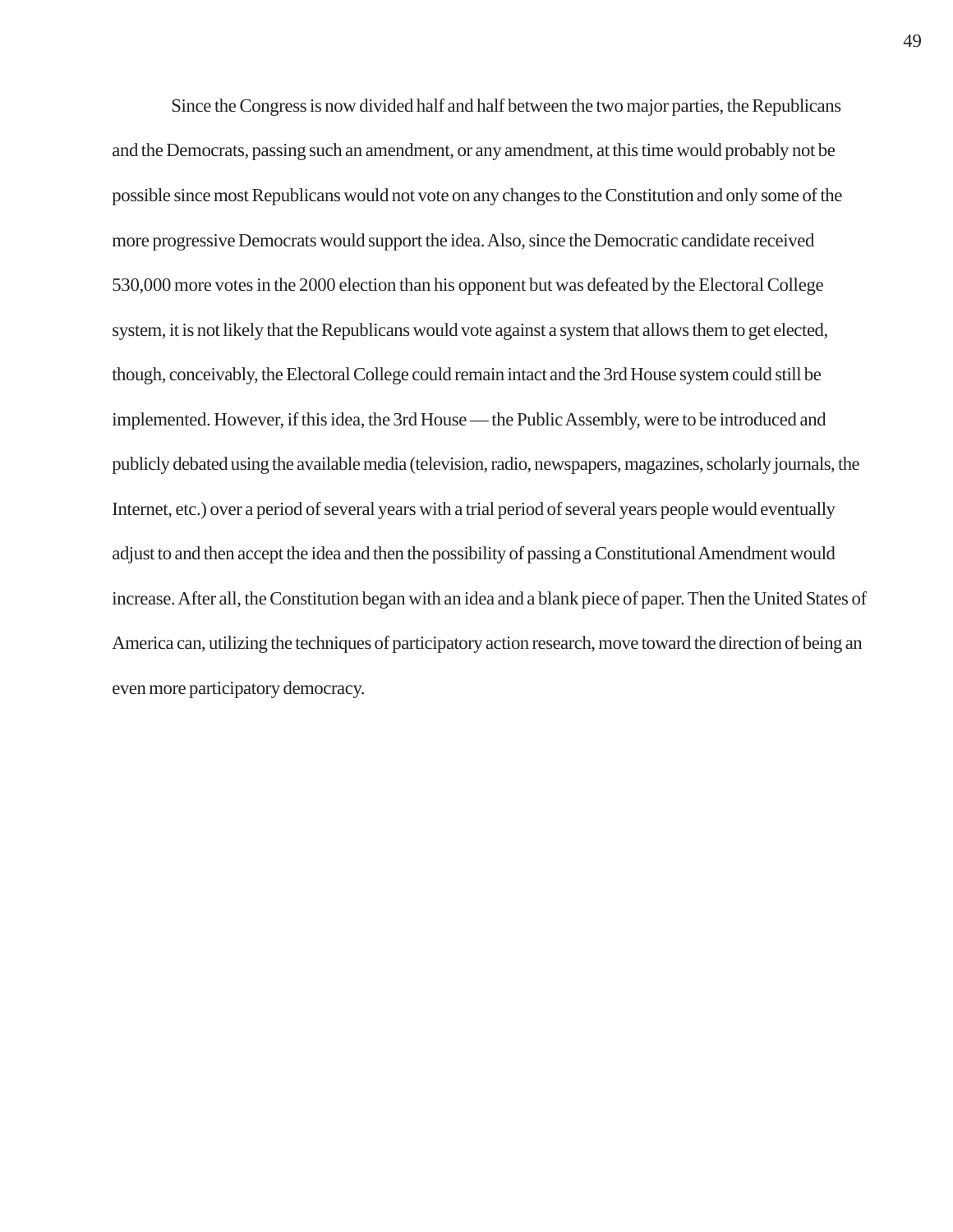#### A Discussion of the Future of Democracy

Though some authors such as Carl Cohen in *Democracy* do not believe in a bright future for democracy, many of the writers of pessimism presented their views before the advent of computer and Internet technology. I believe with the correct use of new technology democracy can indeed have a bright future. Technology and social movements are changing the world educationally, socially, politically, environmentally, economically, and culturally at a rapid pace. Other events or ideas that affect the future are: social movements, religion, attitudes, wars, the economy, health or disease, environmental conditions, and natural and man-made conditions and catastrophes.

In the educational field, one example of a new use of technology is the use of distance learning using online instruction via the Internet using the World Wide Web, invention of the Millennium Technology Prize recipient, Tim Berners-Lee. In addition to technology, issues that impact the living and professional environments are the decentralization of all processes, globalization, and the democratization of society. An example of a new use of technology is online and distance learning which are the wave of the future in this global village in which we all reside. In addition to technology, issues that impact the living and professional environments are the decentralization of all processes, globalization, and the democratization of society.

By utilizing the educational system, a system of direct democracy which is essentially having citizens vote directly on legislative issues rather than only electing representatives who can, after elected, vote any way they choose. The implementation of a direct democracy was previously considered impractical, or not possible, on a large scale, but now with the advent of computer and Internet it is. Though the process can begin in part before that time, the proposed plan could take a generation of time to fully implement — and then it would continue to grow and evolve beyond that — which may sound like a long time compared to a human life span but is in fact a short time in historical perspective The term and concept of evolution, rather than revolution, can be used when changes are involved, especially social changes such as changes in the educational system. When change is to occur, a slow and natural growth is always the preferred method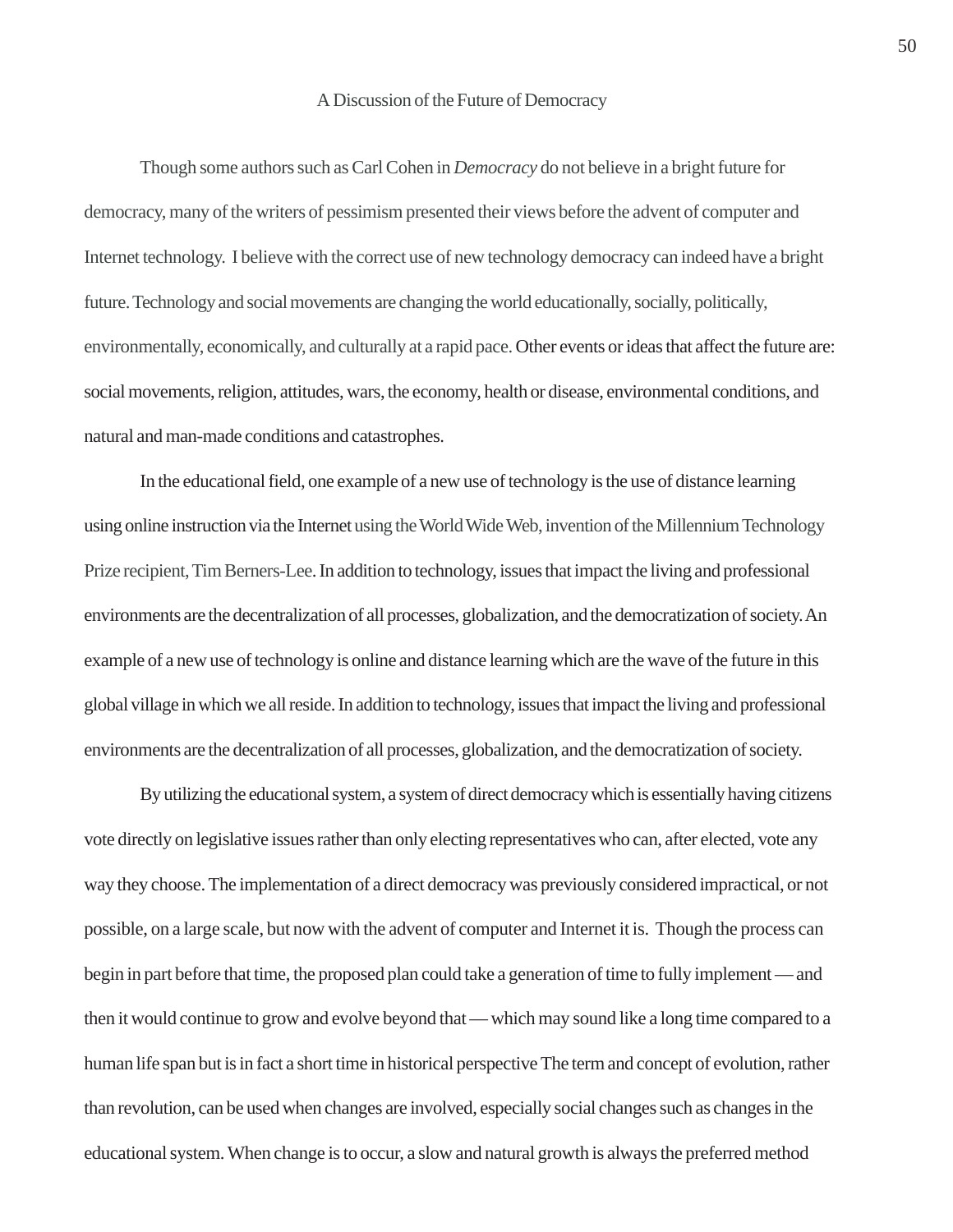rather than a sudden, radical change of events and values, which usually only creates more problems of a different sort. As previously mentioned, technology and social movements are rapidly changing the world in many areas including educationally, socially, politically, environmentally, economically, and culturally. In the educational field, one example of the new uses of technology is the use of distance learning using online instruction via the Internet. In addition to technology, issues that impact the living and professional environments are the decentralization of all processes, globalization, and the democratization of society. In my idea of teaching and implementing the processes of direct democracy in the United States (as is practiced now in Switzerland, for example), the citizens would have a more direct affect on the legislative and governmental policies under which they must live and these changes would occur and progress at a natural pace.

In exploring future possibilities some methods that can be used are trend extrapolation, the delphi technique, scenario planning, and futuring trees.

Trend extrapolation is the "identification, collection, and analysis of past and present trend patterns and their probable impact on the future of an organization" (1999, Alexander, W. & Serfass, R.). Concerning Trend Extrapolation, several trends that affect society and educational systems come to mind. Some of these trends are: new technology, population growth , decentralization, globalization, diversification of interests and populations, and standardization of services

The Delphi Technique is "a multi-step systematic process for extracting expert intuitive expectations of alternative futures" (1999, Alexander, W. & Serfass, R.) through the use of a series of expert panels. The Delphi Technique alludes somewhat to the issue of fortune telling referred to previously but in this case the fortune telling, or guessing, is done by panels of experts. The knowledge of the experts in addition to the contributions of visionaries, artists, writers, and the like, come into play as they can submit ideas for the experts' scrutiny for plans for the best possible future for the most people. This process also demonstrates the value of democracy, the Internet, and other new technologies. If two heads are better than one then how

.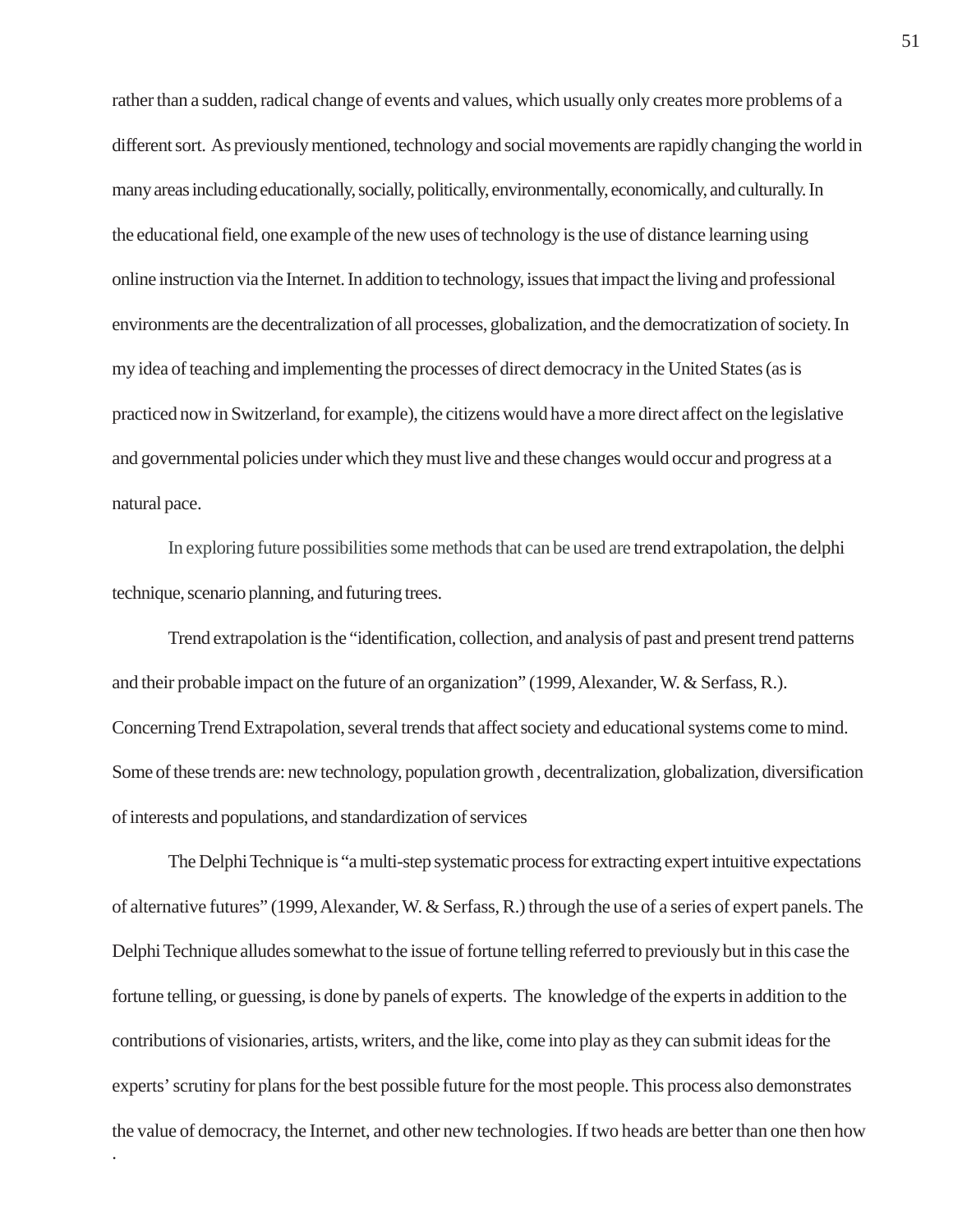much better are 6 billion heads (or selecting from 6 billion heads)? A good future might include some factor of luck, or being in the right place at the right time, but more often than not, it is the result of careful planning and the systematic execution of those plans. So experts and scientists, in concert with other sources, can play a vital role in guiding — if not predicting — the present towards a desirable future. Developing a direct democracy system would involve continuous panels of experts and this could be considered a type of a Delphi method. The previously mentioned extrapolated trends (new technology, population growth, decentralization, globalization, diversification of interests and populations, and standardization of services) would be incorporated into the future plan development process. After, and even before and during the discussion and implementation of a direct democracy system, the most important aspect of creating a system whereby the information and training necessary to maintain a direct democracy is realized, is to establish a curriculum — including the methods, institutions, and locations — to dispense that information. As the concept of direct democracy develops, and as it comes into daily use, there would constantly be the need for the advice of expert opinion. In areas of specialized knowledge, in medicine for example, governmental policies would need to be derived from experts within those areas and those ideas could be exchanged though the procedures of the Delphi Technique.

A futuring tree provides "a process for connecting an organization's future state with its present state through a network of pathways working from the future to the present. (1999, Alexander, W. & Serfass, R.).A futuring tree is defined as a diagraming of network pathways moving from the desired future goal to the present conditions. The purpose of constructing a futuring tree is to identify a future goal and then determine what pathways would have been necessary to achieve that desired goal by reasoning backward towards the present. The operational characteristics of a futuring tree are that the process begins with the desired future state, that vision and strategic methods to achieve a goal are required, that the analysis proceeds in reverse from the future to the present and presents a network of possibilities that occur through phases of development. The structure of a futuring tree is analogous to the branching of a tree with the trunk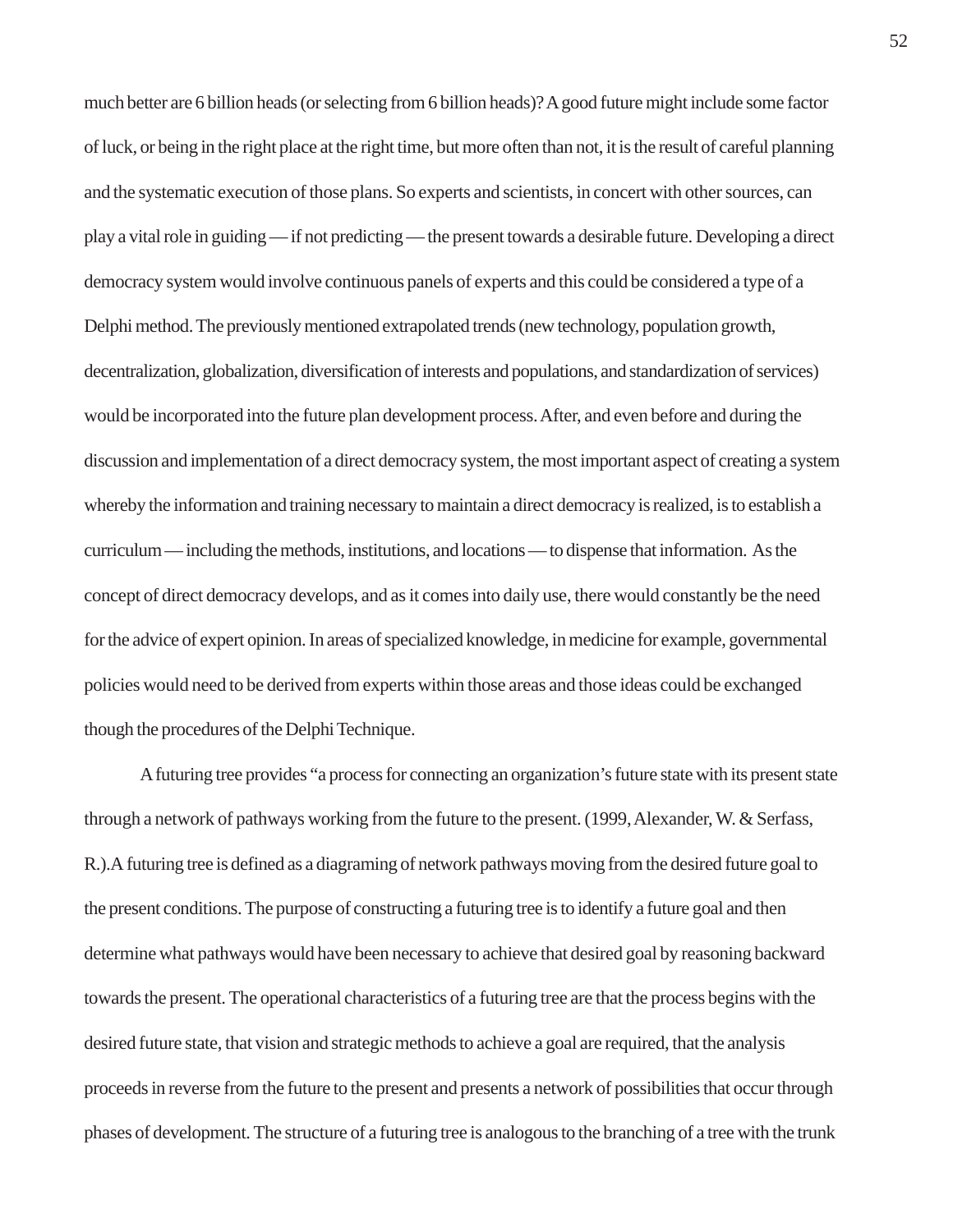being the future and the branches moving toward the present.

In the desired future scenario society evolves toward the practice of the democracy that almost everyone says they believe in (yet which exists only on a small and local scale such as within a legislature or a small organization), a world exempt from the petty, and potentially deadly — for the ruled populace conflicts between politicians. To trace the development from the future of direct democracy back to the present, we would first need to conduct the journey from one situation or location and I would choose the United States of America for the purposes of this futuring tree. Today the United States has a complicated system of local, state, and federal legislatures and a government roughly divided into an executive, a legislative, and a judicial branch. The purpose, it is said, of a democracy is govern according to the will of the people, a concept developed around 500 BC in Athens, Greece. This is now accomplished by electing people who try to think like the majority of the people who elected them on every issue, which is in actuality, an impossible task. Also, it is done by conducting random opinion polls such as the Gallup or Harris polls to get a general idea of what the public is thinking. Only recently has technology offered the possibility of rendering the public's desires directly, however, this idea is too new to be absorbed into and accepted by the collective consciousness at the present time and needs time to be explored and then accepted. As every individual's strongest drive is the drive for survival, so too the strongest drive of the collective consciousness of society is the drive for survival of human society and it is therefore logical to assume that the majority of a society will elect to choose those behaviors and conditions that are the most beneficial to the sustenance of the human race. For these reasons, a government of, by, and for the people is the preferred method of governance. Using the seven futuring tools — Trend Extrapolation, the Delphi Technique, Morphological Analysis, the Crawford Slip Method, Scenario Planning, Cross-Impact Analysis, and Futuring Trees, we can develop future strategies for the implementation of truly democratic procedures. The future will always be a mystery and unknowable but we can use futuring methods to plan for and affect a future partly of our own making.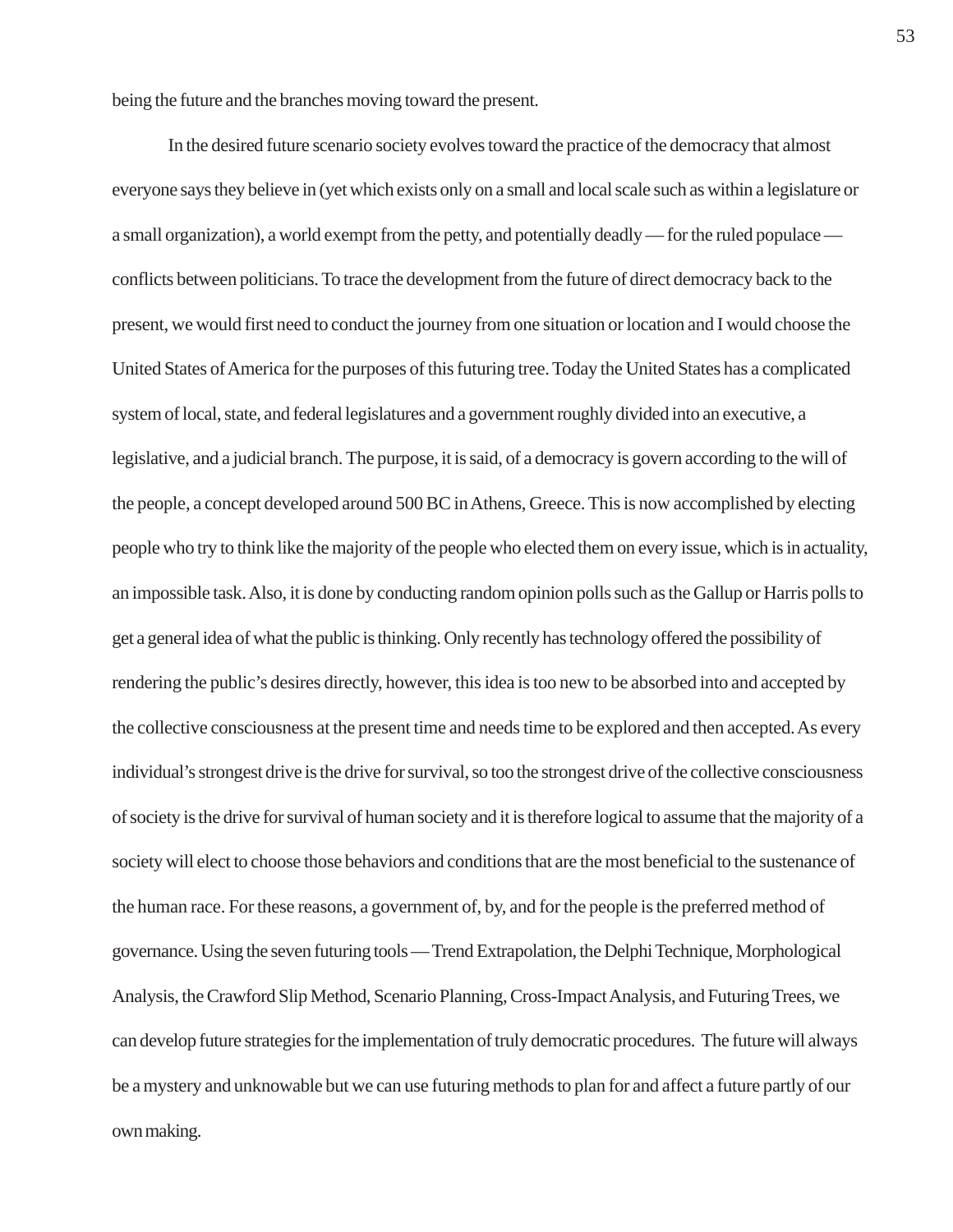# **Conclusion**

The concept of democracy was discussed by Socrates and written about by Plato in *Republic*, Aristotle in *The Politics*, Machiavelli in *The Prince*, Locke in *An Essay Concerning Human Understanding* and *Two Treatises of Government*, Montesquieu in *The Spirit of Laws*, Hobbes in *Leviathan*, Rousseau in *The Social Contract*, and Thomas Jefferson in his writings. Democracy was first used in Athens, Greece before 500 B.C., where each citizen voted directly on all legislative issues, thereby being a true democracy. Direct participatory democracy was considered impractical before now, primarily because there was no technology to supply it. Now, with computer and Internet technology, there is.

Computer and Internet technology can supply the forum for the voting of citizens to occur and schools and community and governmental organizations can supply the knowledge, information, and training for the implementation and continuing use of a direct democracy.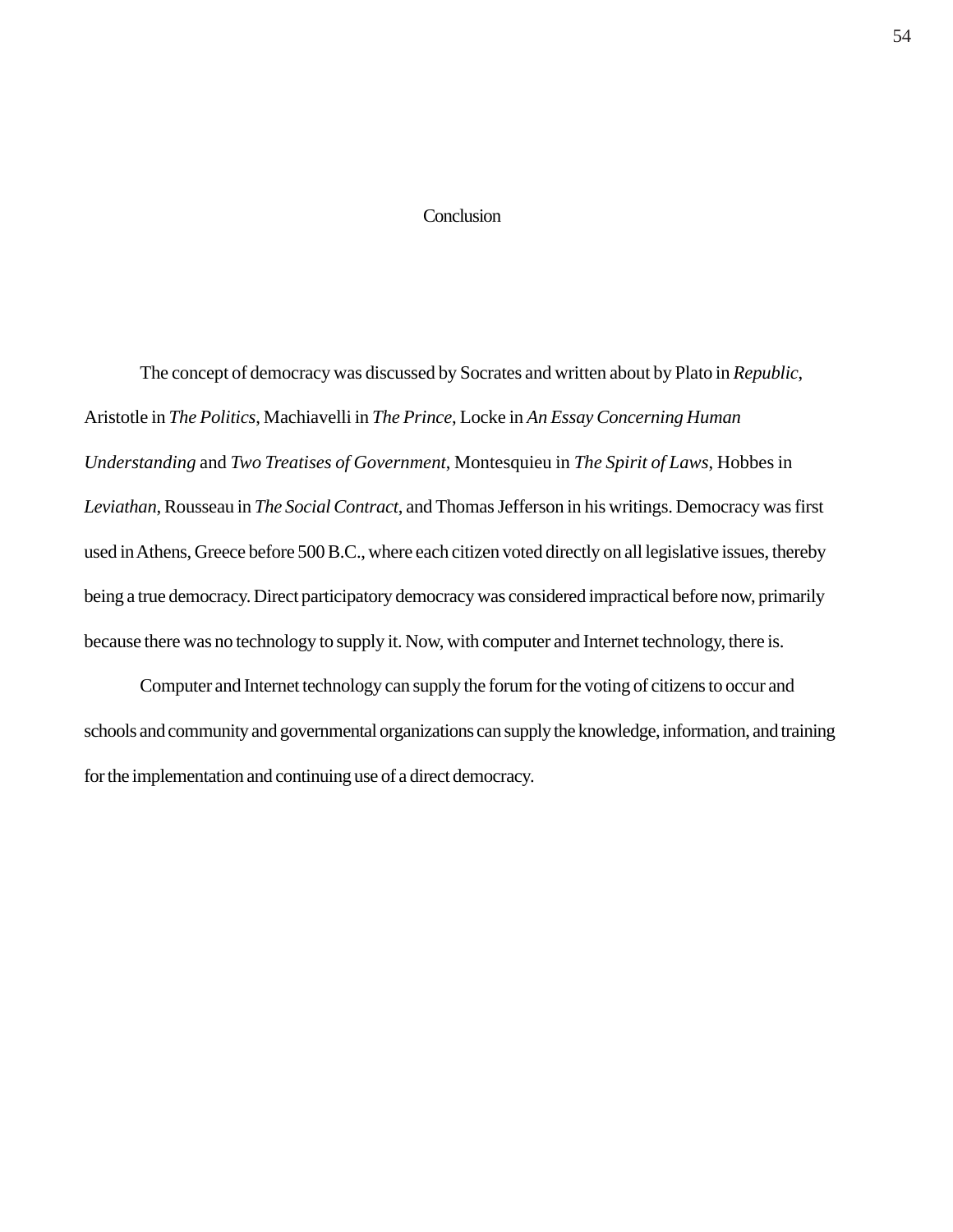### Appendix I

#### A Curriculum for the Implementation of Direct Democracy

Following is a possible curriculum that could be revised, amended, and expanded to accommodate changing instructional requirements and changing new technology as well as changing and evolving informational content:

Pre-kindergarten: Flash cards with pictures depicting basic concepts and people and places associated with democracy. Voting by raising hands, clapping, shouting, or placing balls in a basket to show what they like as shown from pictures of the objects (such as apples, cake, hamburgers, lemons, music, etc.)

Kindergarten: Vote by placing softball size balls in a container. Flash cards with pictures and words of basic concepts of democracy.

First grade: Vote by placing ping pong balls in a container. Vote by writing letters. Flash cards with words of leaders of history, places and events associated with democracy. Elect students for class duties for each student such as erasing the board, closing the windows, turning off lights, sweeping, etc. These duties can be rotated monthly.

Second grade: Vote by writing letters, numbers, and then names.

Third grade: Vote by writing names of the students and of objects voted on. For instance, for the question: "What do you like?", the students write what they like such as "ice cream", etc. Eventually, sentences are used.

Fourth grade: Vote for class officers and class duties. Students write sentences on what they want to vote for and why. Read political news for children in Weekly Reader, Yahoo Kids' page, etc. Draw pictures and write paragraphs about democracy in the U.S.

Fifth grade: Vote for class officers and class duties. Voting by printed forms or writing names of people or objects voted on. Introduction of the early history of democracy, around 500 B.C. in Athens, Greece. Draw pictures about fora in ancient Greece. Read Political news in Weekly Reader, Yahoo Kids' news, some newspapers and read about the history and practices of democracy in the students' social studies text books.

Sixth grade: Vote for class officers with ballots. Introduction to computers, software, using the Internet for searching and researching information, introduction to Internet for voting. Write essays and draw pictures about democracy, history related to democracy, and political topics in the U.S. and the world.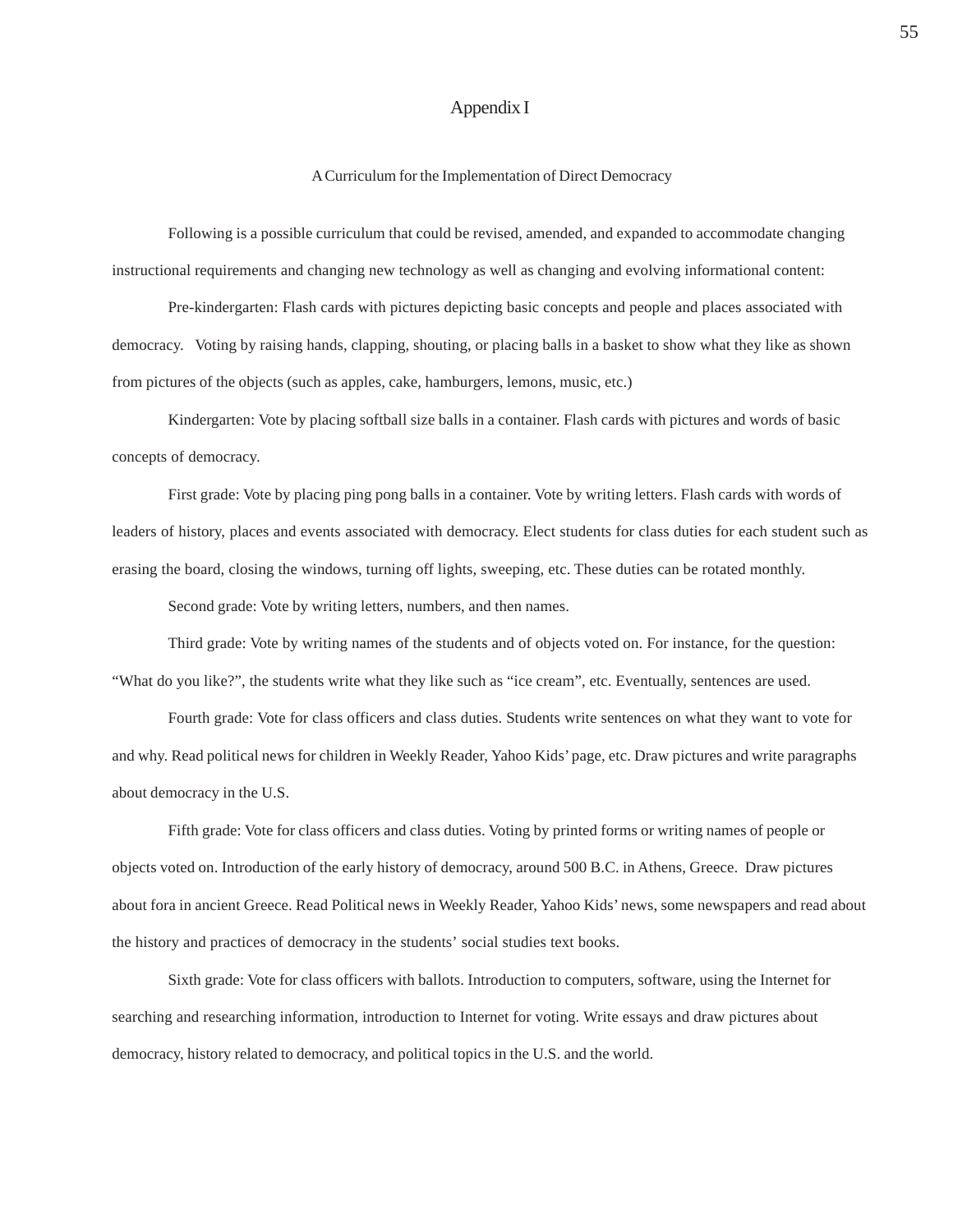Seventh grade: Vote for class officers and duties with computer and Internet technology. Study issues to be voted on. Vote for issues of the past. Vote for some current issues. Write essays on democracy, history, political topics, current invents, and new ideas of how society should be constructed. Read the Declaration of Independence and a summarized version of the United States Constitution. Memorize some quotations associated with democracy.

Ninth grade: High school clubs established: Democracy Club; Political Science Club; Political Philosophy; clubs for Democrats, Republicans, Green Party, Independents, etc. Develop Internet surveys to find public opinion on various topics. Find books and articles about direct democracy and write reports on them.

Tenth grade: Civics discussion of the responsibilities of the voting citizens. U. S. History and democracy. U.S. Constitution, Declaration of Independence. Terminology relevant to democracy explored, direct democracy explained, duties and responsibilities of the voters. Computer voting Tutorial I.

Eleventh grade: Learn to vote via the computer and Internet. World History of Democracy. Discussion and essays about forms of government throughout history. Continue corresponding with your international pen pal and ask your pen pal to find an additional join your correspondence group to have three way discussions. Find one additional pen pal to correspond with via the Internet and discuss all current event topics including direct democracy. Summarized readings of Plato's Republic and the Politics by Aristotle. Read and write essays on Democracy and Education by John Dewey and the Social Contract by Jean Jacques Rousseau. Computer voting Tutorial II.

Twelfth grade: Vote via the Internet. Vote on current and historical national and international issues. Direct democracy procedures examined, explained, discussed. Political Philosophy and duties of and preparation for the voting public. Discussions comparing representative and direct democracy, totalitarianism, Marxism, capitalism, and socialism. Read and write essays on: Direct Democracy: The Politics of Initiative, Referendum, and Recall by Thomas Cronin; Direct Democracy in Switzerland by Gregory Fossedal; Elections in Cyberspace by Anthony Corrado and Charles Firestone and more essays on Democracy and Education by John Dewey. Computer Voting Tutorial III.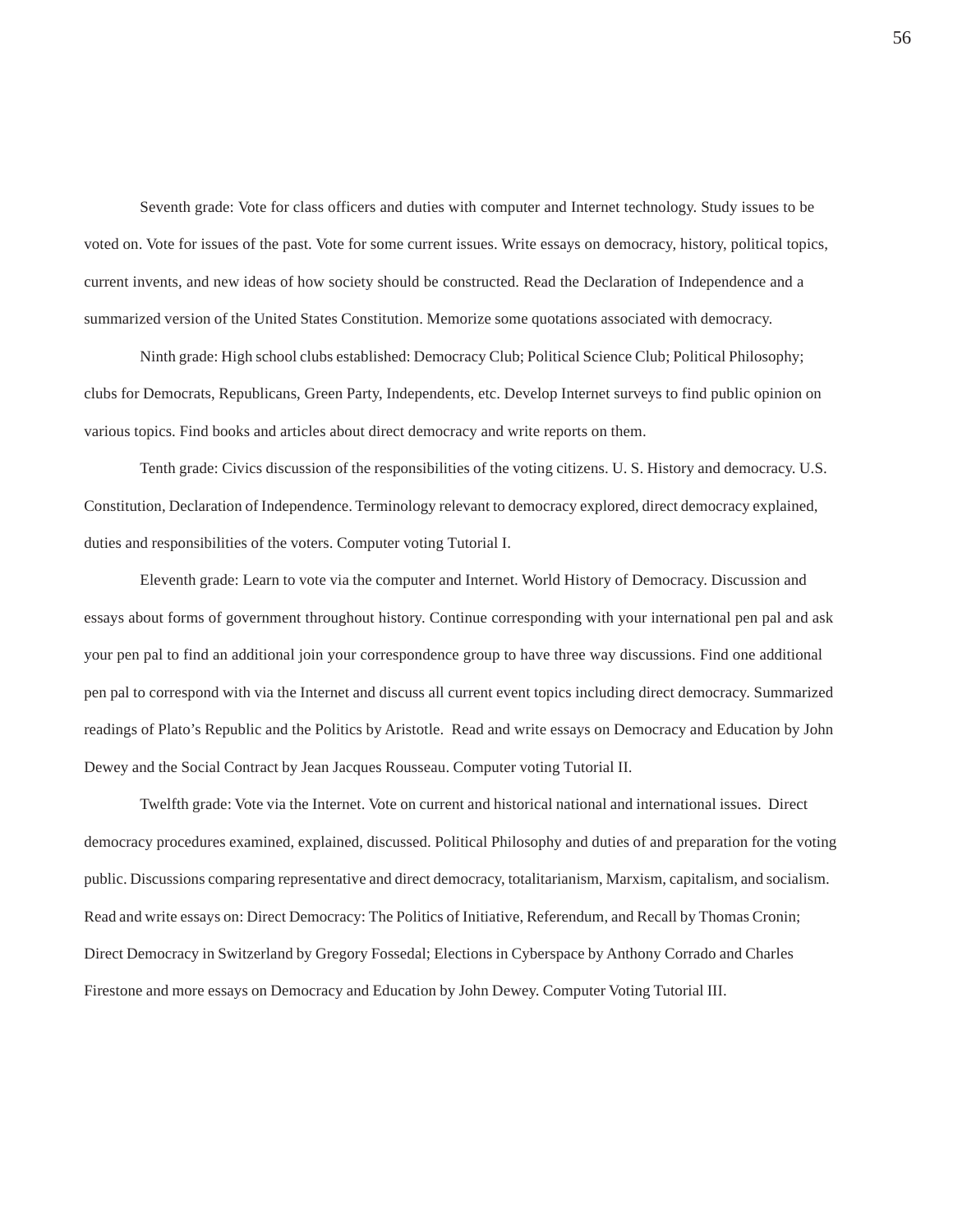# Appendix II

Online tutorials

The history of democracy The philosophy of democracy Glossary of terminology related to democracy and government Navigating the computer and Internet for online voting Computer Voting Tutorial I, II, III Voting on Referendums, Initiatives, Elections for representatives, and Recalls Preparation for certificate for a voting member of the Public Assembly Writing and submitting legislation Links, resources, publications, and organizations concerning direct democracy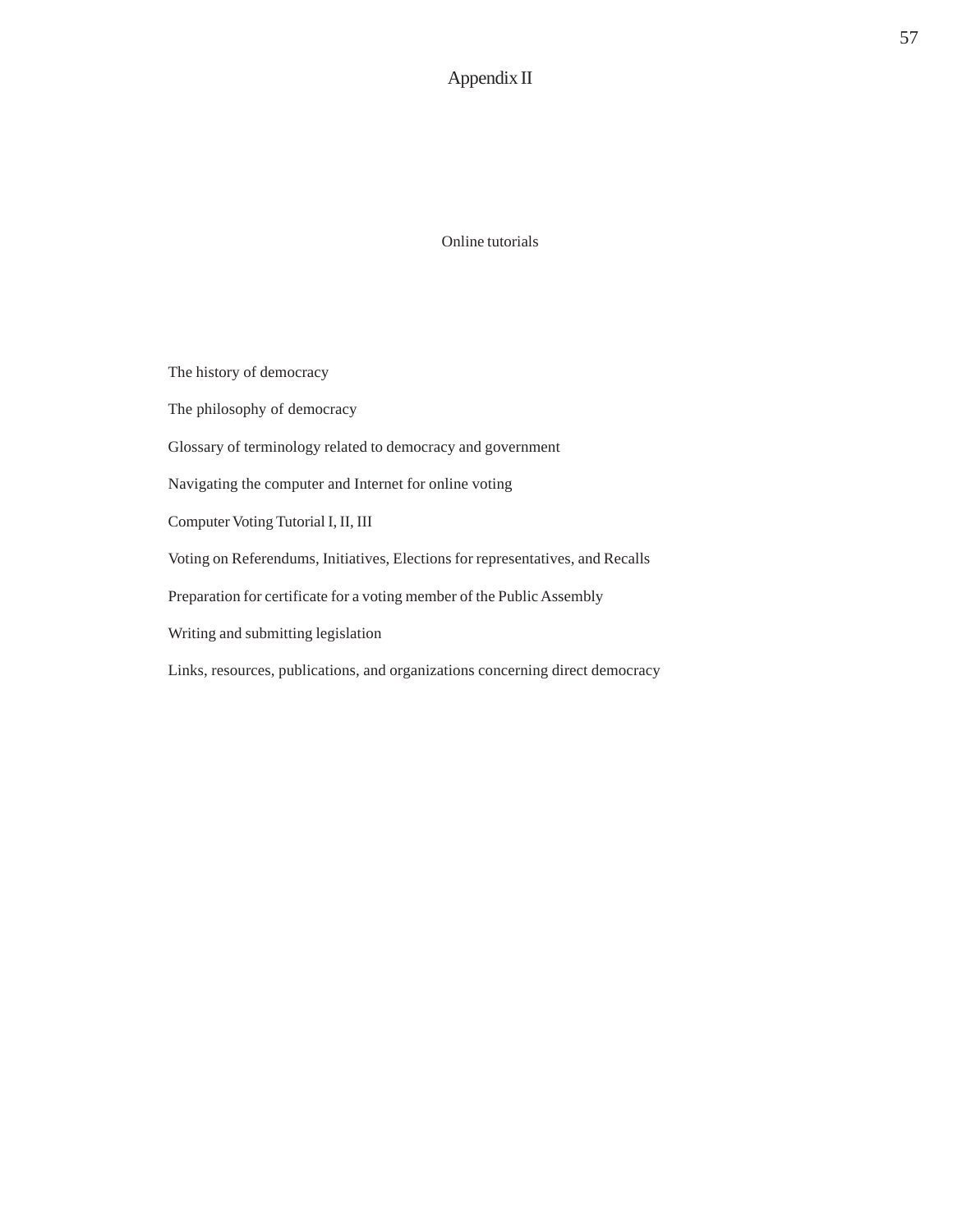# Appendix III

Technical Skills for the Use of the Computer and the Internet Related to Direct Democracy

Below are listed university, post-secondary, adult, online courses, some of which are required, in addition to taking the certificate exams, to become a voting member of the (newly created) public legislature or Public Assembly. One certificate is for the local level, one for the state level, and one for the national level (laws and an amendment would need to be enacted to create such a voting body). The certificate would require at least a high school education or a recognized equivalent and for the certification candidate to be a registered voter. All registered voters are able to vote in initiatives, referendums, general elections, and recalls but the Public Legislature would require a licensed certificate, similar to obtaining a driver's license or a specialist's license, renewable periodically with renewal examinations, to become a nonelected member of the Third House of Congress, which will count for 1/3 of the votes of the United States Congress.

University, college, online, and adult courses -- with majors in political science with an emphasis on direct democracy and related subjects, some required for a voting certificate:

> The growth and development of direct democracy Writing and submitting legislative bills for a direct democracy Topics covered in the voting certificate exams Designing instructional material for direct democracy The procedures for voting in a direct democracy Political philosophy and direct democracy The use of direct democracy in Switzerland Procedures and precedents for amending the U.S. Constitution The world history and use of direct democracy The use of direct democracy in governments and organizations worldwide Referendum, Initiative, Election, and Recall Methods of informing the public on legislative and di d issues Security issues of online voting The governmental structure for direct democracy Theories and use of democracy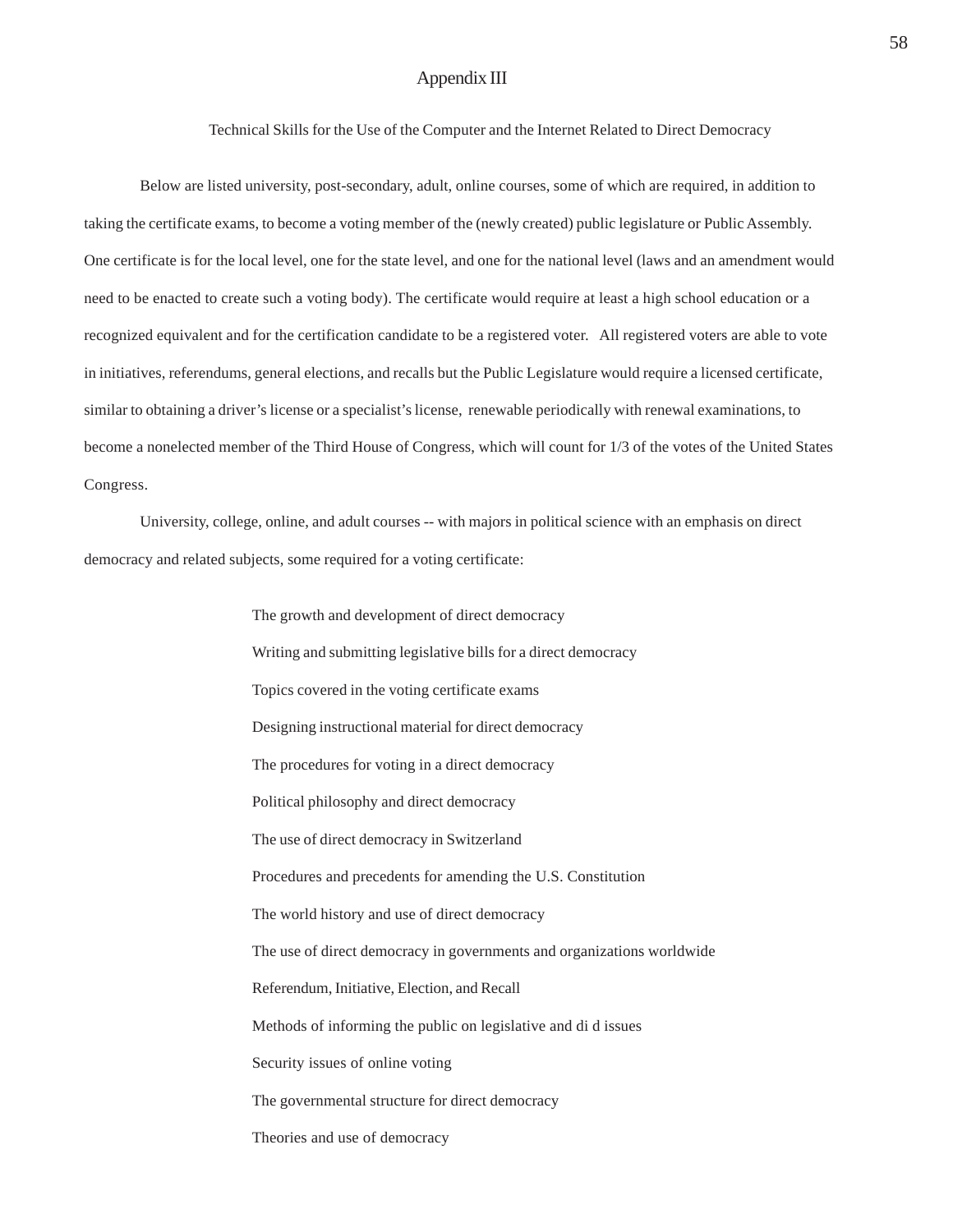# Appendix IV 59

University, advanced and adult learner reading list for courses in direct democracy

Adult Education for Social Change: From Center Stage to the Wings and Back Again (1996) by Thomas Heaney.

*The Americans: The Democratic Experience* (1974) by Boorstin, Daniel J. Boorstin.

*America's Crisis: The Direct Democracy and Direct Education Solution* (2000) by D. B. Jeffs and V. Hugo.

*Aristotle and Xenophon on Democracy and Oligarchy* (1975) by J. M. Moore.

*Caltech/MIT Voting Technology Project* (2001) by the California Institute of Technology and The Massachusetts Institute of Technology Corporation.

*Citizens As Legislators: Direct Democracy in the United States* (1998) by Bowler, S., Donovan, T. & Tolbert, C. *Civic Participation and Community Action Sourcebook: A Resource for Adult Educators* by A. Nash.

*Collected Writings* of Thomas Jefferson.

*A Constitution of Direct Democracy : Pure Democracy and the Governance of the Future ~ Locally and Globally* (2000) by Michael Noah Mautner.

*The Cultural Creatives: How 50 Million People are Changing the World* (2000) by S.R. Anderson & P. Ray.

*The Communicative Ethics Controversy* (1990) by S. Benhabib and F. Dallmayr.

*Democracy: Real and Ideal, Discourse Ethics and Radical Politics* (1999) by Ricardo Blaug.

*Demanding Choices: Opinion, Voting, and Direct Democracy* (2001) by Bowler, S, & Donovan, T.

*Democracy and Education: An Introduction to the Philosophy of Education* (1997) by John Dewey.

*Democracy and Education and Prospects for Democracy* (1994) by N. Chomsky.

*Democracy, Citizenship and the Global City* (2000) by E. F. Isin.

*Democracy in America* (2000) by Alexis de Tocqueville.

*Democracy in the Digital Age : Challenges to Political Life in Cyberspace* (2000) by Anthony G. Wilhelm.

*Developing e-Citizens and e-Consumers, an Irish e-Commerce Case Study* (2001) by John MacNamara.

*Direct Democracy: The Politics of Initiative, Referendum & Recall (1999) by Thomas E. Cronin.* 

*Direct Democracy in Switzerland* (2002) by Gregory A. Fossedal.

*Direct Democracy or Representative Government?: Dispelling the Populist Myth* (2000) by John Haskell.

*The Economist: A better way to vote: Why letting the people themselves take the decisions is the logical next step for the West* (1993) by Brian Needham.

*Electronic Democracy: Using the Internet to Transform American Politics* (2002) by Browning, G. & Powell, A.C.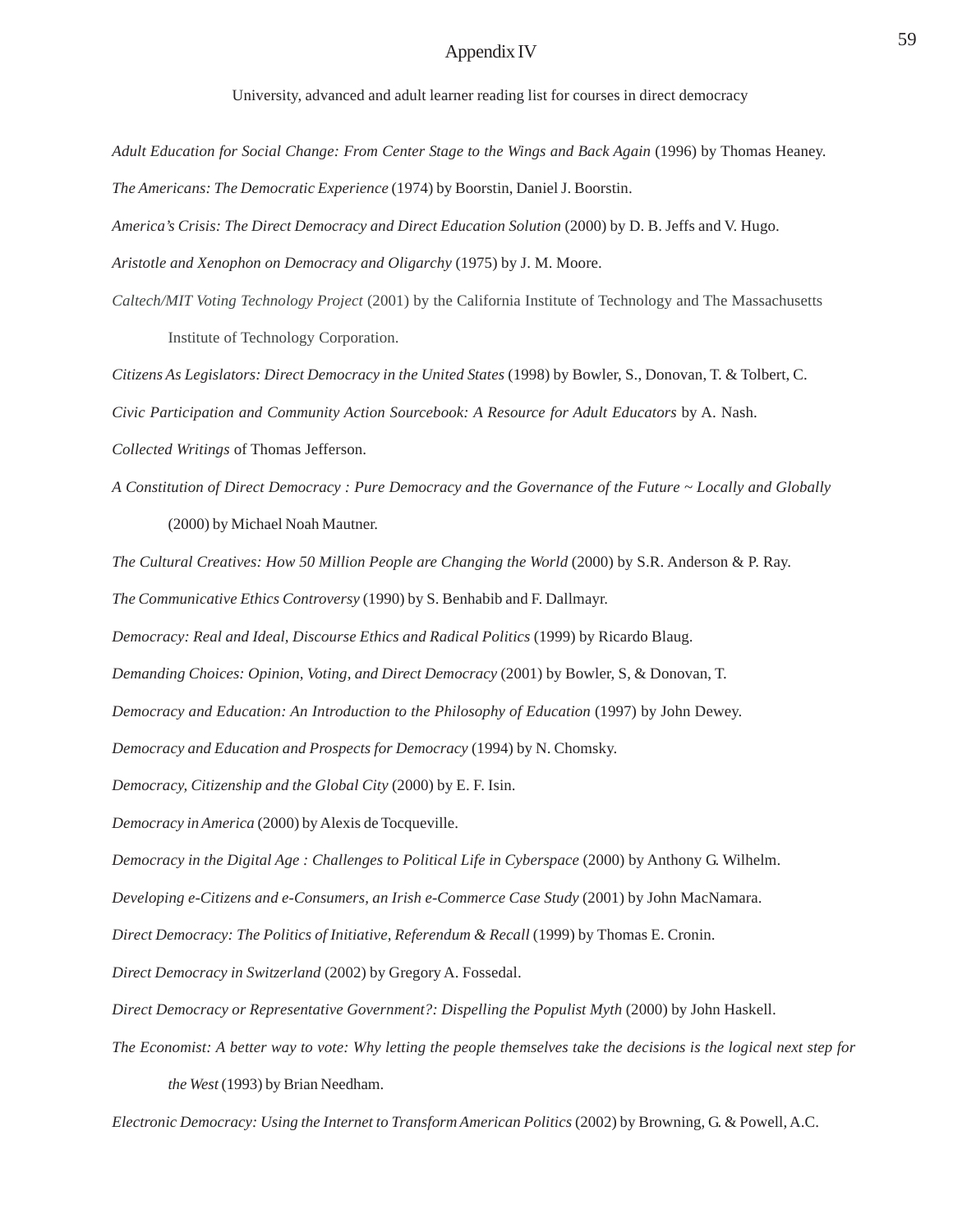*Electronic Media and Technoculture* (2000) by John Thornton Caldwell.

*E-Democracy, E-Governance, and Public Net-Work* (2003) by Steven Clift.

*Elections in Cyberspace: Toward a New Era in American Politics* (1997) A. Corrado & C.M. Firestone.

*E-democracy in Practice: Swedish Experiences of a New Political Tool* (2001) by T. Rosen.

*Electronic Voting: Benefits and Risks* (2002) by Russell Smith.

*Electronic Voting — Evaluating the Threat* (1993) by M. I. Shamos.

*Essay Concerning Human Understanding* and *Two Treatises of Government* by John Locke.

*E-topia* (2000) by William J. Mitchell.

*The Examined Life* (2000) by Stanley Rosen.

*The Future of Teledemocracy* (2000) by T. Becker & C.D. Slaton.

*The Handbook of Qualitative Research* (2000) by J. Frow & M. Morris, M. (2000).

*Leviathan* (1998) by Thomas Hobbes.

*Megatrends* 2000 (1996) by J. Naisbitt and Aburdene P.

*The New Challenge of Direct Democracy* (1997) by Ian Budge.

*New Schools for a New Century* (1997) by Diane Ravitch and Joseph P. Viteritti.

*Political Parties and Constitutional Government: Remaking American Democracy* (1999) by S. M. Milkis.

*The Prince* by Niccolo Machiavelli.

*Republic* (1998) by Plato.

*Rethinking Democracy and Education: Towards an Education of Deliberative Citizens* (2000) by T. Englund.

*The Social Contract* by Jean-Jacques Rousseau.

*The Spirit of Laws* by Montesquieu.

*Stealing the Initiative: How State Government Responds to Direct Democracy* (2000) by E. R. Gerber, A. Lupia, M. D.

McCubbins & D. R. Kiewiet.

*Technoscience and Cyberculture* (1996) by S. Aronowitz, B. Martinsons, M. Menser, and J. Rich.

*The Third Wave* (1984) by Alvin Toffler.

*United States Constitution, the Declaration of Independence, the Federalist Papers*.

*Virtual Environmental Citizenship: Web-Based Public Participation in Rulemaking in the U.S*. (2003);Schlosberg, D.

*The World in 2020: Power, Culture, and Prosperity* (1994) by Hamish McRae.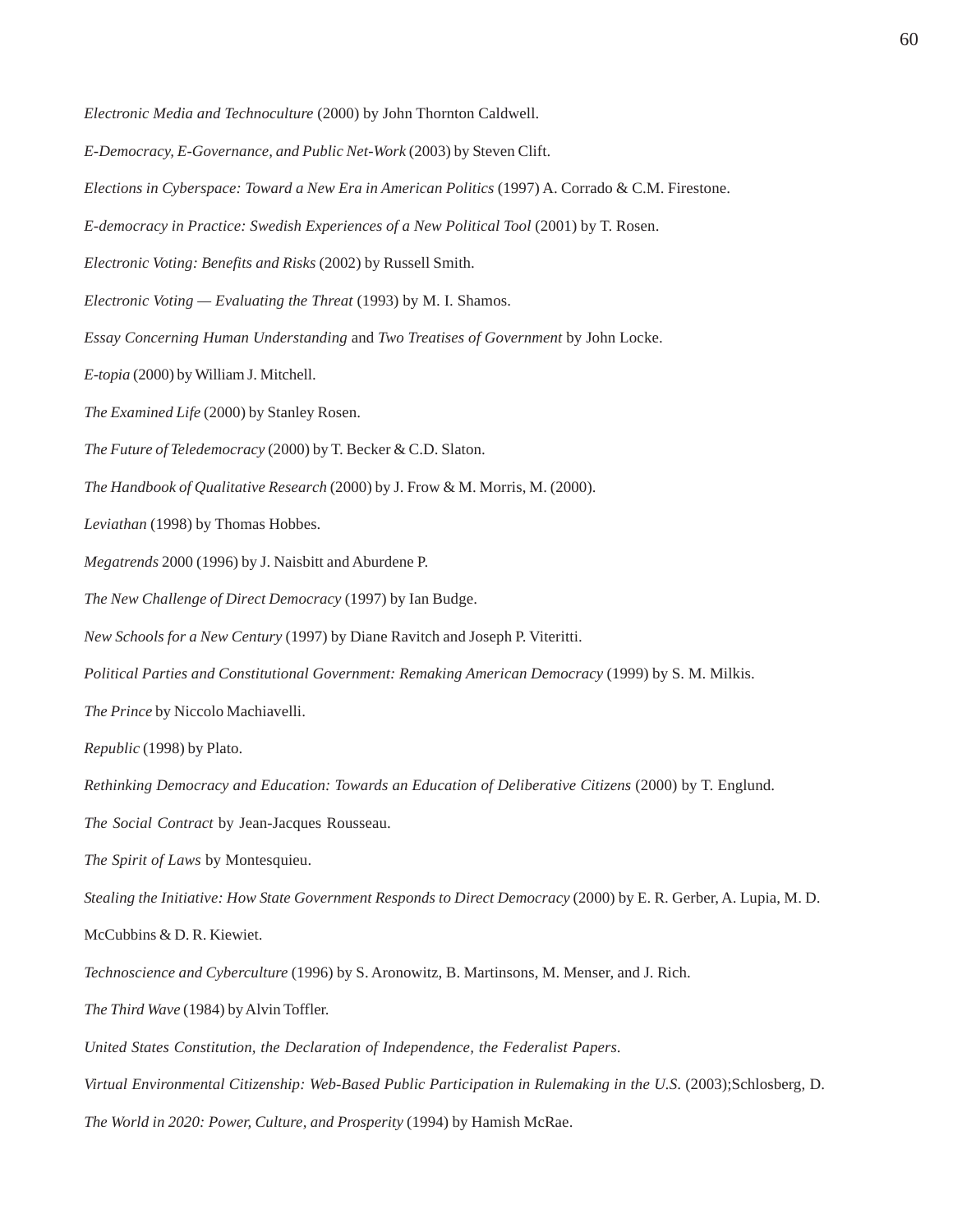# Appendix V

A Proposal for Creating the Third House of Congress: the Public Assembly for the Creation of a National Democracy in the United States of America

Phase 1 (3 to 10 years):

Debate about and Introduction to the Concept

Discussions and committees formed

Brain storming and think tank groups developed

Petitions and letters, e-mail, talk shows, TV, radio campaigns

Public education of the concept

Readings and discussions in schools and universities about democracy

Concepts related to direct democracy discussed and read about in schools

Writers and artists commissioned

Software conceptualizing

Books and magazine articles are printed on the subject

Funding and economic issues are discussed

Funds raised

A suggestion hotline is established

An Official website is established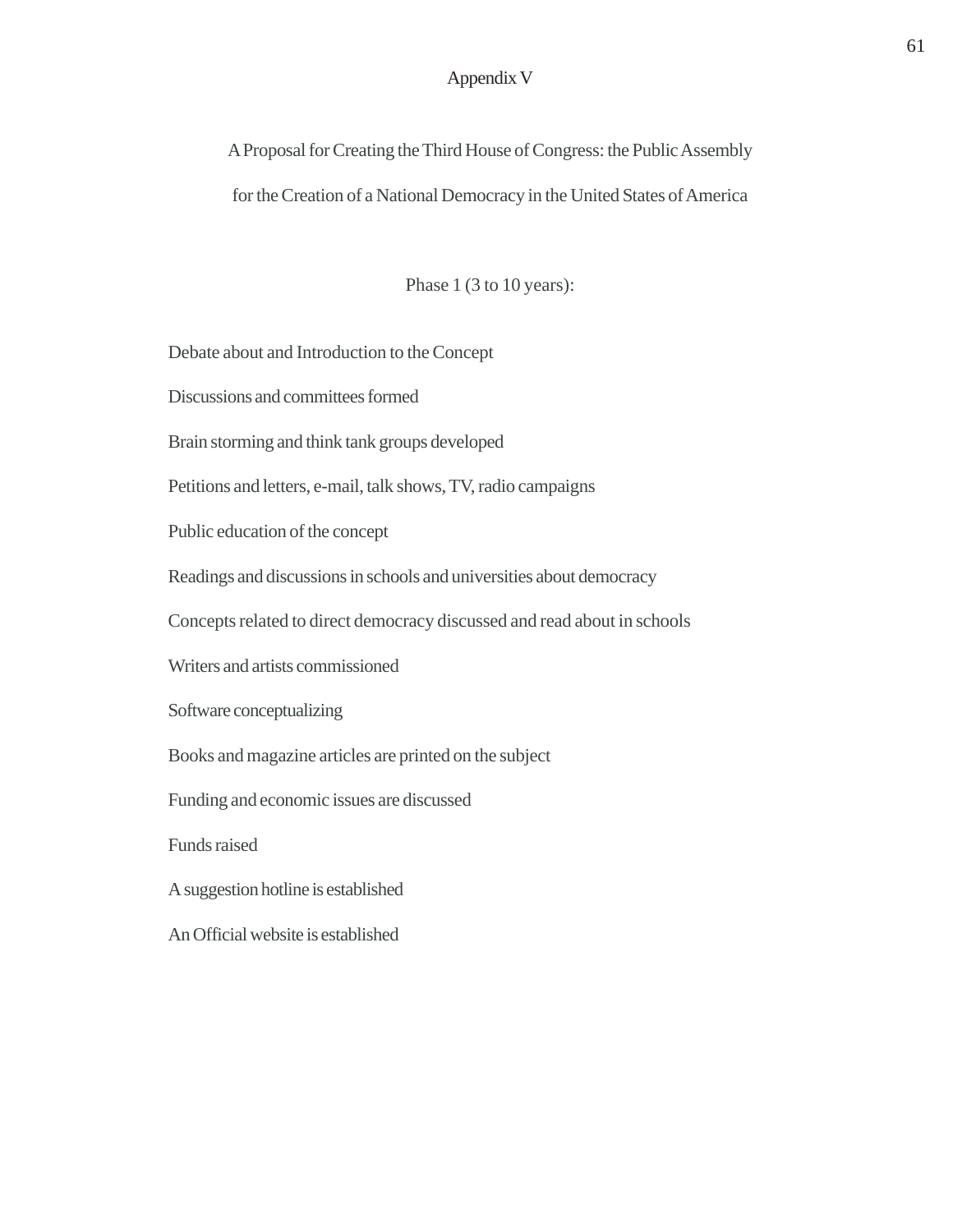### Phase 2 (2 years):

Organizing and structuring of the voting methods and procedures

Curriculum developed for public schools and universities

Development of the Government Structure

Legal Documents developed

Constitutional amendment first draft written

Various committees appointed

Local referendums held

# Phase 3 (3 years):

All of the above activities continue (website, etc.)

Trial period when the procedures are developed, refined and the first results used as an opinion

polling collection method.

Educating the public on the procedures involved

Curriculum about direct democracy initiated for public schools and universities

First trials are done locally, first city, then county, then state, then national levels

During this period suggestions and changes are made

Software is developed

Security issues addressed

Computer and software bugs are worked out

Initial voting centers are established, these can be adjacent to post offices

Participants (initial voters) are assigned temporary voter registration numbers; passwords chosen.

The voter registration numbers are assigned through the voting centers.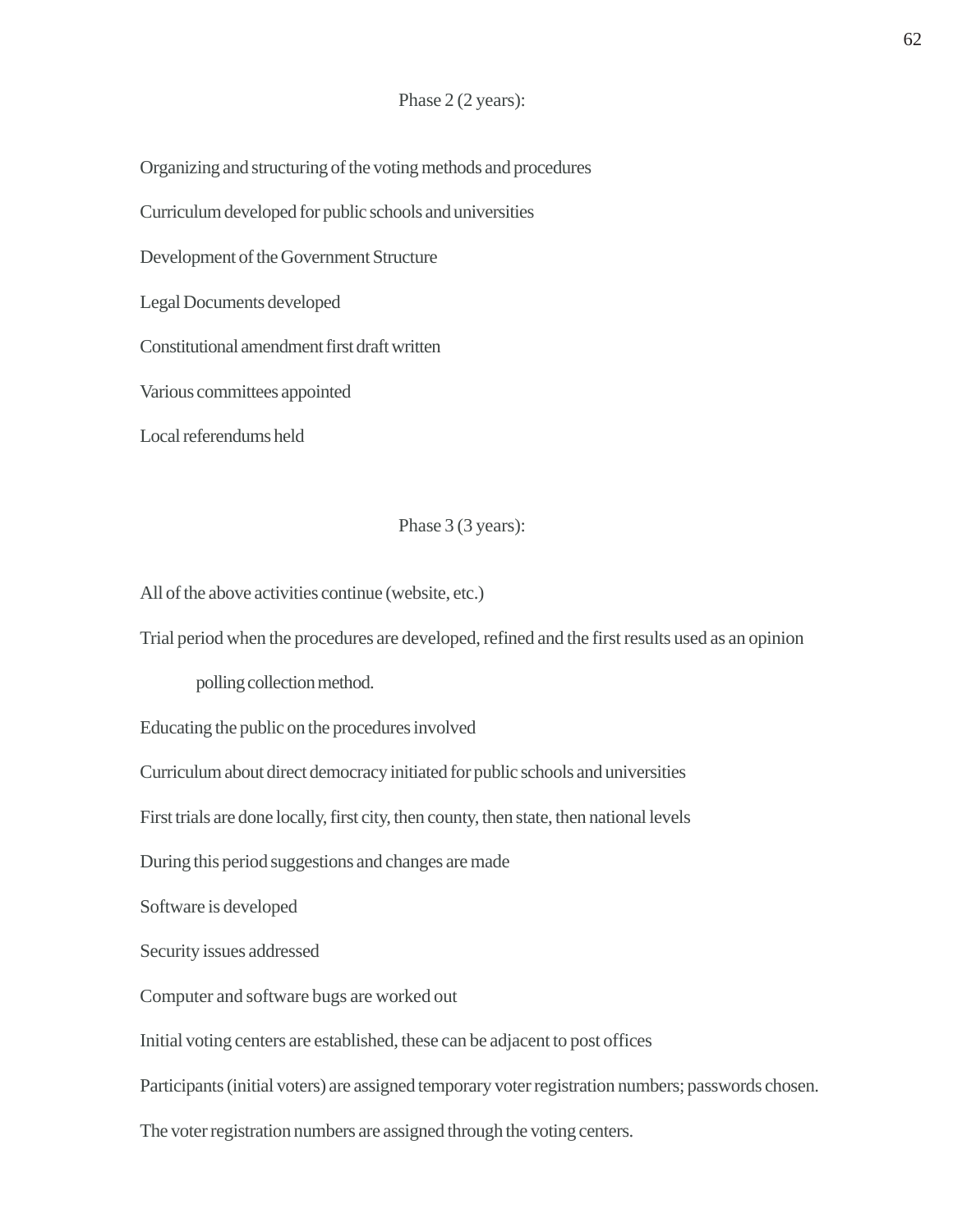#### Phase 4 (3 years):

Voting Centers are established nationwide

Voter registration numbers are established partly containing a social security number.

- Voting Centers have the bills and plans to be voted on in booklet form and posted on the walls and these bills and plans are also available online for perusal and study.
- The voter registration numbers, including a social security number, are assigned through the voting centers in a way similar to registering to vote and passwords are chosen. (Voters are given up to 3 days to edit or change their submissions when voting)
- The opinion poll collection system continues using the online voting system
- Strict felony laws against Internet abuse or direct voting fraud with severe penalties and punishments are passed by the legislature.

#### Phase 5 (Continuing):

Voters are able to connect to the voting system via the Internet with their own computers, or continue to vote through the Voting Centers, and become voting members of the 3rd House of Congress, the Public Assembly according to U.S. federal law and also of state, county, and city governments as laws of each state allow.

In the future, computers will be as standard as telephones and everyone with a telephone will have a computer with which they can cast there votes and then the United States government will become a truly participatory government of democracy.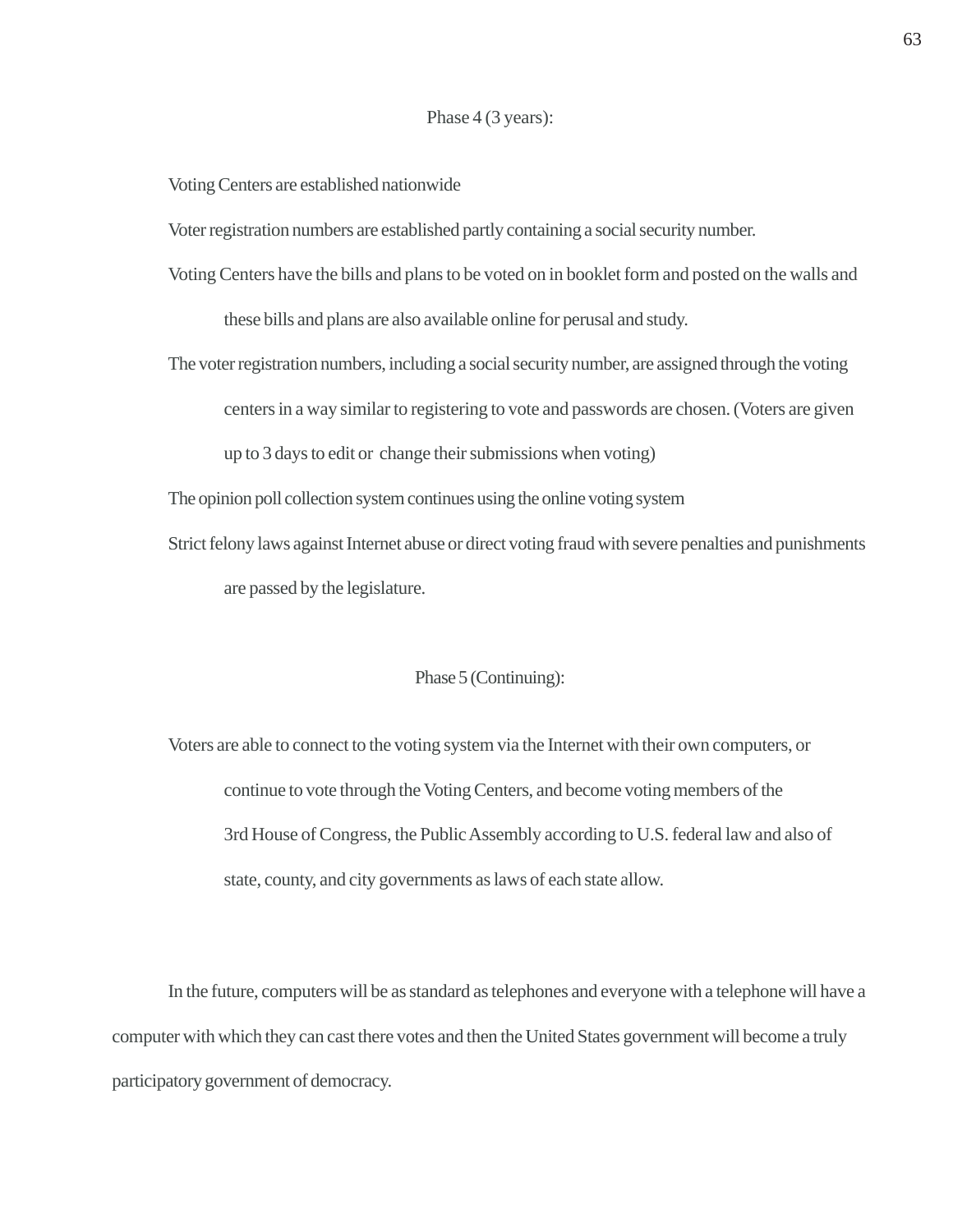# Appendix VI

# Direct Democracy Survey

# Definitions:

*Direct democracy:* people voting directly on issues rather than through representatives.

*Initiative:* a legislative measure proposed by the citizens

*Referendum:* a vote for the public to approve or reject a law voted on by the legislature.

*Recall:* a vote to remove or retain an elected official after a filing a petition.

*Petition:* A collection of a designated percentage of signatures of voters to begin the process for an

initiative, a referendum, or a recall.

| Your name (optional): |  |
|-----------------------|--|
|                       |  |

Your institution or company (optional):

Your position (optional):

Contact information (optional):

# **SURVEY**

Respond to the following items by marking the items below according to your opinion or answer:

1. I get most of my political information from:

(a) newspapers (b) other people (c) radio (d) television (e) Internet (f) books

2. Direct democracy been practiced in other countries and institutions and has been effective.

- (a) agree\_ (b) somewhat agree\_ (c) middle range\_ (d) somewhat disagree\_ (e) disagree\_ (f) don't know
- 3. The educational system should participate in the implementation of a direct democracy utilizing Internet and computer technology.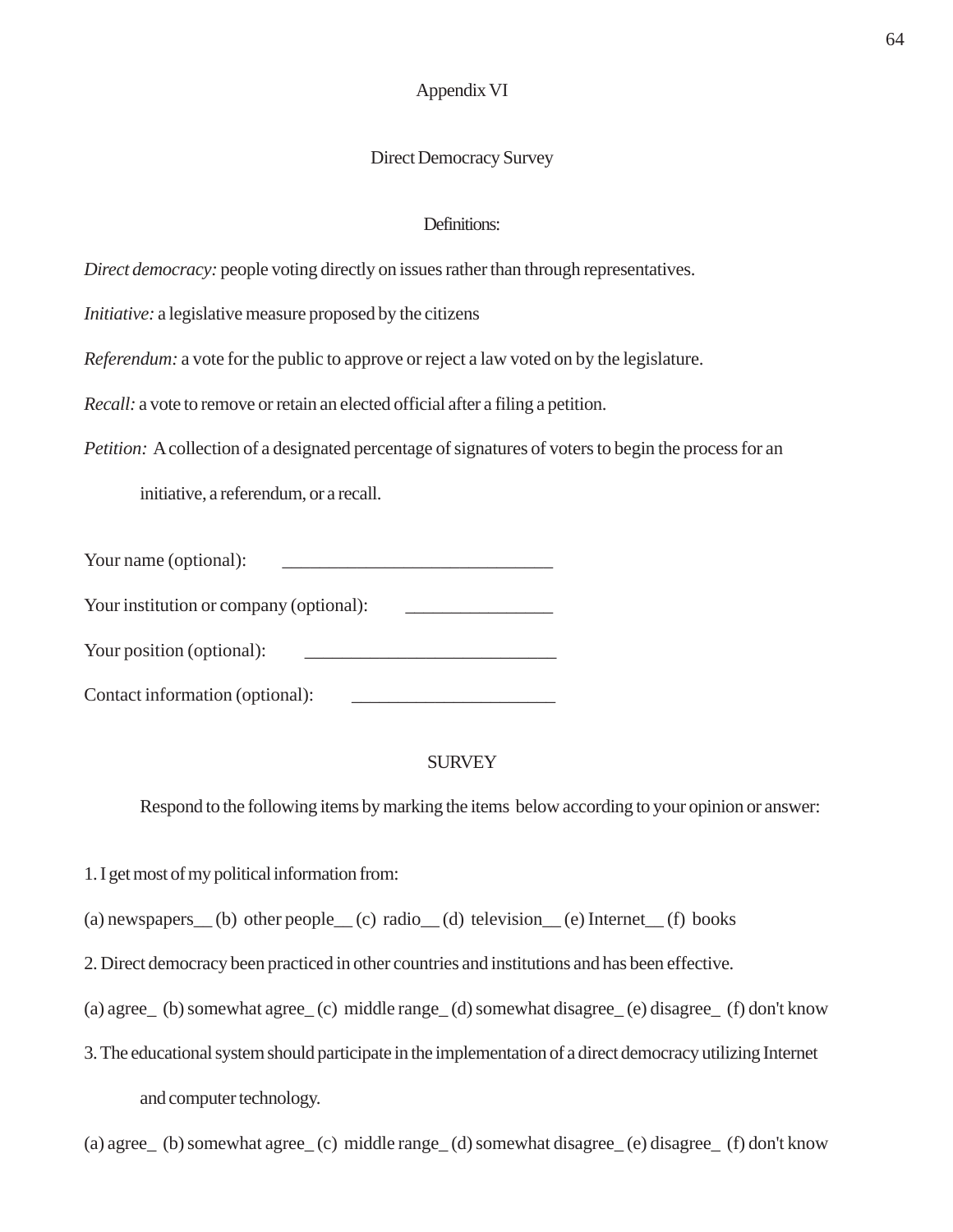4. Direct democracy should be introduced and taught in Social Studies and Political Science courses.

(a) agree\_ (b) somewhat agree\_ (c) middle range\_ (d) somewhat disagree\_ (e) disagree\_ (f) don't know

5. The Constitution should be amended creating a direct democracy system in the United States .

(a) agree\_ (b) somewhat agree\_ (c) middle range\_ (d) somewhat disagree\_ (e) disagree\_ (f) don't know

6. The Internet is a reliable method of voting.

(a) agree\_ (b) somewhat agree\_ (c) middle range\_ (d) somewhat disagree\_ (e) disagree\_ (f) don't know 7. The voters have complete privacy and security when voting by the Internet.

(a) agree\_ (b) somewhat agree\_ (c) middle range\_ (d) somewhat disagree\_ (e) disagree\_ (f) don't know

8. The public can be adequately informed of issues to be voted on.

(a) agree\_ (b) somewhat agree\_ (c) middle range\_ (d) somewhat disagree\_ (e) disagree\_ (f) don't know 9. The voters could easily register their votes via the Internet or computer.

(a) agree\_ (b) somewhat agree\_ (c) middle range\_ (d) somewhat disagree\_ (e) disagree\_ (f) don't know

10. The public should be made aware of the security issues for using the Internet for voting in a direct democracy.

(a) agree\_ (b) somewhat agree\_ (c) middle range\_ (d) somewhat disagree\_ (e) disagree\_ (f) don't know 11. The public should be made aware of the limitations of direct democracy.

(a) agree\_ (b) somewhat agree\_ (c) middle range\_ (d) somewhat disagree\_ (e) disagree\_ (f) don't know

12. The public should be made aware of the roles and duties of citizens in a democracy.

(a) agree\_ (b) somewhat agree\_ (c) middle range\_ (d) somewhat disagree\_ (e) disagree\_ (f) don't know

13. The public should be made aware of the philosophy and history of democracy.

(a) agree\_ (b) somewhat agree\_ (c) middle range\_ (d) somewhat disagree\_ (e) disagree\_ (f) don't know

14. We don't need to change anything, the United States is a democracy now.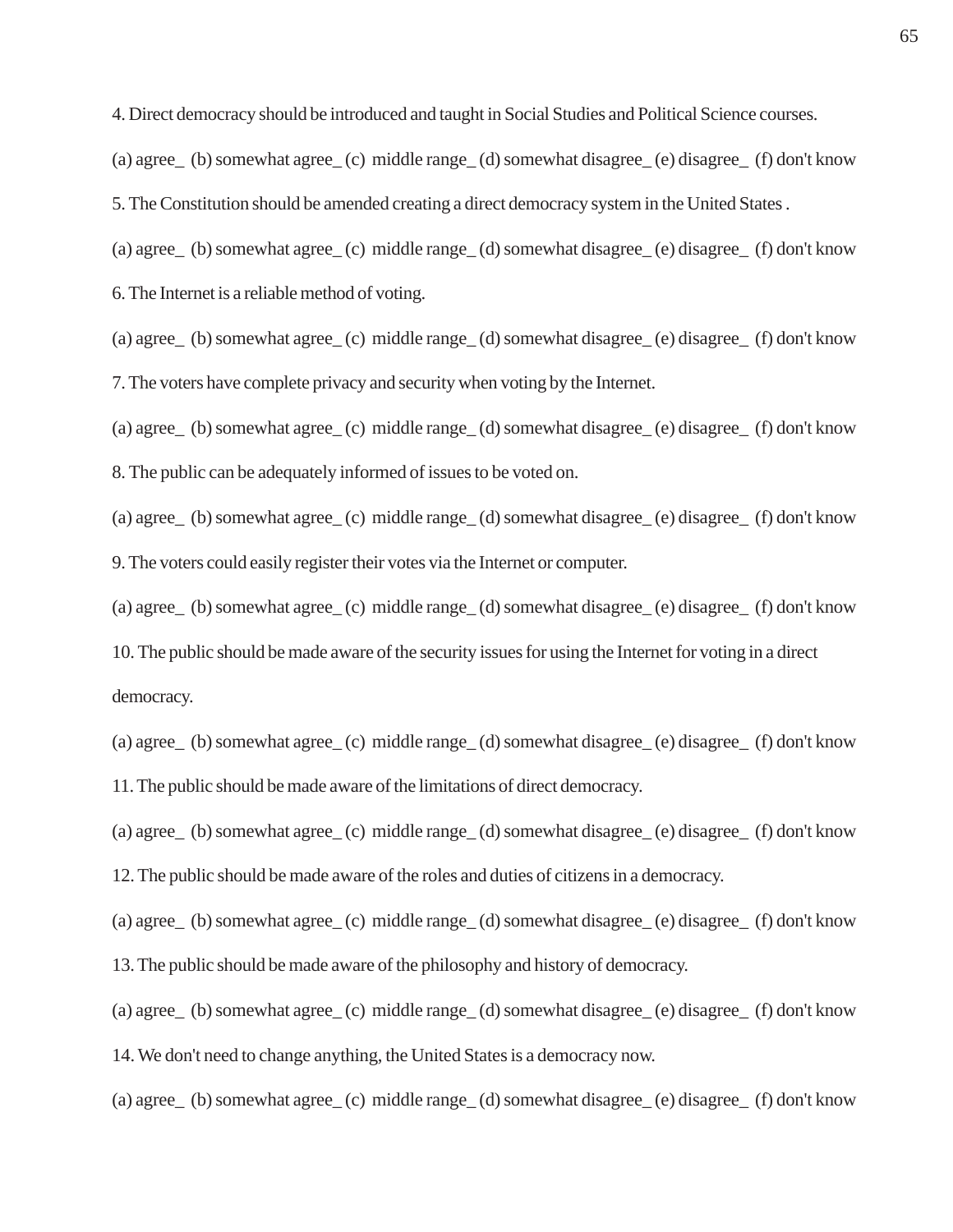15. Direct Democracy or people voting directly on legislative issues is a good idea.

(a) agree\_ (b) somewhat agree\_ (c) middle range\_ (d) somewhat disagree\_ (e) disagree\_ (f) don't know

16. Adequate technology exists today for direct democracy.

(a) agree\_ (b) somewhat agree\_ (c) middle range\_ (d) somewhat disagree\_ (e) disagree\_ (f) don't know

17. Education, information, and training can be given to citizens for them to vote as Legislators.

(a) agree\_ (b) somewhat agree\_ (c) middle range\_ (d) somewhat disagree\_ (e) disagree\_ (f) don't know

18. After its inception, interest in direct democracy would be maintained by the public.

(a) agree\_ (b) somewhat agree\_ (c) middle range\_ (d) somewhat disagree\_ (e) disagree\_ (f) don't know

19. Eventually a new branch of Congress could be formed by the voting citizens.

(a) agree\_ (b) somewhat agree\_ (c) middle range\_ (d) somewhat disagree\_ (e) disagree\_ (f) don't know

20. The people's voting branch of Congress could be used first as a method for public opinion collection.

(a) agree\_ (b) somewhat agree\_ (c) middle range\_ (d) somewhat disagree\_ (e) disagree\_ (f) don't know

21. Citizens and students should study for and take examinations in order to receive certification in order to qualify as a voting member of a legislative branch in a direct democracy.

(a) agree\_ (b) somewhat agree\_ (c) middle range\_ (d) somewhat disagree\_ (e) disagree\_ (f) don't know

22. Public schools provide education and training for citizens to function as voting members of a direct democracy system of government.

(a) agree\_ (b) somewhat agree\_ (c) middle range\_ (d) somewhat disagree\_ (e) disagree\_ (f) don't know

23. Voters are generally well informed about issues.

- 24. Initiative and referendum items on a ballot are sometimes so complicated that the average voter can not understand them.
- 25. Voters should have a direct say in how they are governed.
- (a) agree\_ (b) somewhat agree\_ (c) middle range\_ (d) somewhat disagree\_ (e) disagree\_ (f) don't know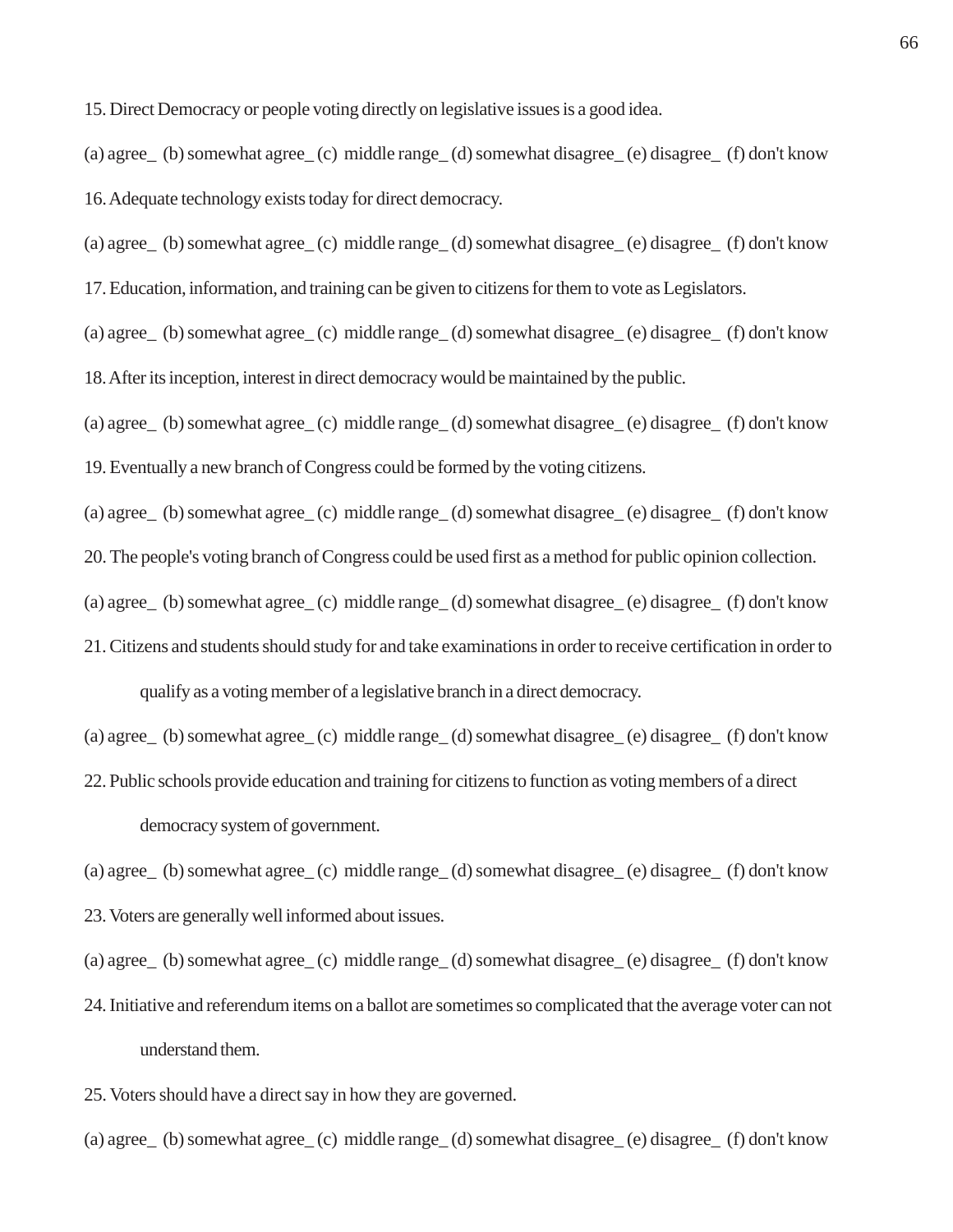26. The public should trust public officials to make laws.

(a) agree\_ (b) somewhat agree\_ (c) middle range\_ (d) somewhat disagree\_ (e) disagree\_ (f) don't know 27. The voters' pamphlets are helpful in informing the public about issues.

(a) agree\_ (b) somewhat agree\_ (c) middle range\_ (d) somewhat disagree\_ (e) disagree\_ (f) don't know 28. The majority of voters would vote for minorities' rights.

(a) agree\_ (b) somewhat agree\_ (c) middle range\_ (d) somewhat disagree\_ (e) disagree\_ (f) don't know 29. The U.S. Constitution should allow the recall of federal officials.

(a) agree\_ (b) somewhat agree\_ (c) middle range\_ (d) somewhat disagree\_ (e) disagree\_ (f) don't know

30. U.S. citizens should be allowed, on the national level, to gather petitions to place an initiative on a ballot and if the measure passes it should become law.

(a) agree\_ (b) somewhat agree\_ (c) middle range\_ (d) somewhat disagree\_ (e) disagree\_ (f) don't know

31. I would favor placing an item on the ballot if a petition is gathered of 3% of the voters of the most recent presidential election.

(a) agree\_ (b) somewhat agree\_ (c) middle range\_ (d) somewhat disagree\_ (e) disagree\_ (f) don't know

32. The U.S. should have a national advisory referendum which would allow the voters to vote on proposed laws every two years and the results of the vote would be non-binding.

(a) agree\_ (b) somewhat agree\_ (c) middle range\_ (d) somewhat disagree\_ (e) disagree\_ (f) don't know

33. Citizens should be able to vote directly on issues.

(a) agree\_ (b) somewhat agree\_ (c) middle range\_ (d) somewhat disagree\_ (e) disagree\_ (f) don't know

34. If people could vote on issues then they would become interested in politics and would participate in government.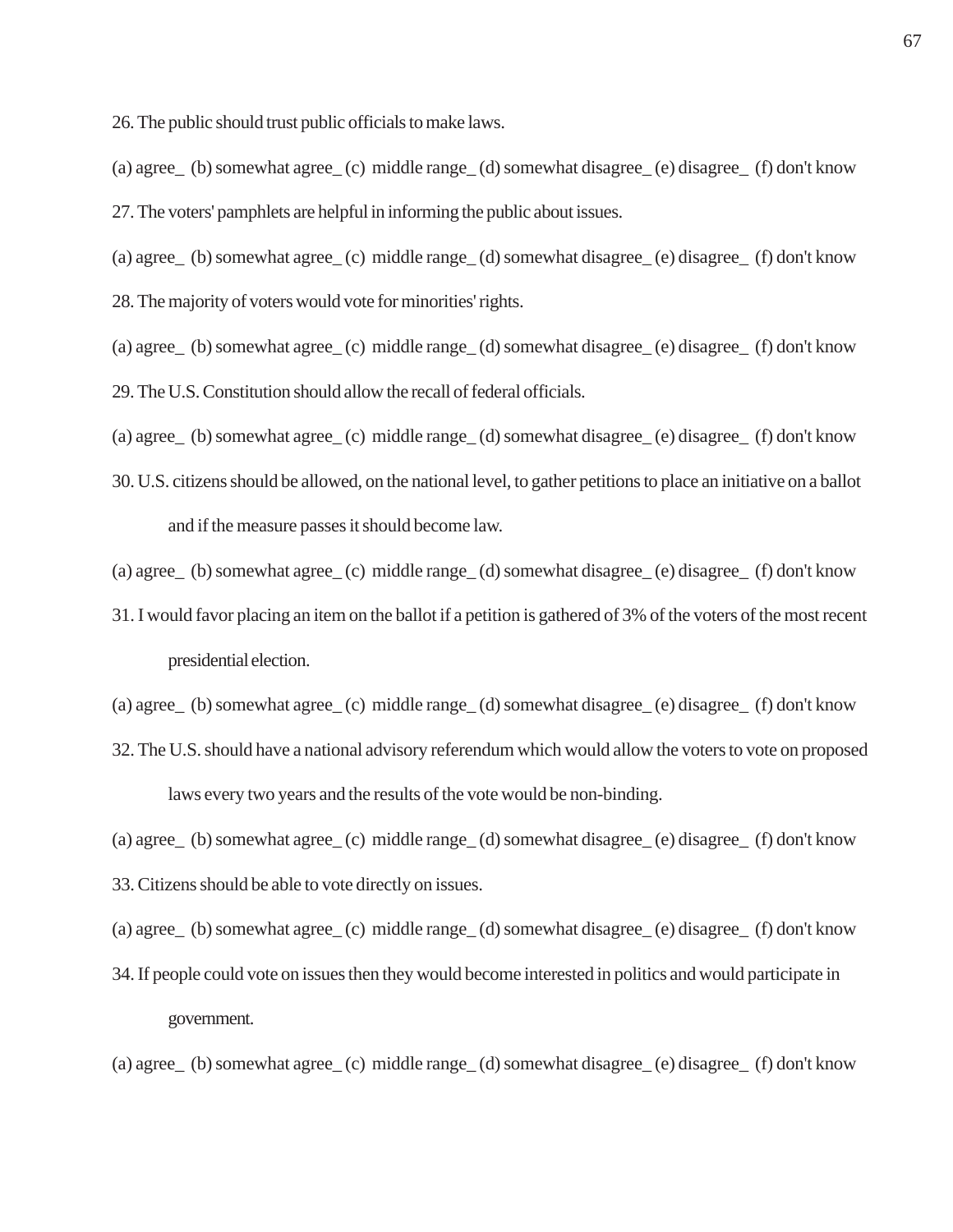35. In a direct democracy many people would not be able to cast an informed ballot.

(a) agree\_ (b) somewhat agree\_ (c) middle range\_ (d) somewhat disagree\_ (e) disagree\_ (f) don't know 36. In a direct democracy special interests would gain power by spending money to promote their cause. (a) agree\_ (b) somewhat agree\_ (c) middle range\_ (d) somewhat disagree\_ (e) disagree\_ (f) don't know 37. There should be a limit to the number of initiatives on a ballot.

- (a) agree\_ (b) somewhat agree\_ (c) middle range\_ (d) somewhat disagree\_ (e) disagree\_ (f) don't know 38. Public officials know more about an issue and should be trusted to make the right decisions.
- (a) agree\_ (b) somewhat agree\_ (c) middle range\_ (d) somewhat disagree\_ (e) disagree\_ (f) don't know
- 39. Politicians should be carefully watched in case they misuse their power and go against the will of the people.
- (a) agree\_ (b) somewhat agree\_ (c) middle range\_ (d) somewhat disagree\_ (e) disagree\_ (f) don't know 40. When making laws, government should pay attention to mostly experts.
- (a) agree\_ (b) somewhat agree\_ (c) middle range\_ (d) somewhat disagree\_ (e) disagree\_ (f) don't know
- 41. When making laws, government should pay attention to mostly opinions of ordinary people.
- (a) agree\_ (b) somewhat agree\_ (c) middle range\_ (d) somewhat disagree\_ (e) disagree\_ (f) don't know
- 42. In government people with more intelligence and character should have greater influence than other people.
- (a) agree\_ (b) somewhat agree\_ (c) middle range\_ (d) somewhat disagree\_ (e) disagree\_ (f) don't know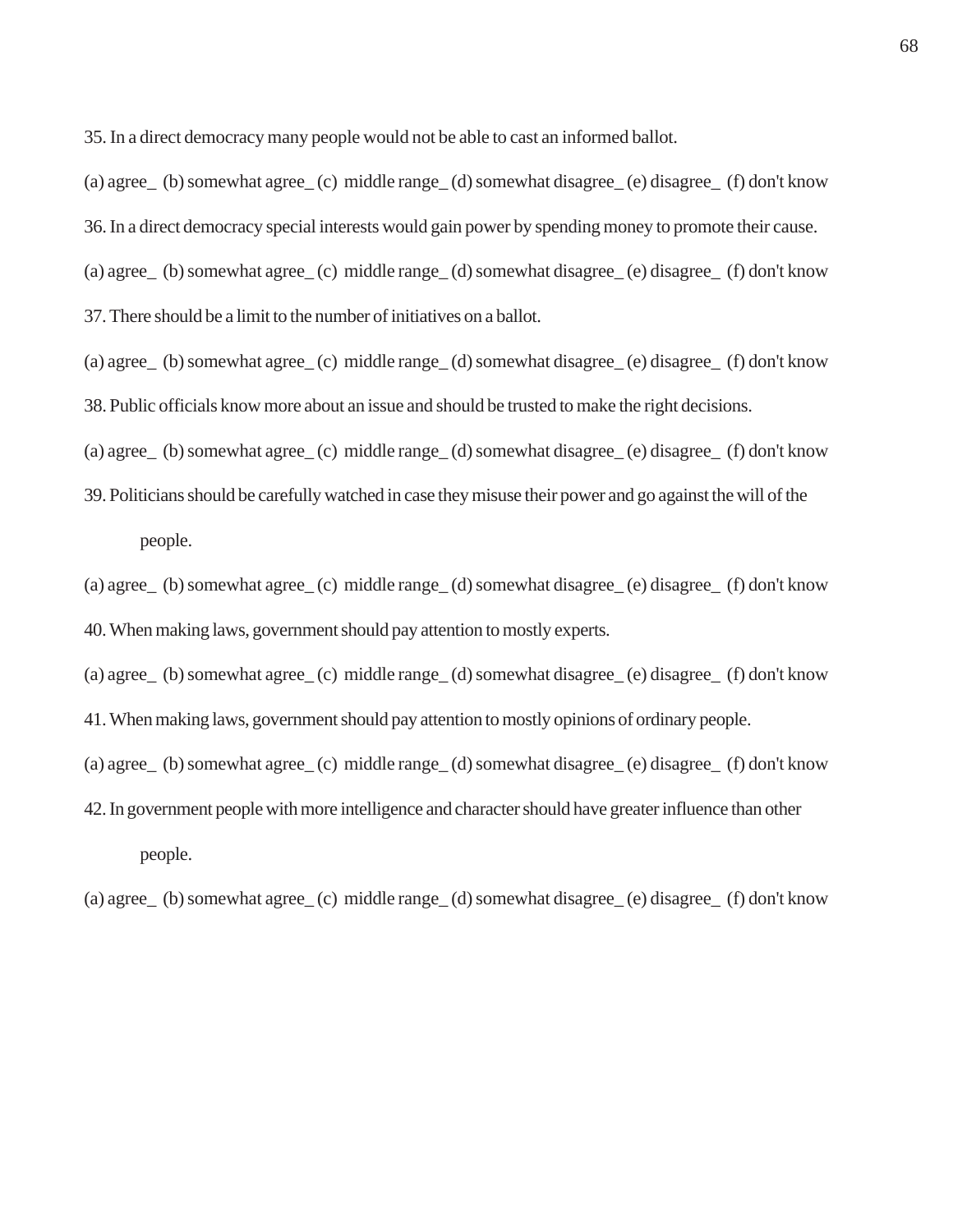# Appendix VII

#### Open-ended questions:

The below core questions are in the form of open-ended questions and can be answered with essay type answers -- you can answer as many as you would like:

- 43. How has direct democracy been practiced in other countries and institutions and how effective has it been?
- 44. How can the educational system participate in the implementation of a direct democracy utilizing Internet and computer technology?
- 45. How can direct democracy be introduced and taught in Social Studies and Political Science courses?
- 46. How can a constitutional amendment be proposed?
- 47. How can the reliability of Internet voting be assessed?
- 48. How can the privacy and security of Internet voters be assured?
- 49. How can the public be informed of issues to be voted on?
- 50. How can the voters register their votes via the Internet or computer?
- 51. How can the public be made aware of the safety and limitations of direct democracy?
- 52. How can the public be made aware of the roles and duties of citizens in a democracy?
- 53. How can the public be made aware of the philosophy and history of democracy?
- 54. How can the concept of direct democracy be introduced and the procedures for its implementation and utilization be taught in Social Studies and Political Science courses?
- 55. Do you think the United States is a democracy now?
- 56. Do you think Direct Democracy or people voting directly on legislative issues is a good idea?
- 57. Do you think adequate technology exists today for direct democracy?
- 58. Do you think adequate education, information, and training can be given to citizens for them to vote as legislators?
- 59. Do you think interest for direct democracy would be maintained by the public?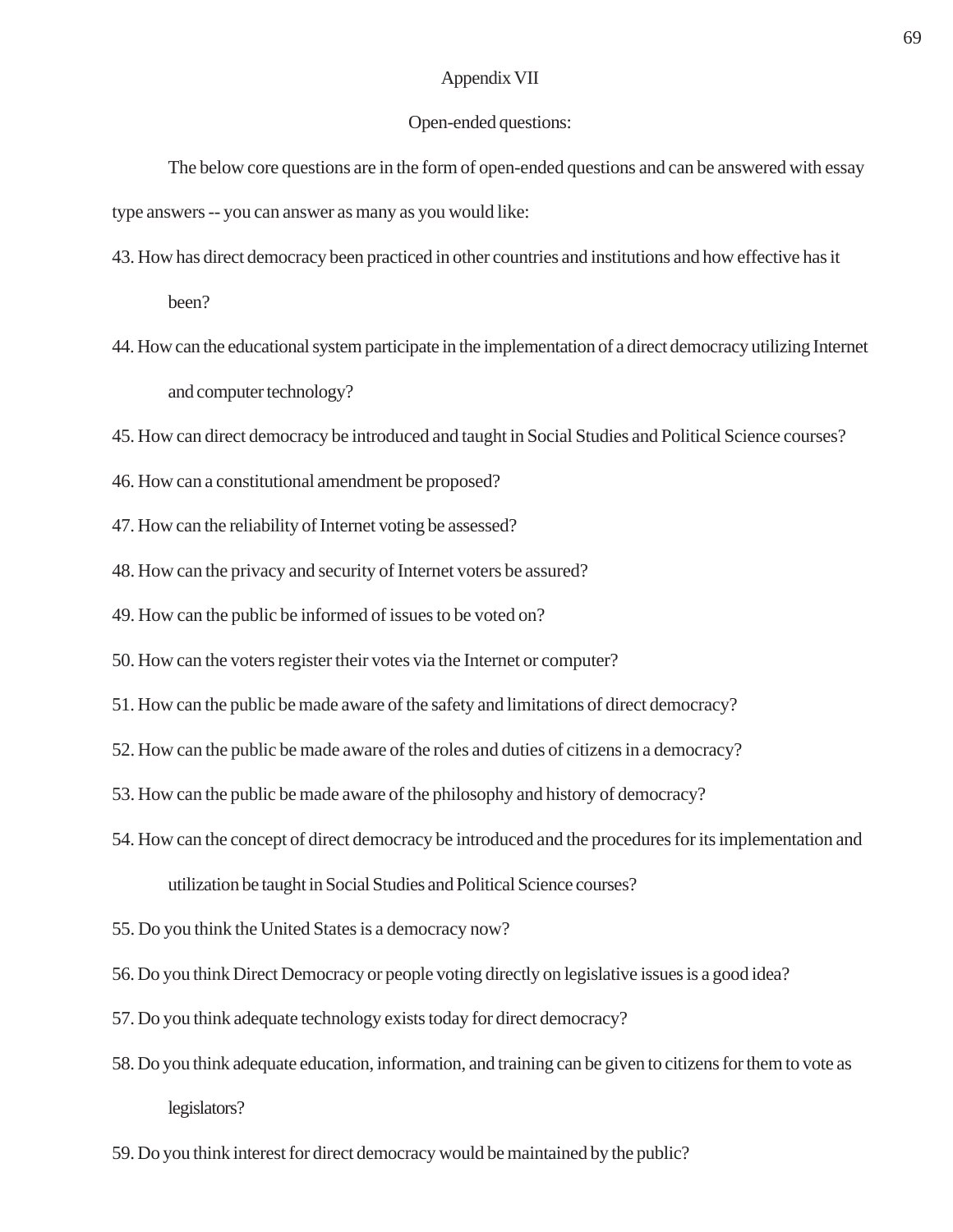60. Do you think that eventually a new branch of Congress could be formed by the voting citizens?

- 61. Do you think the people's voting branch of Congress could be used first as an opinion collection device?
- 63. Do you think citizens and students should study for and take examinations in order to receive certification in order to qualify as a voting member of a legislature in a direct democracy?
- 64. Should the public schools provide education and training for citizens to function as voting members of a direct democracy system of government?

65. What other comments would you like to make about the concept of direct democracy?

-----

Sample response: How can a Constitutional amendment be proposed?

Constitutional amendments are permanent additions to the Constitution, though they can be counter amended as was the case with the Prohibition amendment, that require a 2/3 vote from both houses of the Congress and therefore very difficult to obtain. There have been twenty seven Constitutional Amendments with the most recent being in 1992 which involved no Congressional self salary increases while the legislators are in their terms. The twelfth Amendment concerning changing the method of electing the president of the United States using the Electoral College was added in 1803 after the first ten Amendments, the Bill of Rights, were added in 1791.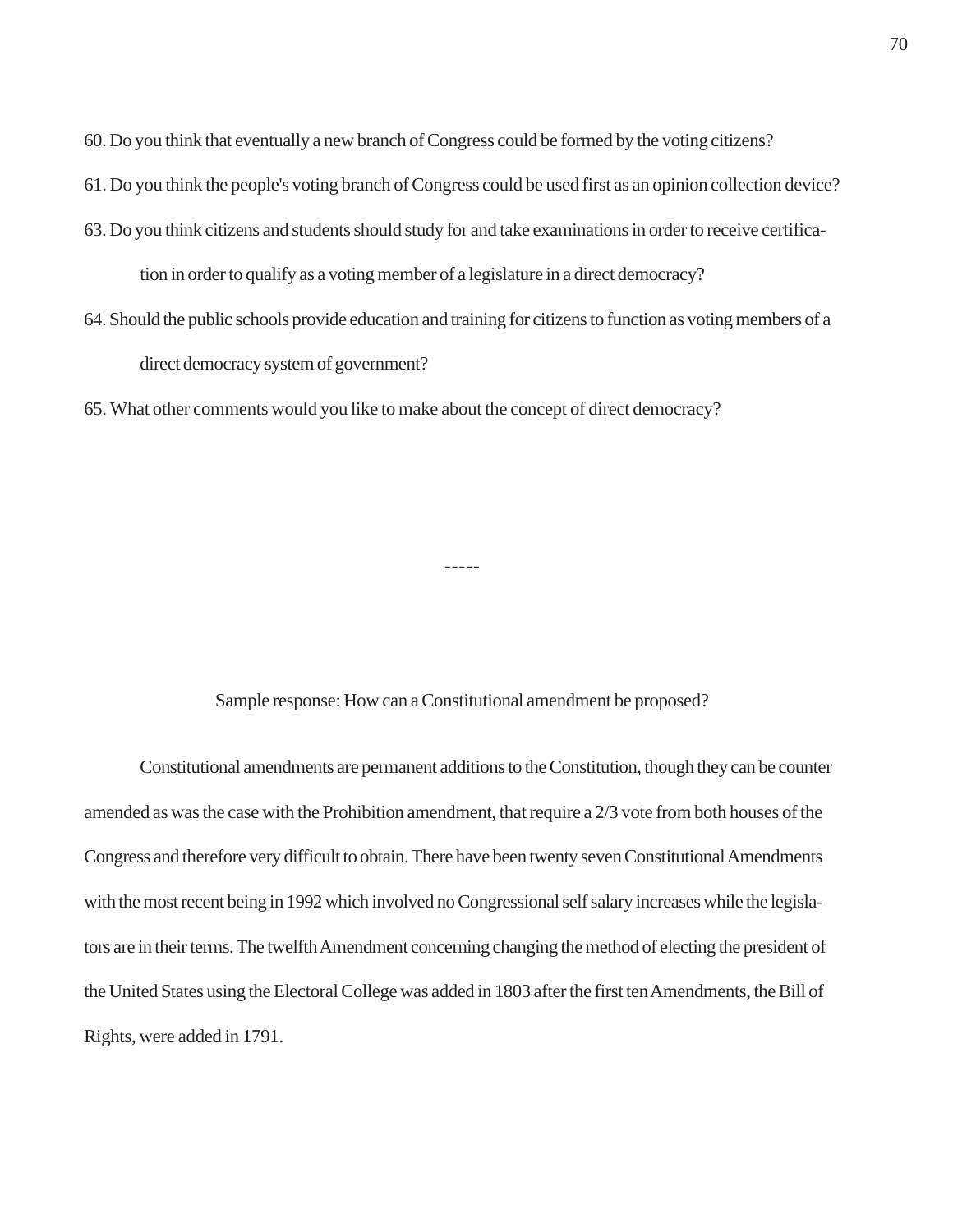- Alexander, W. & Serfass, R. (1999). *Futuring Tools for Strategic Quality Planning in Education.* Milwaukee, Wisconsin: Quality Press.
- Aronowitz, S., Martinsons, B., Menser, M., and Rich, J. (1996). *Technoscience and Cyberculture .* New York and London : Routledge.

Becker, T. & Slaton, C.D. (2000). *The Future of Teledemocracy .* Praeger Publishers.

- Benhabib, S., and Dallmayr, F. (1990). *The Communicative Ethics Controversy.* London : The MIT Press.
- Blaug, Ricardo (1999). *Democracy: Real and Ideal, Discourse Ethics and Radical Politics.* Albany New York : State University of New York Press.

Bonner, R.J. (1967). *Aspects of Athenian Democracy.* New York : Russell and Russell.

- Bowler, S., Donovan, T. & Tolbert, C. (1998). *Citizens As Legislators: Direct Democracy in the United States .* Columbus , OH : Ohio State University Press.
- Bowler, S, & Donovan, T. (2001). *Demanding Choices: Opinion, Voting, and Direct Democracy* . Ann Arbour, MI: University of Michigan Press.
- Brock, William. (1970). *The Evolution of American Democracy*. New York : The Dial Press.
- Browning, G. & Powell, A.C. (2002). E*lectronic Democracy: Using the Internet to Transform American Politics* . Cyberage Books.

Budge, Ian. (1997). *The New Challenge of Direct Democracy* . Polity Press.

- Burns, J., Peltason, J., & Cronin, T. (1990). *Government by the People: Bill of Rights Edition.* Englewood Cliffs, NJ: Prentice Hall.
- Bushell, Sue. (2003). *Where to Now for E-Voting?* Retrieved November 25, 2004 from: http:// www.cio.com.au/index.php?id=405941257&eid=-601
- Caldwell, John Thornton. (2000). *Electronic Media and Technoculture* . New Brunswick , NJ : Rutgers University Press.
- Chomsky, N. (1994). *Democracy and Education* . Retrieved November 24, 2004 from http:// www.zmag.org/chomsky/talks/9410-education.html
- Coe, R. *Capitalism and Democracy: Schumpeter Revisited.* Notre Dame, IN: Notre Dame Press.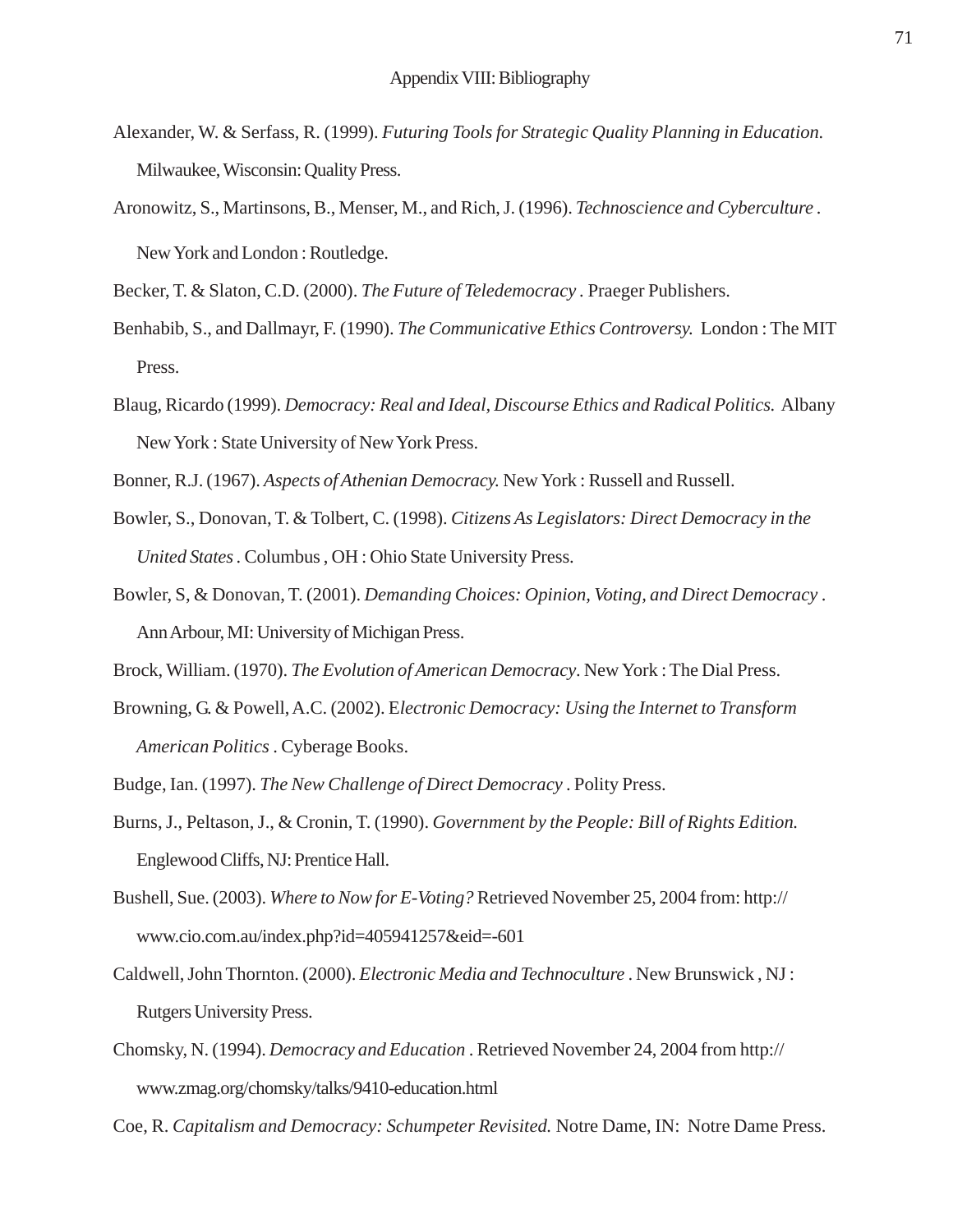Corrado, A. & Firestone, C.M. (1997). *Elections in Cyberspace: Toward a New Era in American Politics.* Aspen, CO: Aspen Institute Publications Office.

Cohen, C. (1971). *Democracy.* Athens, GA: University of Georgia Press.

- Cronin, Thomas E. (1999). *Direct Democracy: The Politics of Initiative, Referendum & Recall.* Cambridge , MA and London : Harvard University Press.
- Dafermos, G. (2001). *Management and Virtual Decentralized Networks: The Linus Project* . Retrieved on November 25, 2004 from http://firstmonday.org/issues/issue6\_11/dafermos
- Dewey, John. (1997). *Democracy and Education: An Introduction to the Philosophy of Education* New York : Free Press, Simon & Schuster.
- Dillman, Don. (2000). *Mail and Internet Surveys: The Tailored Designed Method* . New York : John Wiley & Sons, Inc.
- Fossedal, Gregory A. (2002). *Direct Democracy in Switzerland* . New Brunswick , NJ : Transaction Publications.
- Gerber, E. R., Lupia, A., McCubbins, M.D. & Kiewiet, D.R. (2000). *Stealing the Initiative: How State Government Responds to Direct Democracy* . Prentice Hall.

Gates, Jeff. (2000). *Democracy at Risk*. Cambridge , Massachusetts : Perseus Publishing.

Haskell, John. (2000). *Direct Democracy or Representative Government?: Dispelling the Populist*

*Myth.* Boulder , CO : Westview Press.

- Heaney, Thomas. *Adult Education for Social Change: From Center Stage to the Wings and Back Again.* (1996). Retrieved on November 25, 2004 from http://www3.nl.edu/academics/cas/ace/ resources/TomHeaney\_Insight.cfm
- Isin, Engin F. (2000). *Democracy, Citizenship and the Global City* . New York and London : Routledge.
- Lebihan, Rachel. (2003). *Arm Twisting to Hinder Home Electronic Voting* . Retrieved on November 24, 2003 from http://www.zdnet.com.au/news/communications/

0%2C2000061791%2C20265293%2C00.htm

Linder, W. (1994). *Swiss Democracy.* New York: St. Martin's Press.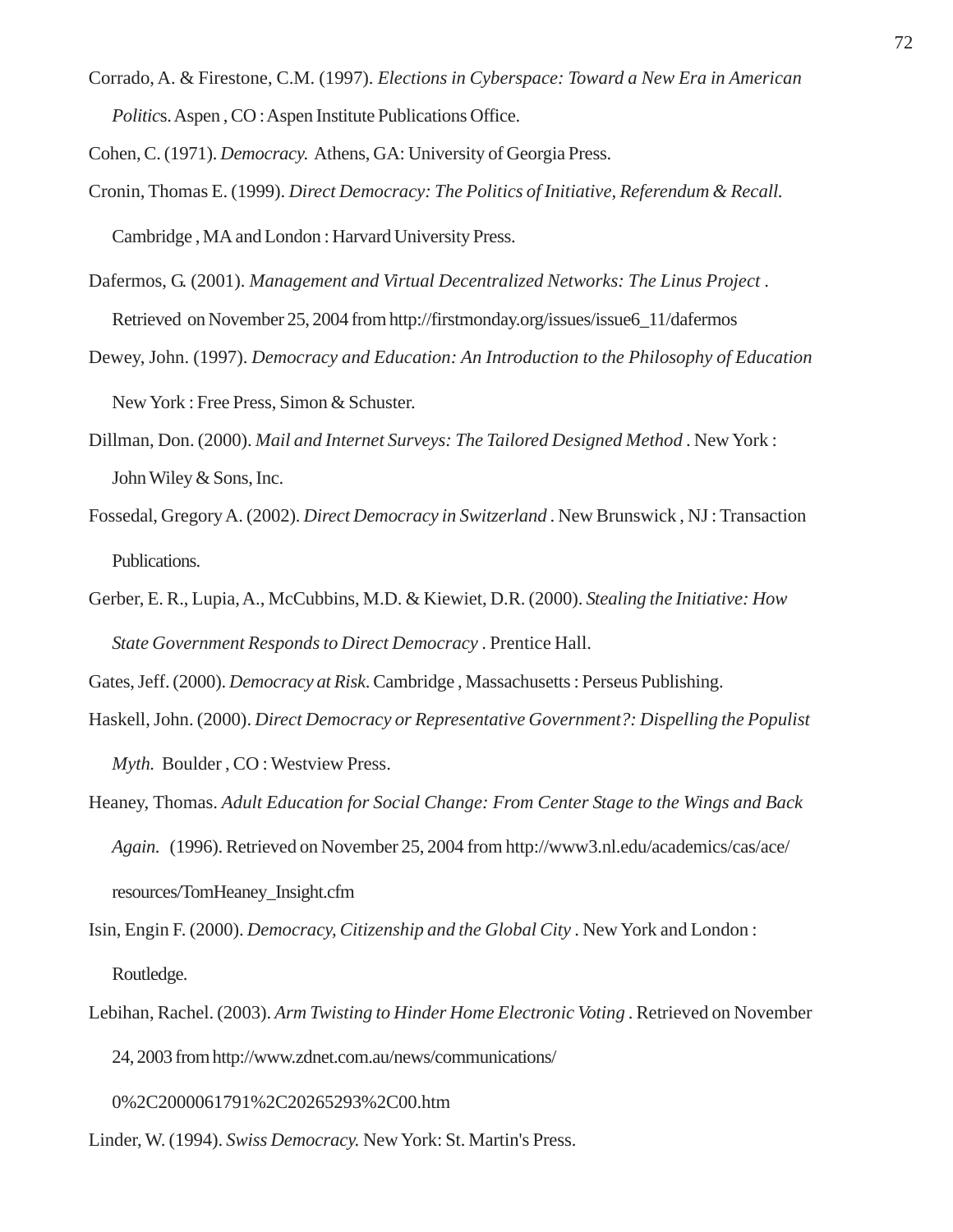- MacNamara, O'Donnell. *Developing e-Citizens and e-Consumers, an Irish e-Commerce Case Study*. Retrieved on November 25, 2004 from http://www.efmd.be/learninggroups/chapter/ eisb2001proceedings/pdfs/MacNamara%20%20O%27Donnell%20.pdf
- Mautner, Michael Noah. (2000). *A Constitution of Direct Democracy : Pure Democracy and the Governance of the Future ~ Locally and Globally* . Legacy Books.
- McRae, Hamish. (1994). T*he World in 2020: Power, Culture, and Prosperity* . Boston : Harvard Business School Press.
- Mitchell, William J. (2000). *E-topia* . London : The MIT Press.
- Naisbitt, John. (1982). *Megatrends.* New York: Warner Books, Inc.
- Naisbitt, John. (1997). Megatrends Asia . New York : Touchstone.
- Patrick. (2003). *Recent Email from a Swiss Citizen .* Retrieved on November 25, 2004 from http:// www.vote.org/swiss.htm
- Plato. (1998). *Republic* . New York : Oxford University Press.
- Rousseau, Jean-Jacques. (1999). *The Social Contract* . New York : Oxford University Press.
- Salant, P. & Dillman, D. (1994). *How to Conduct Your Own Survey .* New York : John Wiley & Sons, Inc.
- Samuels, W. (1985). A Critique of Schumpeter. In Coe, R. *Capitalism and Democracy:Schumpeter Revisited.* Notre Dame, IN: University of Notre Dame Press.
- Shamos, M.I. (1993). *Electronic Voting Evaluating the Threat .* Retrieved November 25, 2004 from http://www.cpsr.org/conferences/cfp93/shamos.html
- Smith, Russell. *Electronic Voting: Benefits and Risks* . (2002). Retrieved November 24, 2003 from http://www.aic.gov.au/publications/tandi/ti224.pdf
- Schumpeter, Joseph A. (1947). *Capitalism, Socialism, and Democracy.* New York: Harper & Brothers.
- Toffler, Alvin. (1980). *The Third Wave* . New York : Bantam Books.
- Vago, Steven. (1999). *Strategies of Change* . Chapter 9: Social Change. Pearson Educational, Inc. Wilhelm, Anthony G. (2000). *Democracy in the Digital Age: Challenges to Political Life in*

*Cyberspace .* New York and London : Routledge.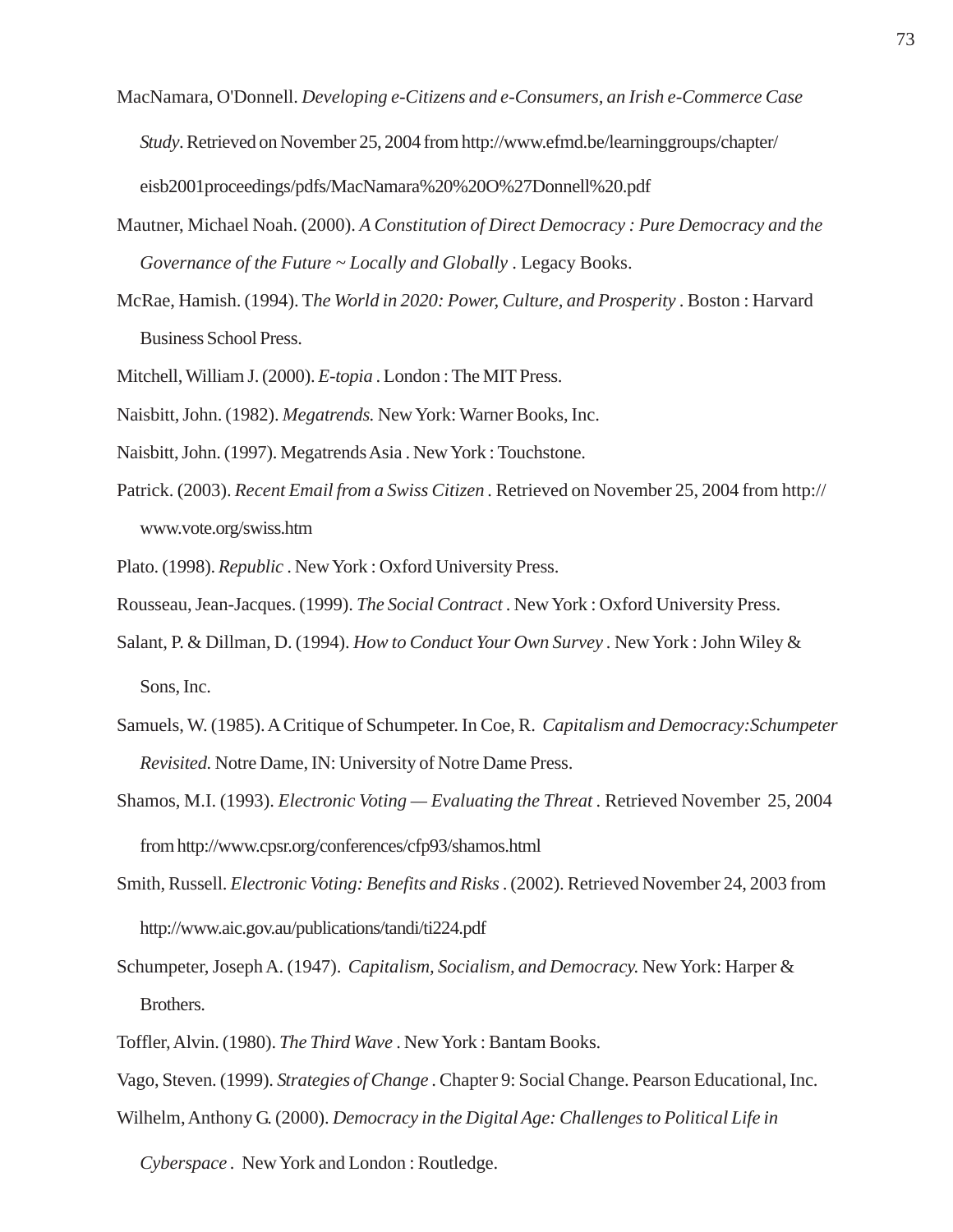http://topics.developmentgateway.org/e-government \_worldwide e-government http://thomas.loc.gov - the proceedings of the U.S. Congress and e-government development http://egov.mit.gov.in \_e-government in India http://www.abc.net.au/ola/citizen/interdemoc/republic.htm http://www.veritasdigital.com/ad\_online/participatory.html http://www.cpsu.org.uk/downloads/Modernising%20Background.pdf http://www.publicus.net/ebook http://www.mail-archive.com/do-wire@tc.umn.edu/msg00045.html http://policy.womenspace.ca http://www.analysphere.com/21Oct00/democracy.htm http://www.statskontoret.se http://www.itac.ca http://www.one2one.co.nz/edemocracy.html http://www.politics.tcd.ie/courses/undergrad/bcc/portal/egovernance.html http://www.internetnz.net.nz/members/lists/isocnz-council-tidbits/2000-August/000012.html http://www.flaxroots.net.nz/2000/papers/2000-PaulHughes.html http://www.context.co.nz:8080/newsItems/viewDepartment\$Participatory+Democracy http://www.diverdiver.com/2003\_03\_07\_diverdiver\_archive.html http://www.washingtonpost.com/ac2/wp-dyn/A8287-2003Feb26 http://lists.essential.org/1995/info-policy-notes/msg00137.html http://mondediplo.com/1998/12/03bensaid\_ Third Way government http://www.jhu.edu/news\_info/news/topic/politics.html \_online voting http://lone-eagles.com/democracy.htm\_ list of related links and sources http://www.bbc.co.uk/history/ancient/greeks/greekdemocracy\_01.shtml http://www.bris.ac.uk/Depts/Philosophy/UG/ugunits0102/rousseau.html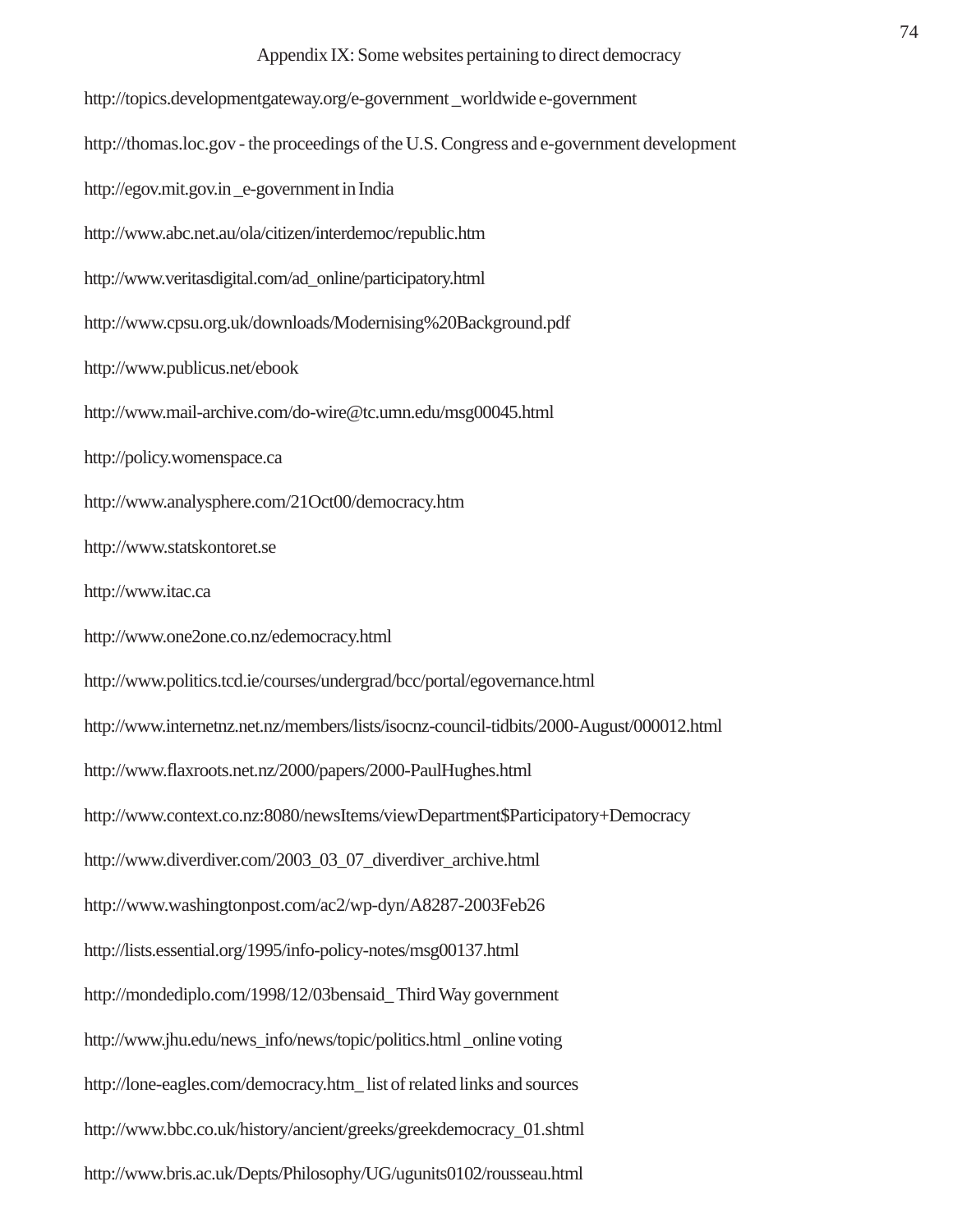http://www.wabash.edu/Rousseau/WorksonWeb.html http://www.sosig.ac.uk/roads/subject-listing/World-cat/philpol.html http://www.sosig.ac.uk/roads/subject-listing/World-cat/demgovt.html http://www.bu.edu/wcp/Papers/Poli/PoliFeld.htm http://www.bu.edu/wcp/MainPoli.htm http://www.bu.edu/wcp/Papers/Poli/PoliBuch.htm http://oregonstate.edu/instruct/phl302/texts/locke/locke2/2nd-contents.html http://www.ancientworlds.net/aw/Post/32871 http://teachers.ausd.net/antilla/philolinks.html http://plato.stanford.edu http://www.rep.routledge.com/index.html http://www.bris.ac.uk/Depts/Philosophy/Dept/journals.html http://www.bris.ac.uk/Depts/Philosophy/VL/index.html http://web.mit.edu http://etext.virginia.edu/jefferson/quotations/jeff0600.htm http://www.anova.org/ http://www.pdemokracie.ecn.cz/cs/doc/Statut-ang.doc http://edemocracy.meetup.com/members/878 http://dmoz.org/Society/Politics/Democracy/Direct\_Democracy http://www.free-project.org/connect/links http://www.election.com http://www.votehere.net http://www.lib.ied.edu.hk/edarticle/civic.htm http://edu.uwe.ac.uk/cred/bibliographic/papers.asp http://www.egov.vic.gov.au/Research/ElectronicDemocracy/voting.htm

http://www.vote.org

## 75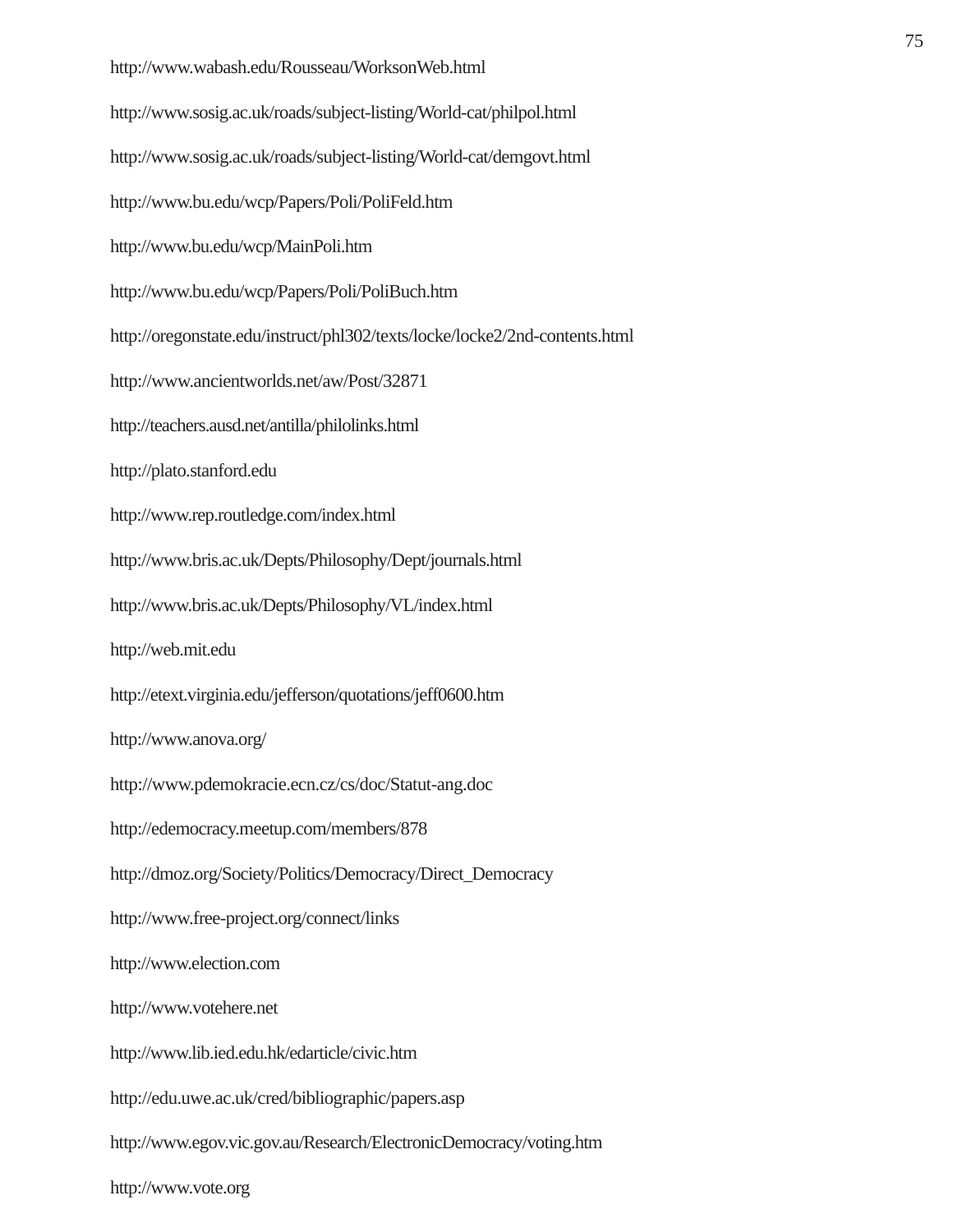From: Chenglie, L. (1989). *A Collection of Confucius's Sayings.* Ji Nan, China: Qi Lu Press.

- "When the Master went to Wei, Ran You drove the cart for him. 'What a large population!' the Master said, 'Since the people are already numerous, what more would you do next?' Ran You asked. 'Enrich them,' was the reply. 'And what comes after they have become rich?' The Master said, 'Educate them.' (p.12)
- "Zi Xia, having become the governor of Jufu, asked for advice on governing. The Master said, 'Do not try to do things in a hurry. Be intent with small gains. What is done quickly is not done thoroughly; and if small gains are considered, great things remain unaccomplished.' " (p.13)

"The Master said, " The real fault is to have faults and not try to amend them." (p. 63).

- "The Master said, "It may be possible to study with someone without being able to join progress with him. It may be possible to join progress with someone without being able to join in council with him. It may be possible to join in council with someone without being able to exercise power with him."  $(p.72)$ .
- "Standing by a stream the Master said, "Time goes on and on like the flowing water in the river, never ceasing day or night!" (p. 86).
- "Someone said to Confucius, 'Why don't you engage yourself in government?' The Master said, "The Book of History says, 'Be filial, only be filial and friendly towards your brothers, and you will spread these qualities to government. This too is to engage in government. Why does one have to hold office so that he could be said to engage in government?" (p. 97).
- "The Master said, 'A gentleman who is widely versed in letters and at the same time knows how to behave courteously, is likely to go the correct way.' " (p. 102).

"The Master said, 'Instruction recognizes no castes.' " (p. 111).

"The Master said, 'Acquire new knowledge while thinking over the old and you may become a teacher of others.' "  $(p.116)$ .